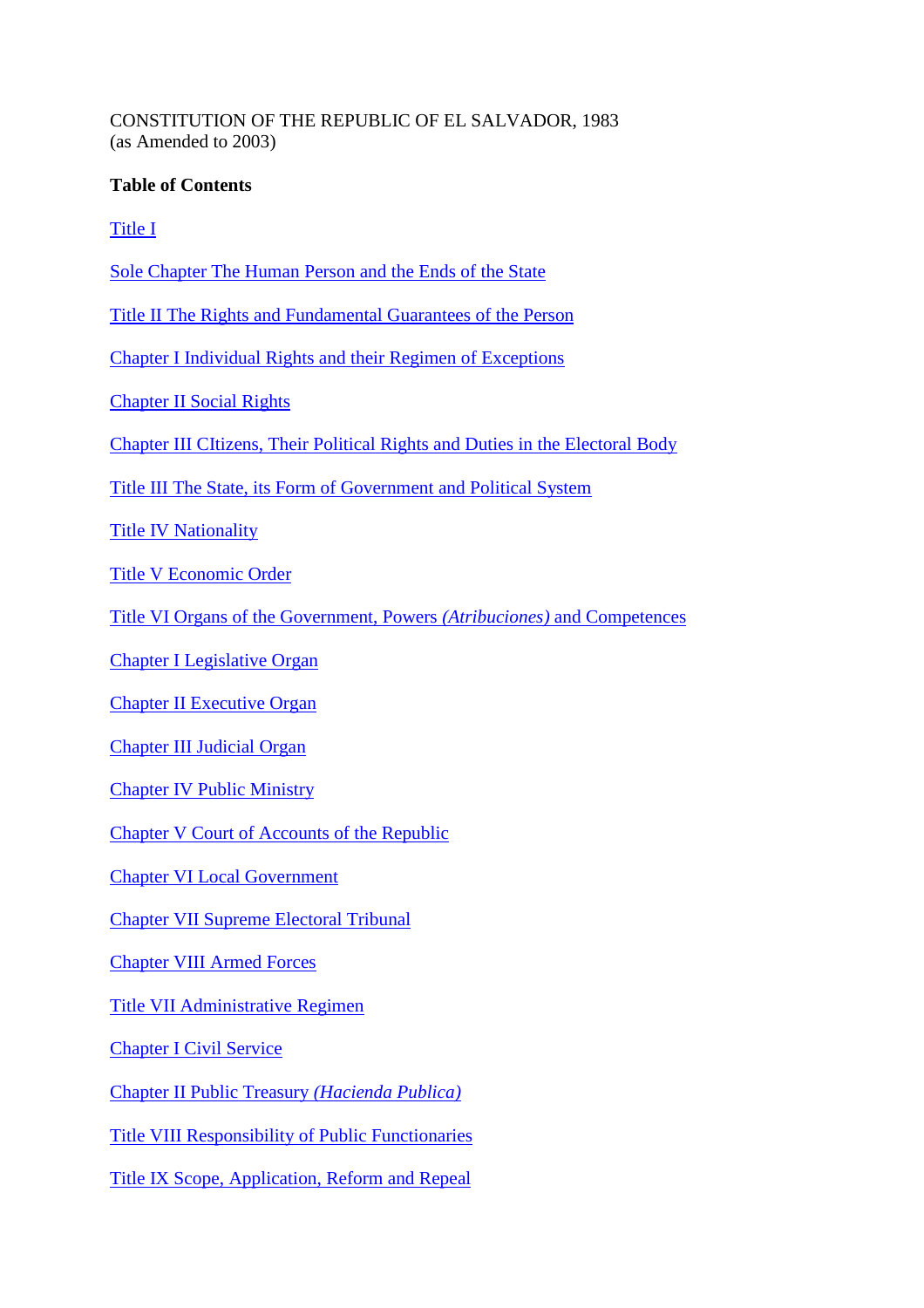### Title X Transitional Provisions

## Title XI Validity

## TITLE I

## SOLE CHAPTER THE HUMAN PERSON AND THE ENDS OF THE STATE

Article 1

El Salvador recognizes the human person as the origin and the end of the activity of the State, which is organized to attain justice, judicial security, and the common good.

In that same manner, it recognizes as a human person every human being since the moment of conception.[1]

In consequence, it is the obligation of the State to secure for the inhabitants of the Republic, the enjoyment of liberty, health, culture, economic well-being and social justice.

# TITLE II THE RIGHTS AND FUNDAMENTAL GUARANTEES OF THE PERSON

CHAPTER I INDIVIDUAL RIGHTS AND THEIR REGIMEN OF EXCEPTIONS

FIRST SECTION INDIVIDUAL RIGHTS

Article 2

Every person has the right to life, physical and moral integrity, liberty, security, work, property and possession, and to be protected in the conservation and defense of the same.

The right to honor, personal and family intimacy, and one's own image is guaranteed.

Indemnification, in conformity with the law, is established for damages of a moral character.

Article 3

All persons are equal before the law. For the enjoyment of civil rights, no restrictions shall be established that are based on differences of nationality, race, sex or religion.

Hereditary offices and privileges are not recognized.

Article 4

Every person in the Republic is free.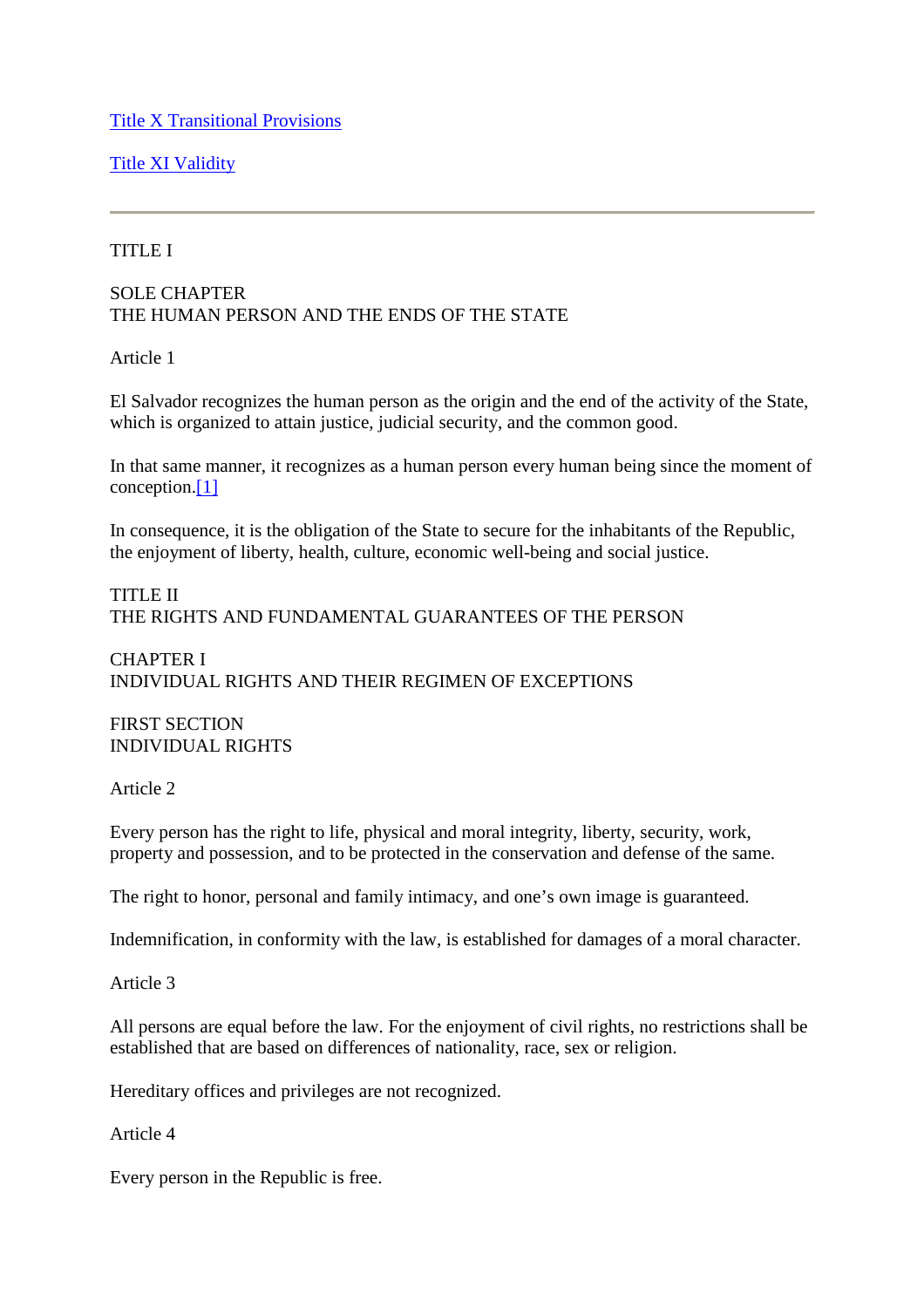No one who enters its territory shall be a slave nor the individual who traffics in slaves be a citizen. No one shall be subjected to servitude or to any other condition that injures their dignity.

## Article 5

Every person has the liberty to enter, remain in, and leave the territory of the Republic, save the limitations that the law establishes.

No one shall be obligated to change their domicile or residence, except by order of a judicial authority in special cases and by means of the requirements indicated by the law.

No Salvadoran shall be expatriated, nor his entry into the Republic prohibited, nor a passport or other documents of identification for his return be denied. Neither shall the right to leave the territory of the Republic be prohibited, except by resolution or sentence of a competent authority, dictated in accordance with the laws.

## Article 6

Every person may freely express and disseminate his thoughts provided they do not subvert the public order nor injure the moral, honor or private lives of others. The exercise of this right shall not be subject to previous examination, censorship or bond; but those who infringe on the laws [while] making use of this right, shall respond for the offense they commit.

In no event may the press, its accessories, or any other media destined to the dissemination of thought be sequestered as an instrument of crime.

The businesses which devote themselves to written, radioed or televised communication and other publishing businesses shall not be the object of state confiscation *(estatización)* or nationalization, either by expropriation or by any other proceeding. This prohibition is applicable to the stocks or shares *(cuotas sociales)* of their owners.

The mentioned businesses shall not establish different tariffs or make any other type of discrimination due to the political or religious character of what is published.

The right to respond is recognized as a protection of the fundamental rights and guarantees of the person.

Public shows shall be subject to censorship in conformity with the law.

## Article 7

The inhabitants of El Salvador have the right to associate freely and to meet peacefully, without arms, for any lawful purpose. Nobody shall be obligated to belong to an association.

A person shall not be limited or impeded from the exercise of any licit activity because he does not belong to an association.

The existence of armed groups of a political, religious or guild character is prohibited.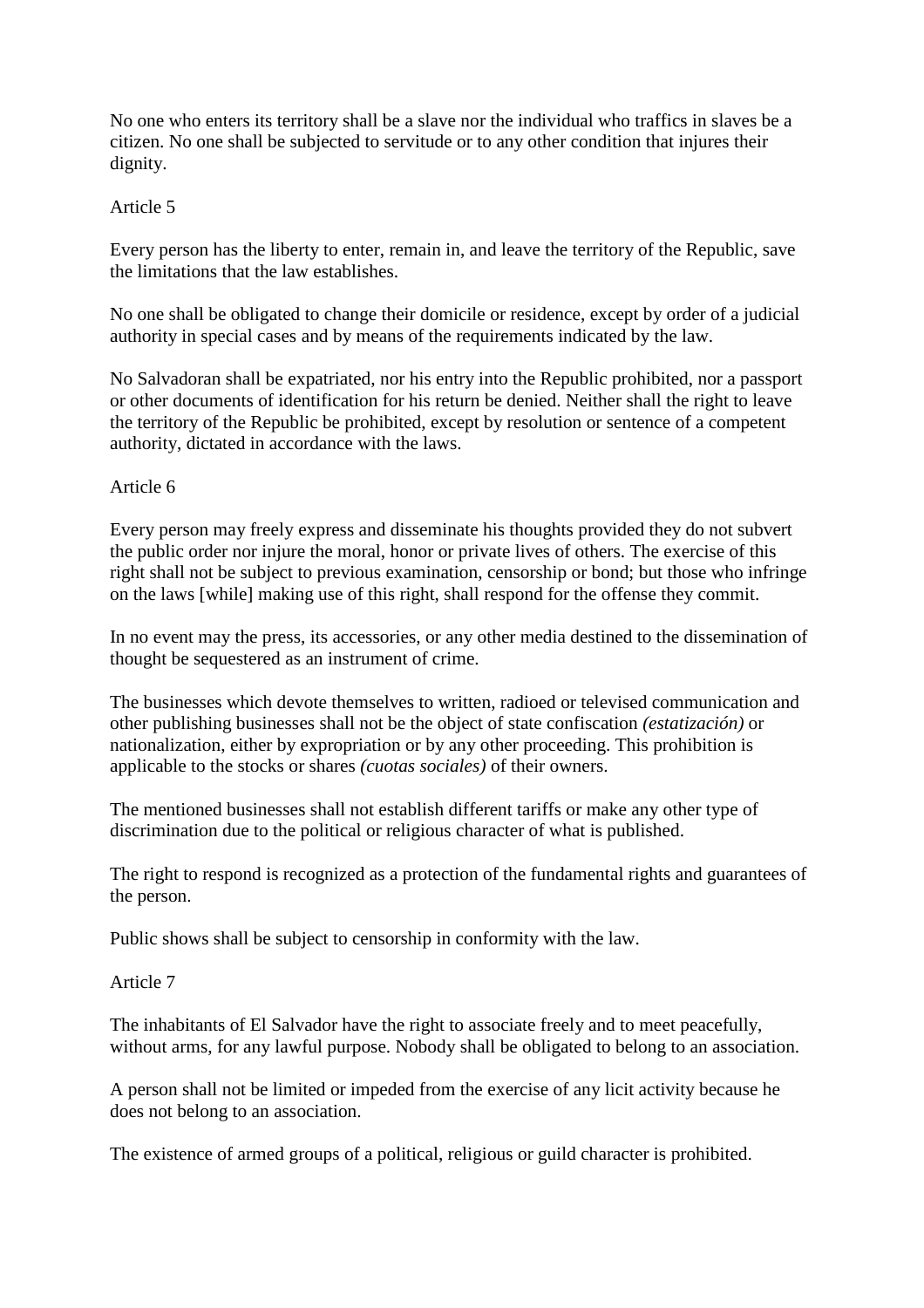## Article 8

No one is obligated to do what the law does not order nor deny themselves of what it does not prohibit.

## Article 9

No one shall be obligated to perform work or render personal services without fair remuneration and without their full consent, except in cases of public disaster and others specified by the law.

## Article 10

The law shall not authorize any act or contract that implies the loss or irreparable sacrifice of the liberty or dignity of the person. Nor shall it authorize agreements in which a person covenants his own proscription or exile.

## Article 11

No person shall be deprived of the right to life, liberty, property and possession, nor any other of his rights without previously being heard and defeated in a trial according to the laws; nor shall he be tried twice for the same cause.

Persons have the right to *habeas corpus* when any individual or authority illegally or arbitrarily restricts their liberty. *Habeas corpus* shall also proceed when any authority attacks the dignity or physical, mental or moral integrity of detained persons.[2]

## Article 12

Every person accused of an offense shall be presumed innocent while his guilt is not proven in conformity with the law and in public trial in which all the guarantees necessary for his defense have been assured.

The detained person shall be immediately and clearly informed of his rights and of the reasons for his detention, and cannot be compelled to make a declaration. The detained is guaranteed the assistance of a defense lawyer *(defensor)* during the proceedings of the auxiliary organs of the administration of justice and in judicial proceedings, in the terms established by the law.

Declarations obtained against the will of the person lack value; whoever so obtains and employs them shall incur penal responsibility.

## Article 13

No governmental organ, authority, or functionary shall issue orders for detention or imprisonment if it is not in conformity with the law, and these orders shall be always written. If an offender is caught in *flagrante [delicto]*, he may be detained by any person to be immediately delivered to the competent authority.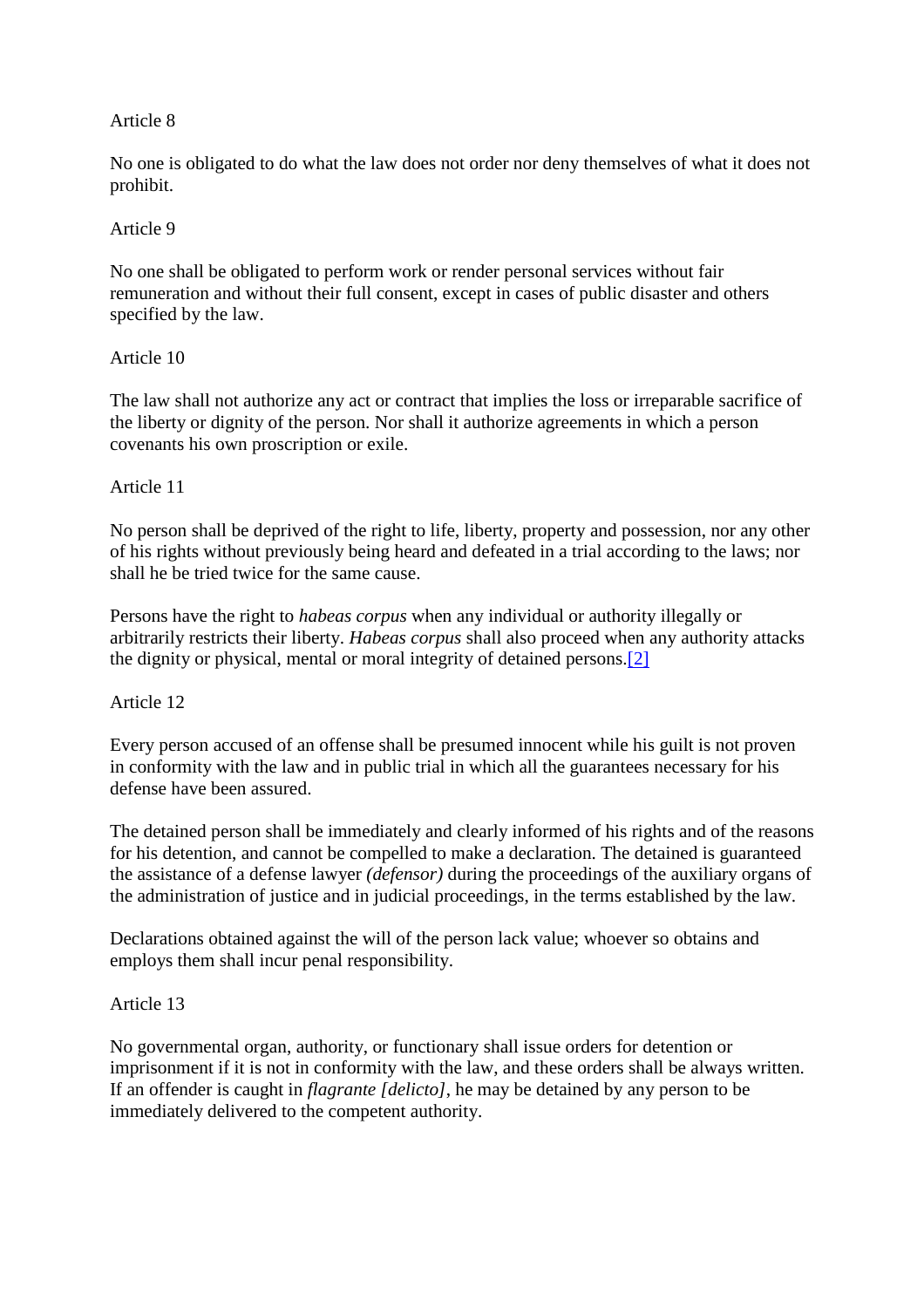Administrative detention shall not exceed seventy-two hours, within which the detained must be consigned to the order of a competent judge, with the diligences that he may have practiced.

Detention for investigation shall not last longer than seventy-two hours, and the corresponding court shall be obligated to notify the prisoner in person of the motive for his detention, to receive his unsworn statement *(indagatorio)*, and to decree his liberty or provisional detention, within the stated period.

For reasons of social protection, subjects who, by their antisocial, immoral, or harmful activities reveal a dangerous state and offer imminent risks for society or individuals, shall be subjected to re-educative or re-adaptative security measures. The said security measures shall be strictly regulated by law and subject to the competence of the Judicial Organ.

## Article 14

The power to impose punishments corresponds solely to the Judicial Organ. However, the administrative authority may sanction, through resolution or sentence and through the correct process, violations of laws, regulations or ordinances, through an arrest of up to five days or through a fine, which may be exchanged for social services provided to the community.[3]

## Article 15

No one shall be tried except in conformity with laws promulgated prior to the action in question, and by courts previously established by the law.

## Article 16

The same Judge shall not try the same case in different instances.

#### Article 17

No Organ, functionary or authority may remove pending cases, nor re-open closed trials or procedures. In case of correction of [a] penal matter[,] the State shall indemnify, in conformity with the law, the victims of the duly proven judicial errors.

Indemnification shall be possible for delay of justice. The law shall establish the direct responsibility of the functionary and the derivative [responsibility] of the State.[4]

#### Article 18

Every person has the right to address written petitions, in a decorous manner, to the legally established authorities; and to have such petition resolved and to be informed of the result.

#### Article 19

Search or examination of the person shall only be practiced to prevent or investigate crimes or offenses.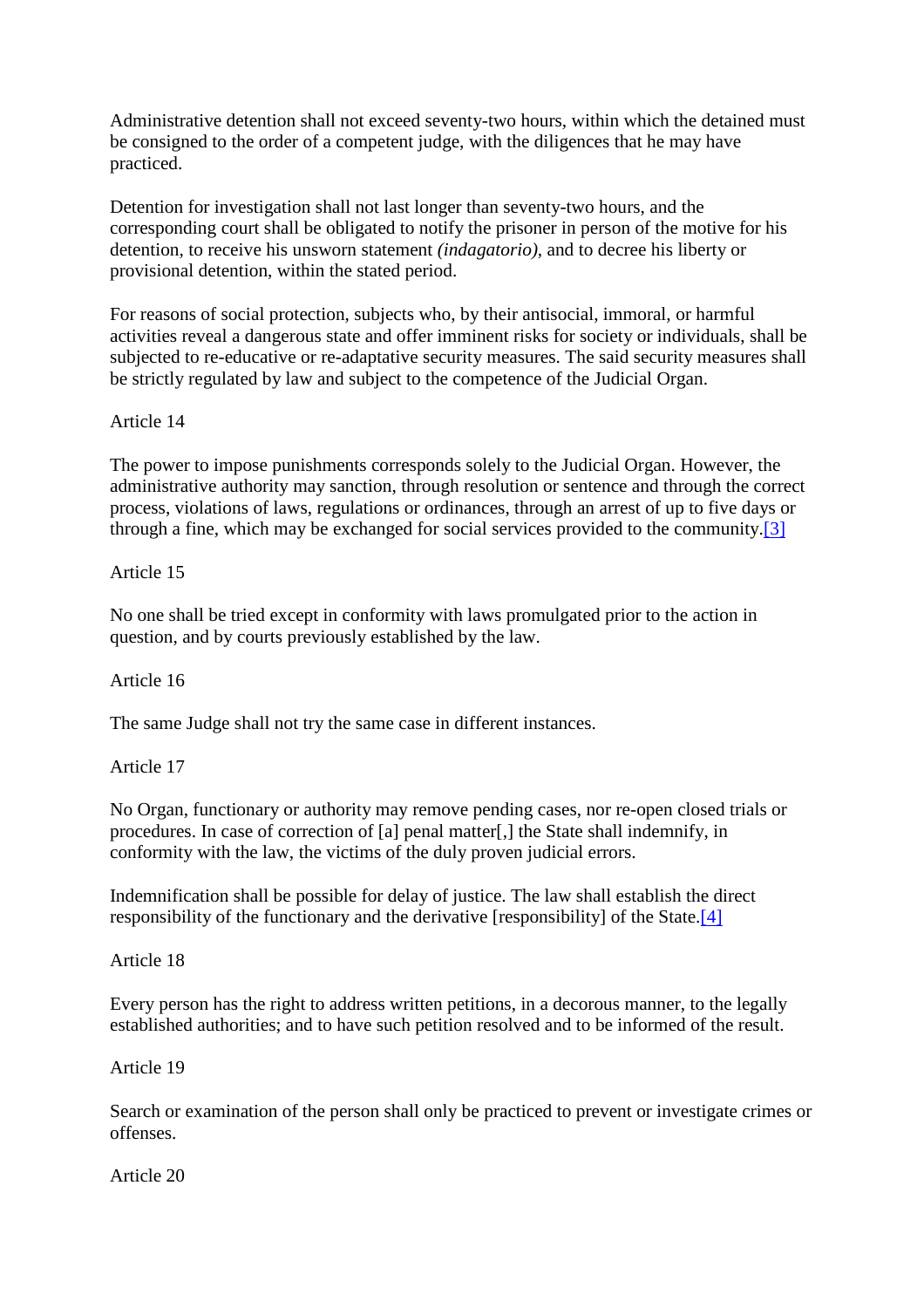The home is inviolable and can only be entered by consent of the person who inhabits it, a court order, a crime detected in the act or imminent danger of its perpetration, or grave risk of persons.

The violation of this right will allow reclamation of indemnity for the damages and losses caused.

# Article 21

The laws shall not have retroactive effect, except in matters of public order and in penal matters if the new law is favorable to the offender.

The Supreme Court of Justice will always have the authority to determine, within its competence, if a law is or is not of public order.

## Article 22

Every person has the right to dispose freely of his property in conformity with the law. Property is transferable in the form determined by the laws. There shall be free making of wills *(testamentifacción).*

# Article 23

The freedom to make contracts in conformity with the laws is guaranteed. No person who has the free administration of his property may be deprived of the right to settle his civil or commercial affairs by compromise or arbitration. As to those who do not have free administration, the law shall determine the cases in which they may do so and the necessary requirements.

## Article 24

Correspondence of every kind is inviolable; if intercepted, it shall not be given credence nor accepted as evidence in any legal action, except in cases of insolvency proceedings and bankruptcy. The interference in and intervention of telephone conversations is prohibited.

## Article 25

The free exercise of all religions, without other restrictions than those required by the moral and the public order, is guaranteed. No religious act shall serve as evidence of the civil status of persons.

## Article 26

The juridical personality of the Catholic Church is recognized. The other churches may obtain recognition of their personality in conformity with the law.

## Article 27

The death penalty shall be imposed only in cases foreseen by the military laws during a state of international warfare.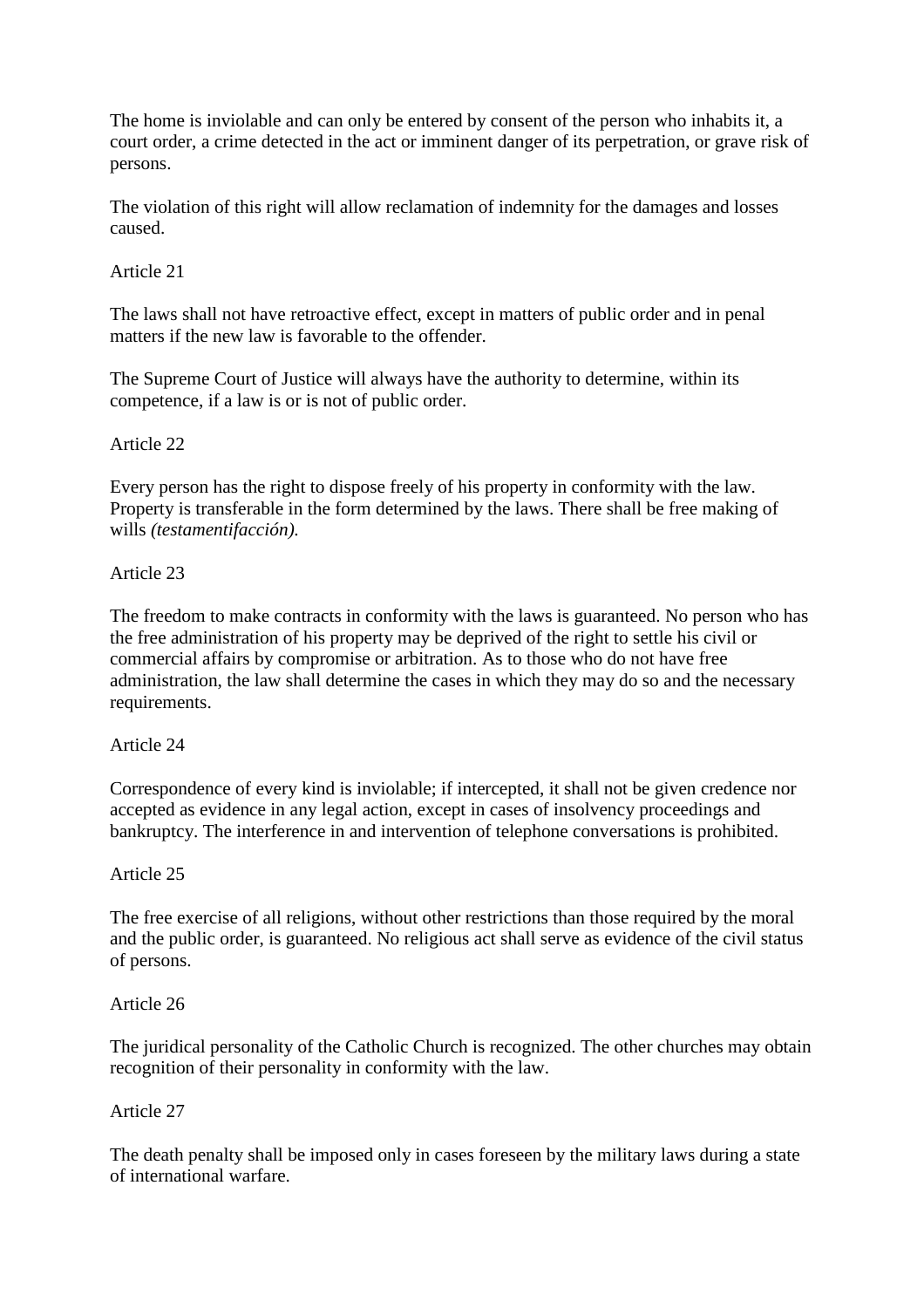Imprisonment for debt, perpetual punishment, infamy, outlaws *(las proscriptivas)* and all forms of torture are prohibited.

The State shall organize the penitentiary centers with the objective of reforming offenders, educating them, and teaching them work habits, seeing to their re-adaptation [into society] and the prevention of crime.

Article 28

El Salvador concedes asylum to the foreigner who desires to reside in its territory, except in cases provided for by the laws and by international law. These exceptions shall not include anyone persecuted only for political reasons.

The extradition shall be governed in accordance with the International Treaties and, when involving Salvadorians, shall only proceed if specifically provided for in the corresponding treaty, and if said treaty has been approved by the Legislative Branch of the respective signatory countries. In every case, its provisions shall consecrate the principle of reciprocity and shall provide Salvadorians with all the criminal and procedural guarantees established by this Constitution.[5]

The extradition shall proceed when the crime has been perpetrated in the territorial jurisdiction of the soliciting country, except in the case of crimes of international transcendence, and shall never take place in cases involving political crimes, even if common crimes arise as a result.

The ratification of all Extradition Treaties shall require the affirmative vote of two-thirds of the elected Deputies.[6]

## Article 29

In cases of war, invasion of territory, rebellion, sedition, catastrophe, epidemic, or other general disaster, or serious disturbances of the public order, the guarantees established in Articles 5; 6, first paragraph; 7, first paragraph; and 24 of this Constitution shall be suspended, except for meetings or associations with religious, cultural, economic or sport purposes. This suspension may affect all or part of the territory of the Republic and may be accomplished by a decree of the Legislative Organ or the Executive Organ, as the case may be.

Likewise, the guarantees contained in Articles 12, second paragraph, and 13, second paragraph, of this Constitution, shall be suspended whenever the Legislative Organ so accords, with the favorable vote of three quarters of the elected Deputies; the administrative detention not exceeding fifteen days.[7]

## Article 30

The period of suspension of constitutional guarantees shall not exceed 30 days. After this period has lapsed, the suspension may be extended for an equal period and by means of a new decree, if the circumstances which motivated it continue. If such a decree is not issued, the suspended guarantees shall remain re-established in full right.<sup>[8]</sup>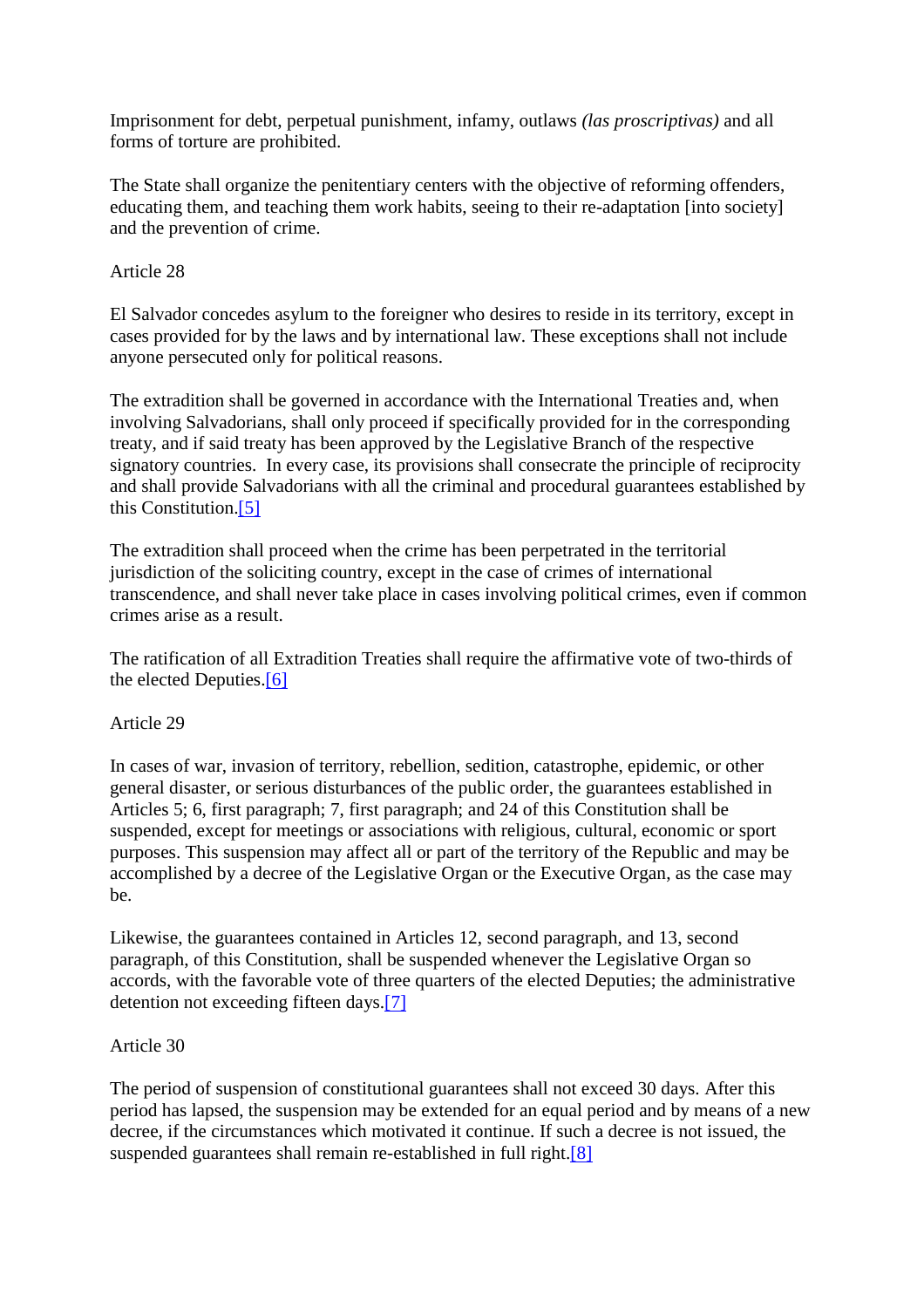Article 31

When the circumstances that motivated the suspension of constitutional guarantees disappear, the Legislative Assembly, or the Council of Ministers, according to the case, shall re-establish such guarantees.

#### CHAPTER II SOCIAL RIGHTS

## FIRST SECTION THE FAMILY

Article 32

The family is the fundamental basis of society and shall have the protection of the State, which shall dictate the necessary legislation and create the appropriate organizations and services for its integration, well-being and social, cultural, and economic development.

The legal foundation of the family is marriage and rests on the juridical equality of the spouses.

The State shall foment marriage; but the lack of this shall not affect the enjoyment of the rights established in favor of the family.

Article 33

The law shall regulate the personal and patrimonial relations of spouses amongst themselves, and between themselves and their children, establishing the rights and reciprocal duties on an equitable basis; and shall create the necessary institutions to guarantee its applicability. Likewise it shall regulate the family relations resulting from the stable union of a man and a woman.

## Article 34

Every child has the right to live in familial and environmental conditions that permit his integral development, for which he shall have the protection of the State.

The law shall determine the duties of the State and shall create institutions for the protection of maternity and infancy.

Article 35

The State shall protect the physical, mental and moral health of minors, and shall guarantee their right to education and assistance.

Antisocial conduct of minors that constitutes a crime or misdemeanor shall be subject to a special juridical regime.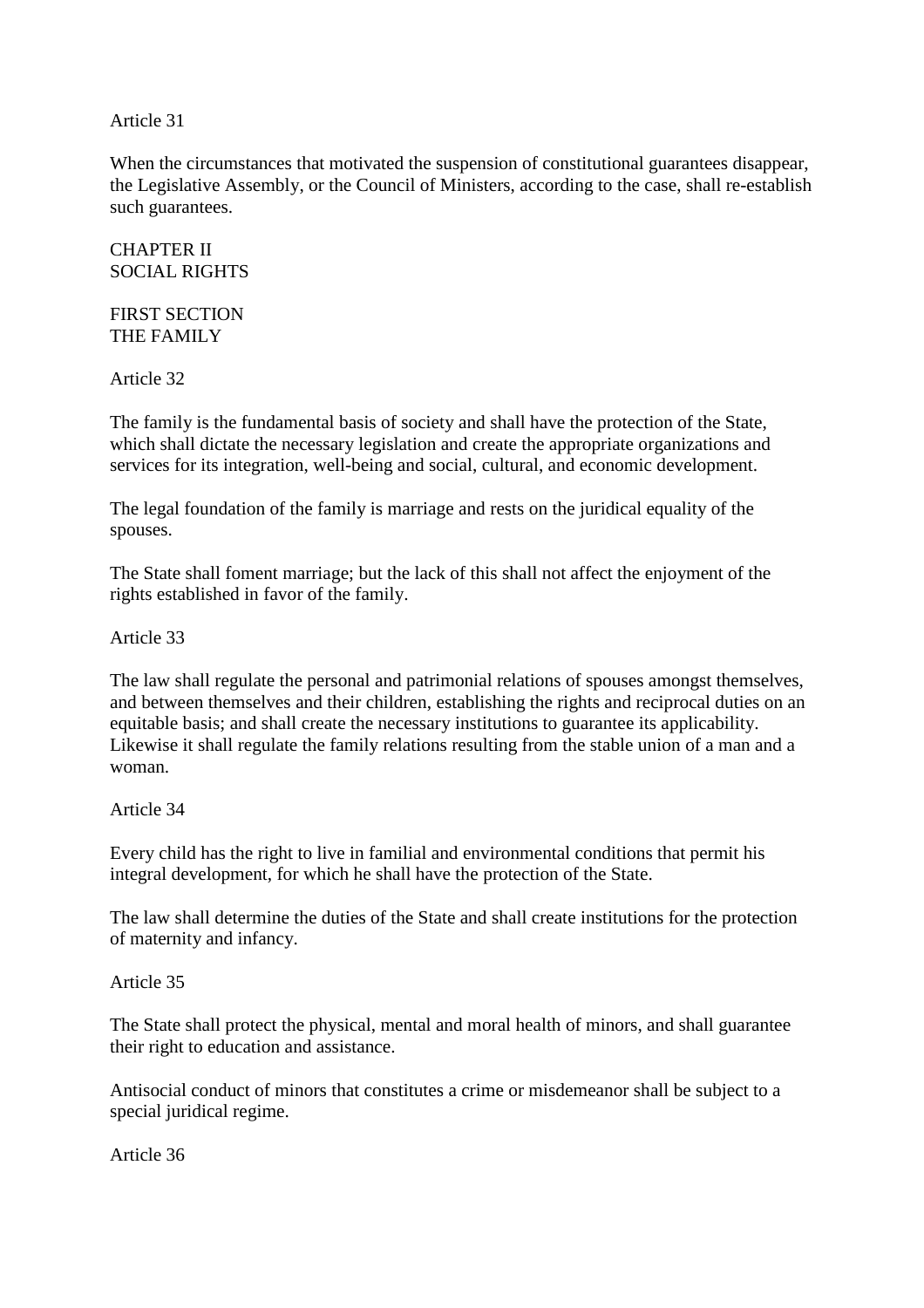Children born in or out of wedlock and adopted children, shall have equal rights before their parents. It is the obligation of these to give their children protection, assistance, education and security.

The records of the Civil Register shall not indicate any sign *(calificación)* of the nature of filiation, nor shall birth certificates express the civil status of the parents.

Every person has the right to have a name that identifies him. The secondary law will regulate this matter.

The law shall also determine the forms of investigating and establishing paternity.

## SECOND SECTION LABOR AND SOCIAL SECURITY

## Article 37

Labor is a social function; it enjoys the protection of the State, and it is not regarded an article of commerce.

The State shall employ all resources that are in its reach to provide employment to manual or intellectual workers, and to ensure him and his family the economic conditions for a dignified existence. In the same form, it shall promote the work and the employment of people with physical, mental or social limitations or disabilities.

## Article 38

Labor shall be regulated by a Code which shall have the principal objective of harmonizing the relations between employers and workers, establishing their rights and obligations. It shall be based on general principles that tend toward the improvement of the living conditions of workers, and shall include especially the following rights:

1st—In the same business or establishment and under identical circumstances, to equal work shall correspond equal remuneration for the worker, without regard for his sex, race, creed, or nationality;

2nd—Every worker has the right to earn a minimum wage, which shall be fixed periodically. To fix this wage, attention shall be paid above all to the cost of living, the type of work, the different systems of remuneration, the distinct zones of production, and other similar criteria. This wage shall be sufficient to satisfy the normal needs of the worker's home in their material, moral and cultural aspects.

For piecework, contract work *(por ajuste)* or work for a lump sum *(precio alzado),* it is obligatory to assure the minimum wage per day *(jornada)* of work;

3rd—Salary and social benefits, in the quantity determined by law, are unattachable and cannot be compensated or retained, except for obligations to supply essential support *(obligaciones alimenticias)*. Amounts also may be retained for social security, union quota, or tax obligations. Worker's instruments of labor are unattachable;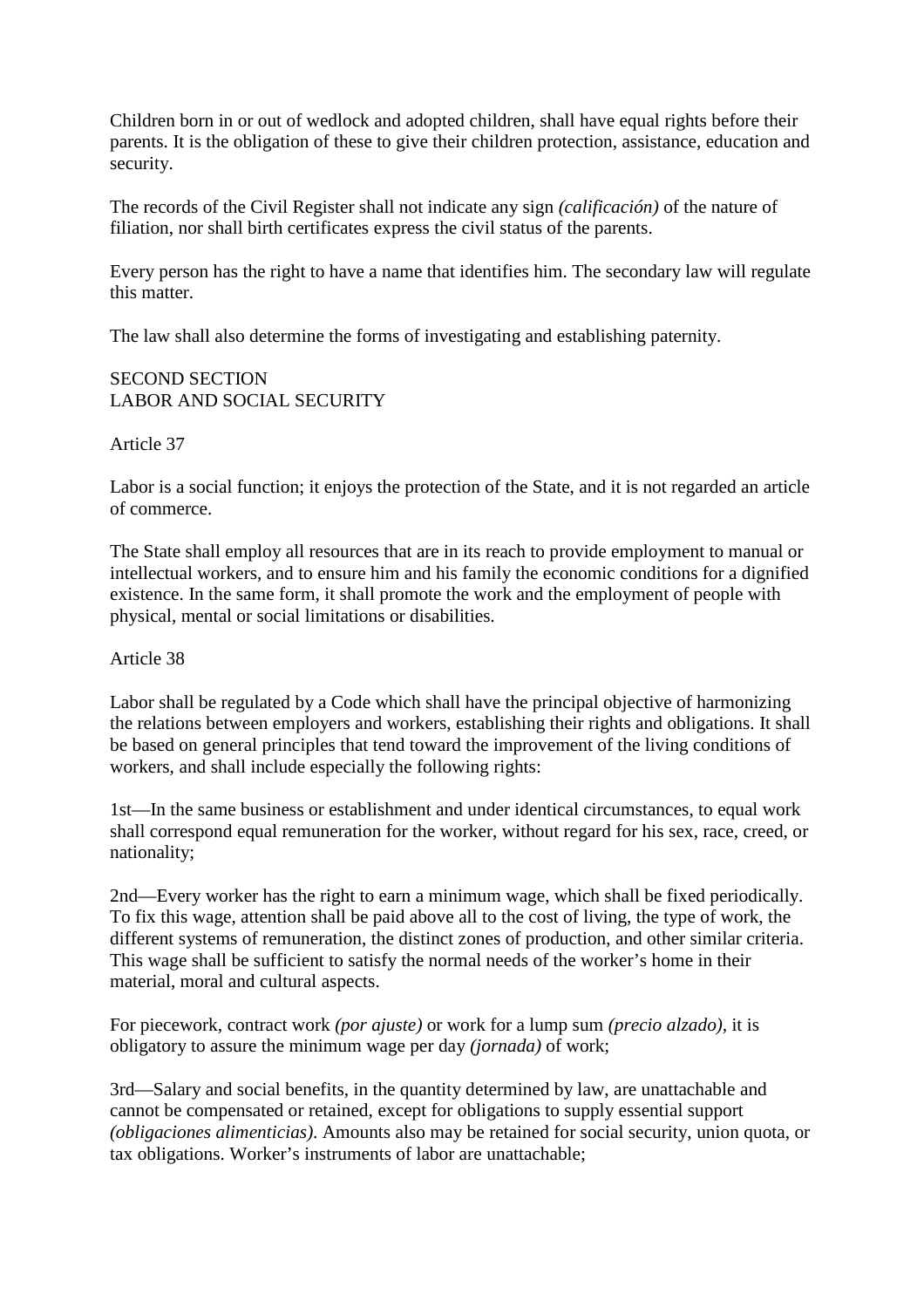4th—The salary shall be paid in legal tender *(moneda de curso legal)*. The salary and social benefits constitute privileged credits in relation to other credits that may exist against an employer;

5th—Employers shall give their workers a bonus for each year of work. The law shall establish the form in which one shall determine the quantity in relation to salaries;

6th—The ordinary workday *(jornada)* of effective daytime work shall not exceed eight hours, and the work-week shall not exceed forty-four hours;

The maximum hours of overtime *(horas extraordinarias)* for each type of work shall be determined by the law.

The night shift *(jornada)* and the shift that requires dangerous or unhealthy tasks shall be shorter than the daytime shift and shall be regulated by law.

The limitation on working hours shall not apply in cases of *force majeure*.

The law shall determine the length of pauses that shall interrupt the workday when, attending to biological reasons, the rhythm of tasks so demand, and of those that shall intercede between two workdays.

Overtime and night work shall receive additional remuneration *(recargo)*;

7th—Every worker has the right to one day of remunerated rest for each work week, in the form required by law.

The workers who do not enjoy rest on the days previously indicated, shall have the right to additional remuneration for the services rendered on these days and a compensatory leave;

8th—Workers shall have the right to paid rest on the holidays *(días de asueto)* designated by law; [the law] shall determine the kind of work for which this disposition shall not apply, but in those cases, workers shall have the right to extraordinary remuneration;

9th—Every worker that accredits a minimum of services performed during a given period, shall have the right to an annual paid vacation in the form determined by law. Vacations shall not be compensated by money and, to the obligation of the employer to grant them corresponds the obligation of the worker to take them;

10th—Those less than fourteen years old, and those having reached this age but who remain subject to obligatory education in virtue of the law, may not be employed in any type of work.

Their employment shall be authorized when it is considered indispensable for their subsistence or that of their family, provided that this does not prevent compliance with the minimum of obligatory education.

The workday for those under sixteen years old cannot be more than six hours a day and thirtyfour hours a week, in any kind of work.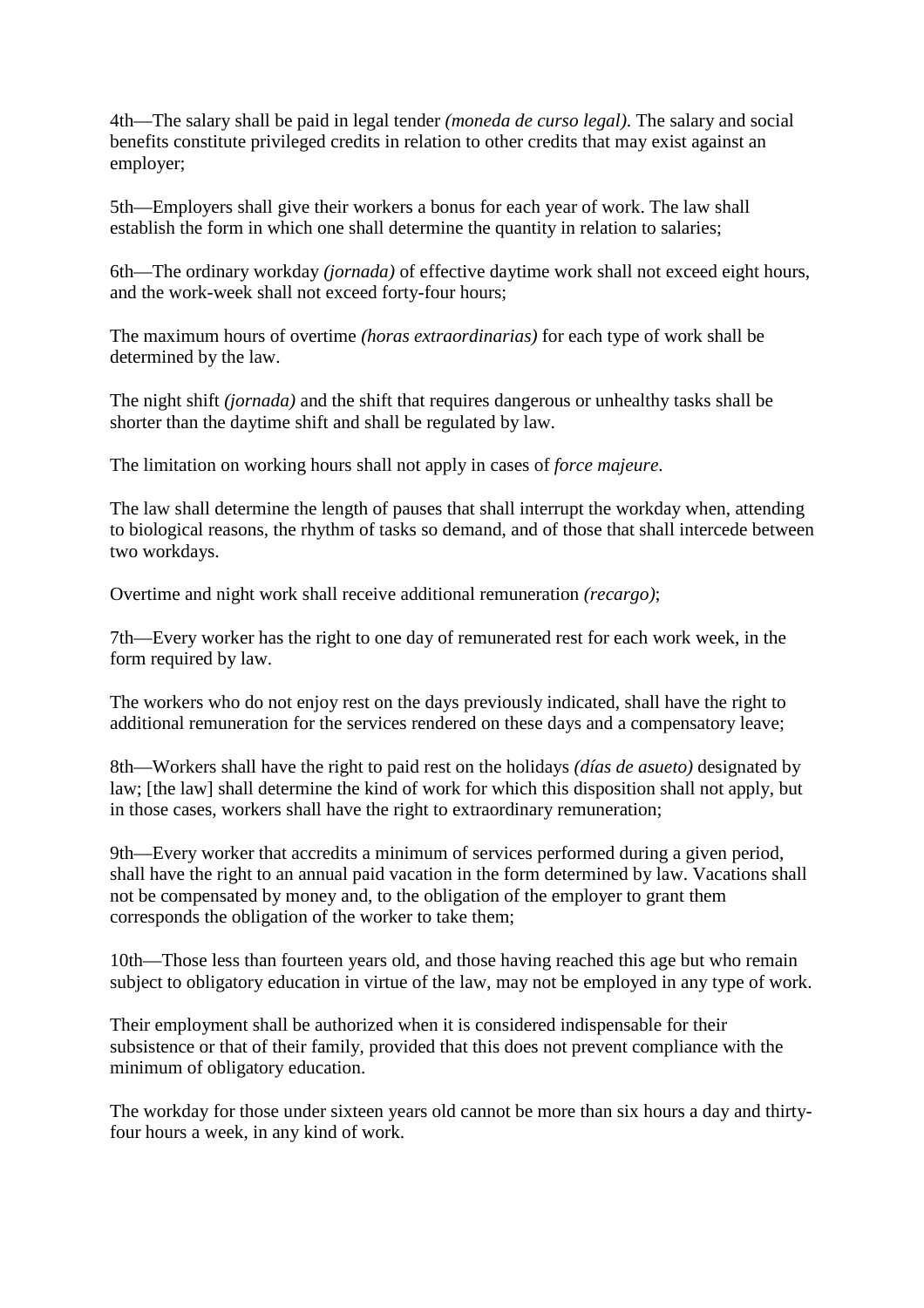Unhealthy or dangerous work is prohibited for persons under eighteen years of age and women. Night work is also prohibited for persons under eighteen years old. The law shall define *(determinar)* dangerous and unhealthful work;

11th—The employer who discharges a worker without just cause is obligated to indemnify him according to the law;

12th—The law shall determine under which conditions employers are obligated to pay their permanent workers who resign from their work an economic compensation *(prestación)*, which amount shall be fixed in relation to their salaries and time of service.

Resignation produces its effects without the need for acceptance by the employer, but the latter's refusal to pay corresponding compensation constitutes a legal presumption of unfair discharge.

In the case of total and permanent incapacitation or death of the worker, the worker or his beneficiaries shall have the right to the compensations they would receive in the case of voluntary resignation.

## Article 39

The law shall regulate the conditions under which collective labor contracts and agreements shall be concluded. The stipulations that these contain shall be applicable to all workers in the businesses that signed them, although they do not belong to the contracting union, and also to the other workers who enter such enterprises while the contracts or agreements are in effect. The law shall establish the procedure to make uniform working conditions in different economic activities, on the basis of provisions contained in the majority of collective contracts and agreements in force in each type of activity.

#### Article 40

A system of professional training *(formación)* is established for the preparation and qualification of human resources.

The law shall regulate the scope, extent and form in which the system is to be put in effect.

Contracts of apprenticeship shall be regulated by law, to assure that the apprentice shall receive training in an occupation, dignified treatment, equitable remuneration, and welfare *(previsión)* and social security benefits.

#### Article 41

The domestic worker *(trabajador a domicilio)* has the right to an officially designated minimum wage, and to the payment of indemnification for time lost by motive of an employer's delay in ordering or receiving work or for the arbitrary or unjustified suspension of work. Domestic workers shall be recognized as having an analogous legal situation as other workers, taking into consideration the special characteristics of their work.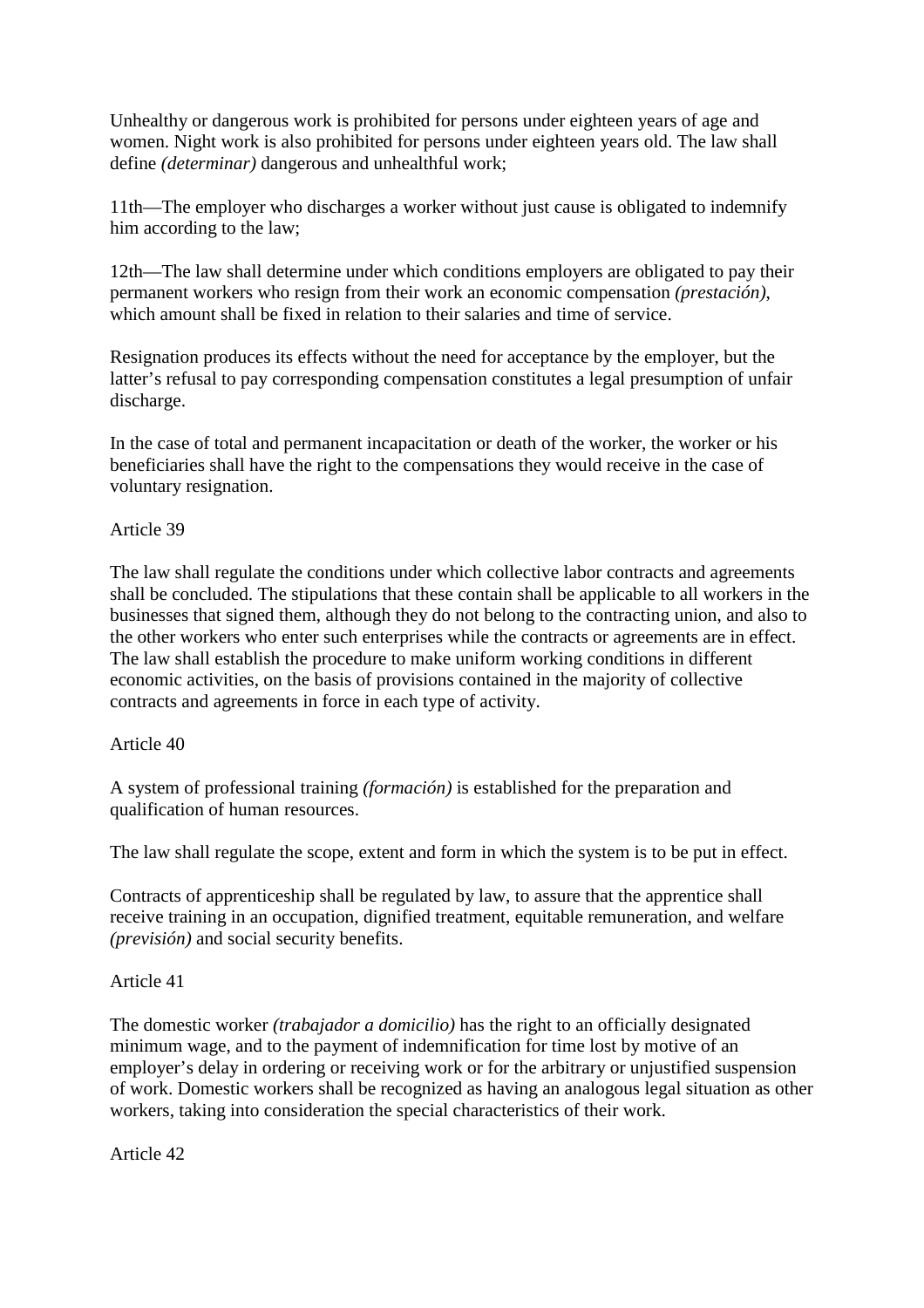The working woman shall be entitled to paid rest before and after childbirth, and to the conservation of her employment.

The laws shall regulate the obligation of employers to install and maintain crib rooms and places of custody for the children of workers.

## Article 43

Employers are obligated to pay indemnification and to provide medical, pharmaceutical and other services established by the laws for workers who suffer work accidents or any occupational disease.

## Article 44

The law shall regulate the conditions to be met by workshops, factories, and working premises.

The State shall maintain a technical inspection service charged with seeing that legal norms for labor, assistance, welfare, and social security are strictly complied with, to the end of verifying their results, and suggesting pertinent reforms.

## Article 45

Agricultural and domestic workers have the right to protection with respect to wages, working hours, rests, vacations, social security, indemnification for dismissal, and, in general, to social benefits. The extent and nature of the aforementioned rights shall be determined by law according to the conditions and peculiarities of the work. Persons who perform services that are domestic in character in industrial, commercial businesses, social entities and other similar enterprises shall be considered manual workers and shall have the rights granted to these.

#### Article 46

The State shall propitiate the creation of a bank owned by the workers.

## Article 47

Employers and private employees without distinction of nationality, sex, race, creed or political ideas, whatever their activity or the nature of the work they complete, have the right to associate freely for the protection of their respective interests, by forming professional associations or trade unions. Workers in official autonomous institutions shall have the same right.

Said organizations have the right to juridical personality and to be duly protected in the exercise of their functions. Their dissolution or suspension shall be decreed only in the cases and with the formalities determined by the law.

The special norms for the constitution and functioning of professional and trade union organizations of the countryside and the city shall not restrict freedom of association. All exclusion clauses are prohibited.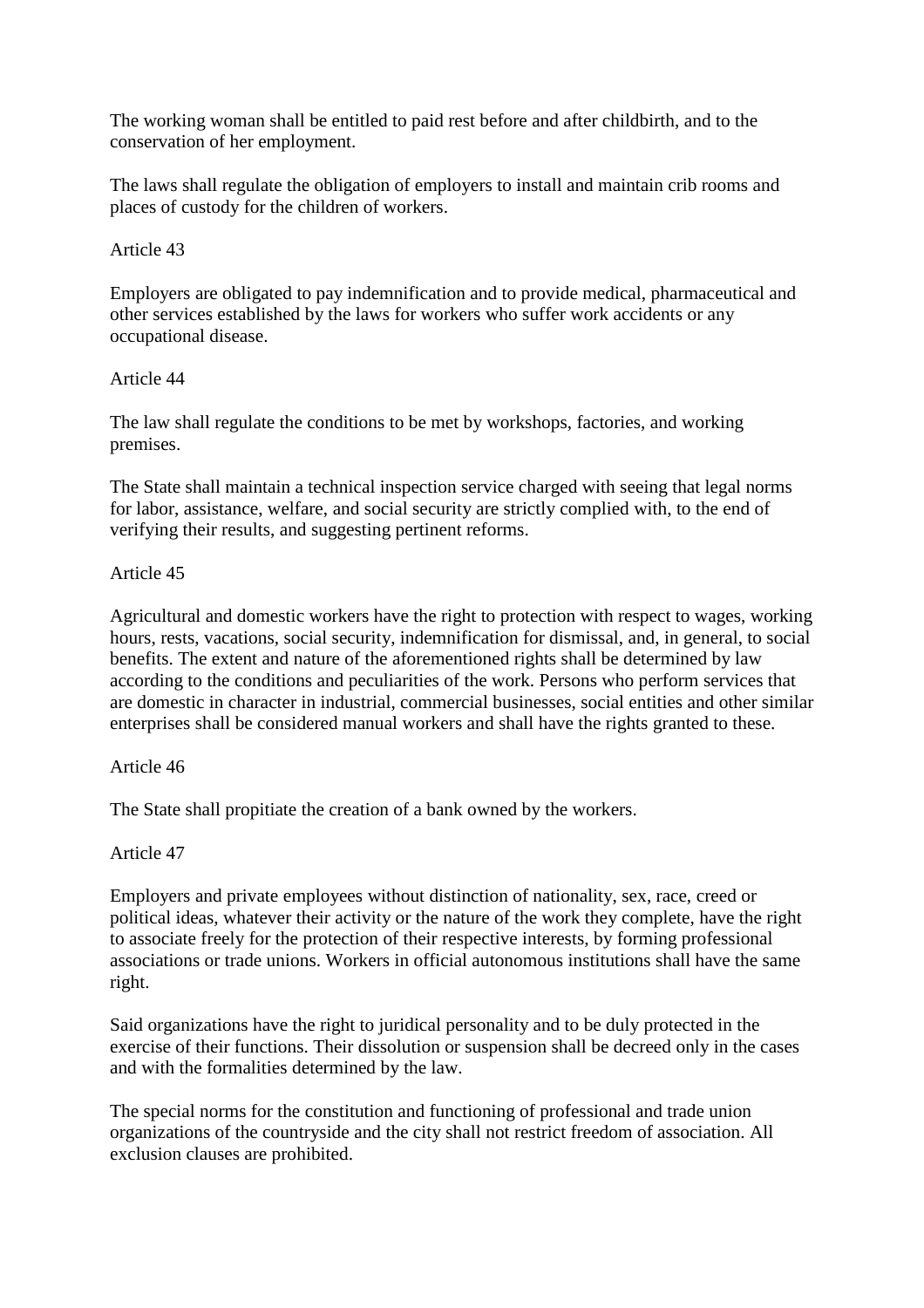Members of the boards of directors *(directivas)* of trade unions shall be Salvadorans by birth and during the period of their election and mandate, and until a year has passed after they cease their functions, they shall not be dismissed, suspended for disciplinary reasons, transferred, or their working conditions reduced, except for justifiable cause previously approved by a competent authority.

## Article 48

Workers have the right to strike and employers the right to suspend work. To exercise these rights, no previous approval shall be necessary, after having procured the solution to the conflict which generates them through stages of peaceful solution established by law. The effects of the strike or suspension are antedated to the moment that these initiate.

The law shall regulate these rights with respect to their exercise and conditions.

## Article 49

A special jurisdiction is established for labor. The procedures in labor matters shall be regulated in a form that will permit a rapid solution to conflicts.

The State has the obligation to promote conciliation and arbitration, so they constitute effective means for the peaceful solution of labor conflicts. Special administrative boards of conciliation and arbitration shall be established to solve collective conflicts of interests or of an economic character.

#### Article 50

Social security constitutes a public service of an obligatory character. The law shall regulate its scope, extent, and form.

Said service shall be rendered by one or various institutions, which must observe adequate coordination amongst themselves to assure a good policy of social protection, in specialized form and with maximum utilization of resources.

Employers, workers, and the State shall contribute to the payment of social security in the form and quantity determined by the law.

The State and employers shall be exempt from the obligations imposed by law in favor of the workers, to the extent that these are covered by Social Security.

#### Article 51

The law shall determine which businesses and establishments, due to their special conditions, are required to provide the worker and his family with suitable housing, schools, medical assistance, and other services and attentions necessary for their well-being.

#### Article 52

The rights consecrated in favor of the workers cannot be renounced.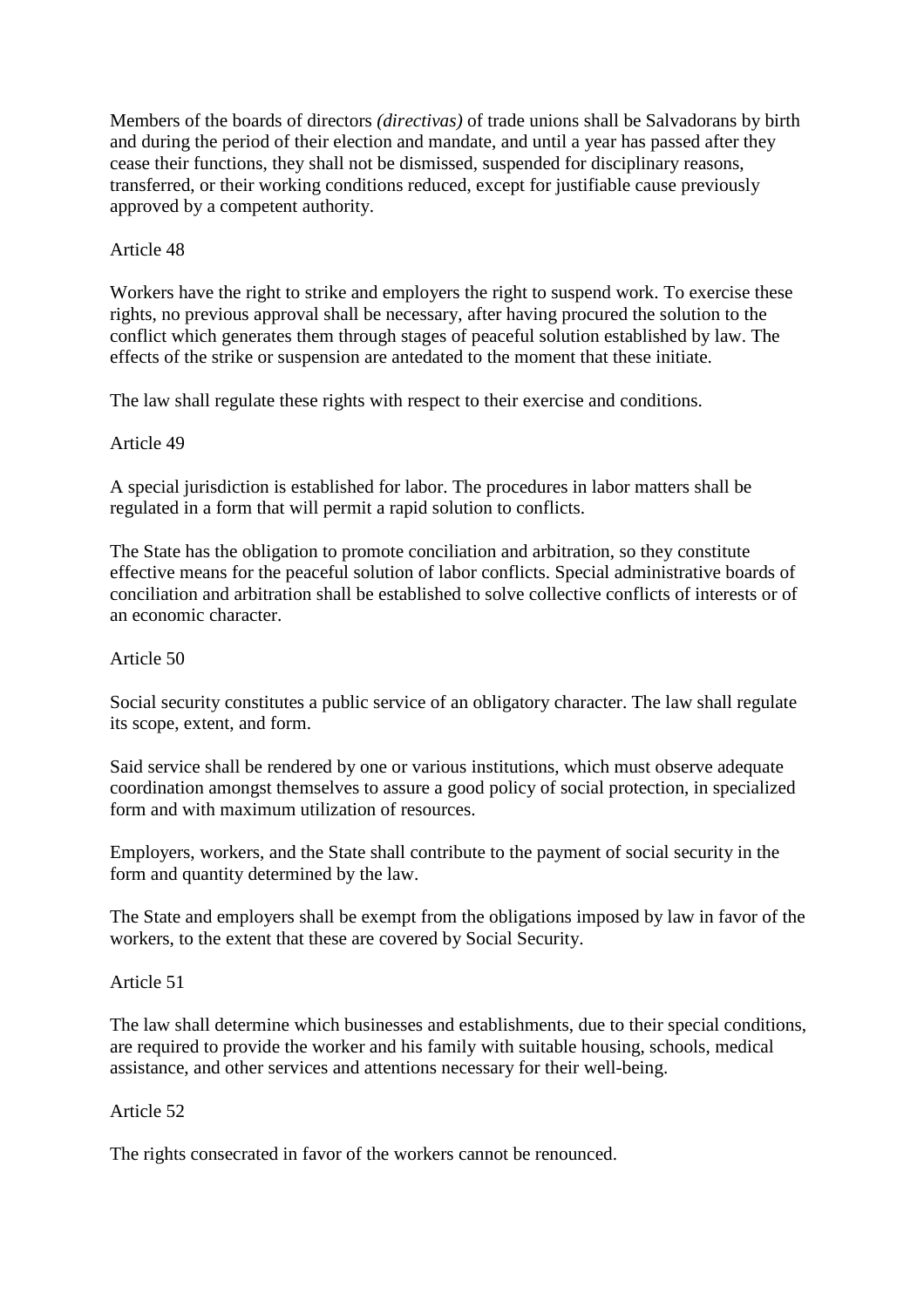The enumeration of the rights and benefits to which this chapter refers, does not exclude others that are derived from principles of social justice.

THIRD SECTION EDUCATION, SCIENCE, AND CULTURE

Article 53

The right to an education and to culture is inherent to the human person; in consequence, the preservation, promotion, and dissemination of culture is an obligation and primary end of the State.

The State will propitiate research and scientific occupations.

Article 54

The State shall organize the educational system for which it will create the necessary institutions and services. Natural and juridical persons are guaranteed the liberty to establish private centers of teaching.

Article 55

Education has the following objectives: to achieve the integral development of the personality in its spiritual, moral and social dimension; to contribute to the construction of a more prosperous, just and humane democratic society; to inculcate a respect for the human rights and the observance of the corresponding duties; to combat all spirit of intolerance and hate; to know the national reality and to identify oneself with values of the Salvadoran nationality; and to propitiate the unity of the people *(pueblo)* of Central America.

Parents shall have the preferential right to choose the education of their children.

Article 56

All inhabitants of the Republic have the right and the duty to receive a simple *(parvularia)* and basic education that will train them to perform as useful citizens. The State shall promote the formation of special education centers.

When imparted by the State, simple, basic and special education shall be free.

Article 57

The teaching imparted in official educational centers shall be essentially democratic.

Private educational centers shall be subject to the regulation and inspection of the State and shall be subsidized when they do not have profitable goals.

The State shall exclusively take in its charge the training of teachers *(magisterio)*.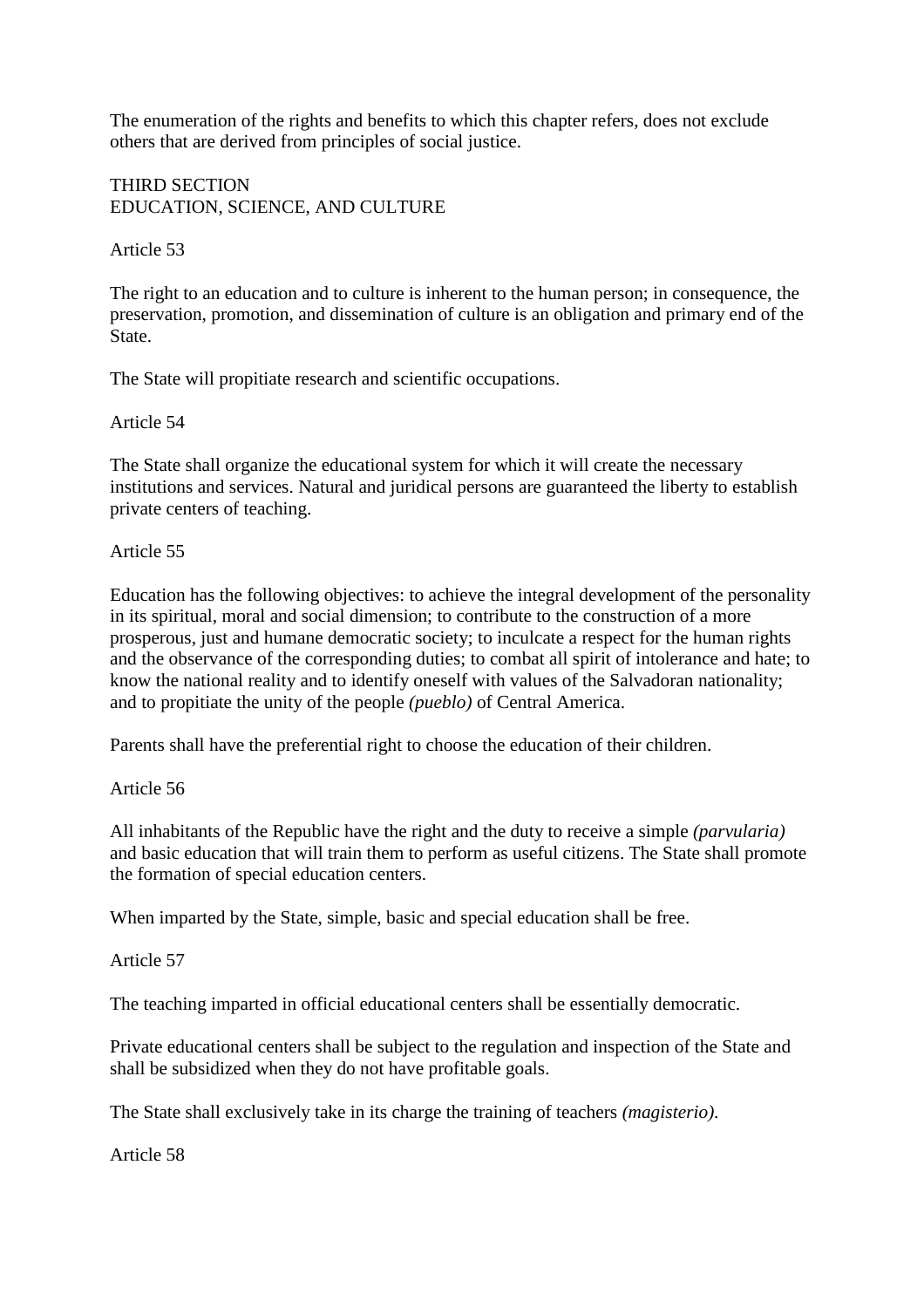No educational establishment shall refuse to accept students because of the marital status of their parents or guardians, nor for social, religious, racial, or political differences.

#### Article 59

Literacy is of social interest. All inhabitants of the country shall contribute toward it in the form determined by law.

## Article 60

To exercise the teaching profession it is required to accredit one's capability in the form determined by the law.

In all public or private, civil or military teaching centers the instruction of national history, civics, morality, the Constitution of the Republic, human rights and the conservation of the natural resources shall be obligatory.

National history and the Constitution shall be taught by Salvadoran professors.

Academic *(cátedra)* liberty is guaranteed.

## Article 61

Higher education shall be governed by a special law. The University of El Salvador and the others of the State shall enjoy autonomy in teaching, administrative and economic aspects. They shall lend a social service, respecting academic liberty. They shall be governed by statutes registered within said law, which shall establish the general principles for their organization and functioning.

The funds *(partidas)* destined to the sustainment of the state universities and those necessary to assure and increase its patrimony shall be consigned annually in the State Budget. These institutions shall be subject, in agreement with the law, to the inspection of the corresponding state organism.

The special law shall also regulate the creation and functioning of the private universities, respecting academic freedom. These universities shall lend a social service and shall not pursue profitable ends. The same law shall regulate the creation and functioning of official and private technological institutes.

The State shall keep watch for the democratic functioning of the institutions of higher education and for their adequate academic level.

#### Article 62

The official language of El Salvador is Spanish. The government is obligated to keep watch for its conservation and teaching.

The native languages that are spoken in the national territory form part of the cultural patrimony and shall be the object of preservation, dissemination and respect.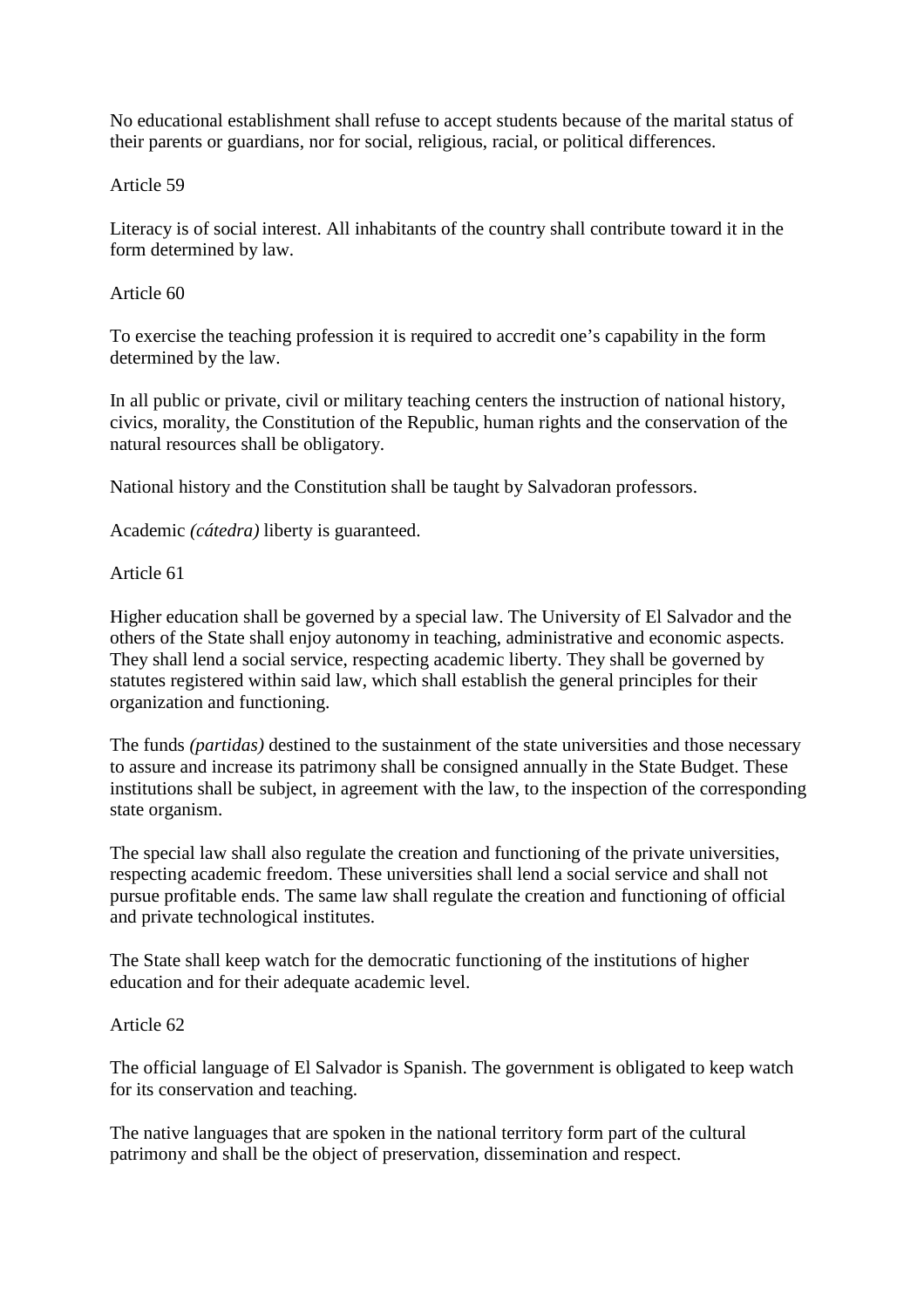Article 63

The artistic, historical, and archeological wealth of the country form part of the Salvadoran cultural treasure, which shall be under the safeguard of the State and subject to special laws for its conservation.

## Article 64

The National Symbols are the National Colors *(Pabellón)* or National Flag, the Shield of Arms and the National Anthem. A law shall regulate what concerns this matter.

## FOURTH SECTION PUBLIC HEALTH AND SOCIAL ASSISTANCE

#### Article 65

The health of the inhabitants of the Republic constitutes a public good. The State and the persons are obligated to see to its conservation and restoration.

The State shall determine the national health policy and shall control and supervise its application.

## Article 66

The State shall give free assistance to the sick who lack resources, and to the inhabitants in general when the treatment constitutes an effective means of preventing the dissemination of a communicable disease. In this case, every person is obligated to submit themselves to such treatment.

#### Article 67

The public health services shall be essentially technical. Sanitary *(sanitarias)*, hospital, paramedic and hospital administration careers shall be established.

#### Article 68

A Higher Public Health Council shall oversee the public health of the country. It shall be comprised of an equal number of representatives from the medical, odontological, chemicalpharmaceutical, medical veterinary, clinical laboratories, psychology and nursing professional associations, and others which require a license to practice and which the Higher Public Health Council has authorized to establish their own board; it shall have a President and a Secretary appointed by the Executive Organ. Its organization shall be determined by law.

The exercise of the professions that are directly related with the public health of the country shall be supervised by legal institutions created by scholars belonging to each of these professions. These institutions shall have the authority to expel from the professional exercise of their professions those members of the professional association under their control who have exercised their profession with manifest immorality or ineptitude. The disbarment of professionals shall be determined by the competent institutions in accordance with the due process.[9]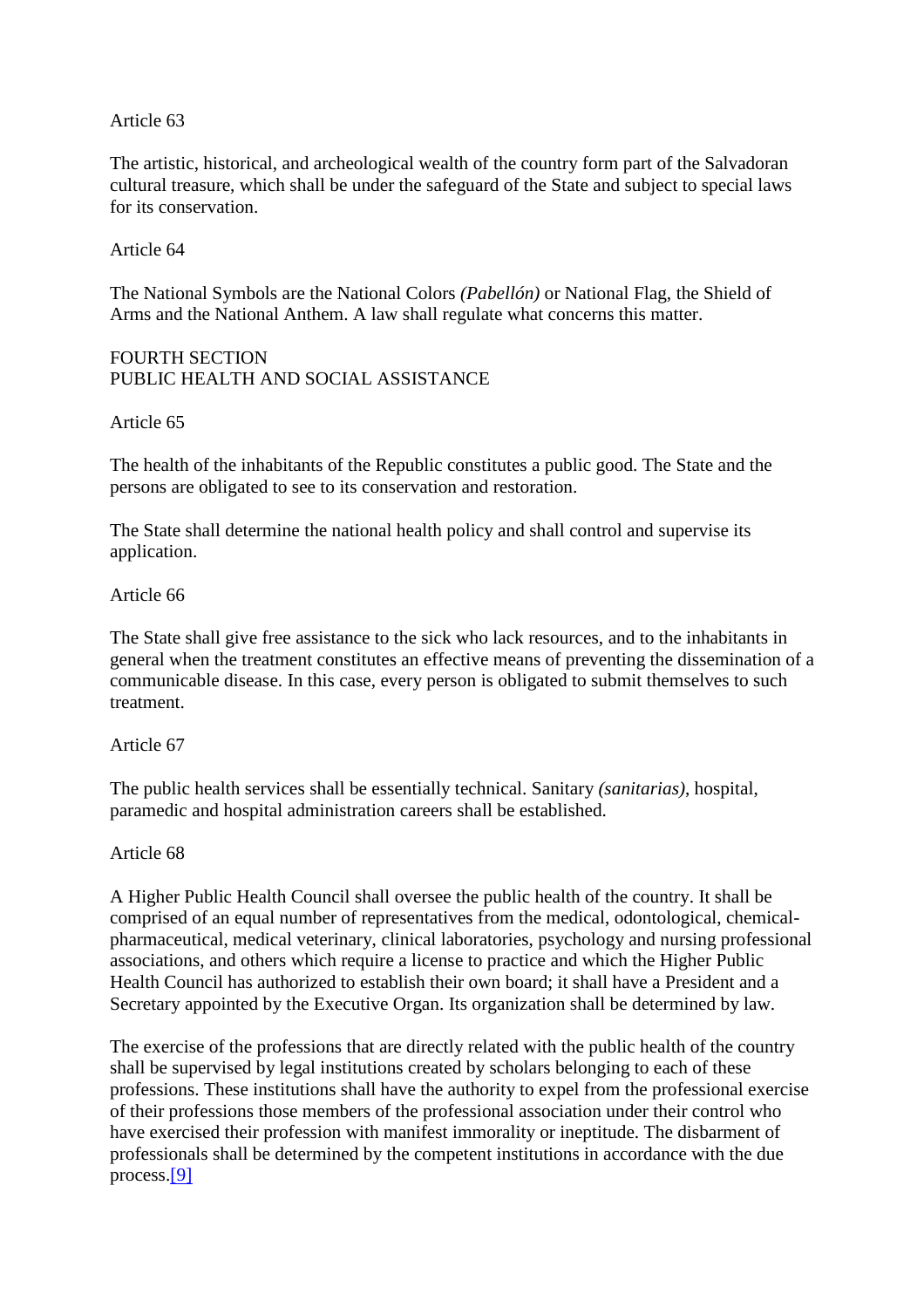The Higher Public Health Council shall have cognizance of and resolve the appeals *(recursos que se interpongan)* that are presented against the resolutions pronounced by the organizations alluded to in the preceding paragraph.

## Article 69

The State shall be equipped with the necessary and indispensable resources for permanent control of the quality of chemical, pharmaceutical and veterinary products through surveillance organisms.

Likewise the State shall control the quality of food products and the environmental conditions that may affect health and well-being.

## Article 70

The State shall assume charge of indigents who, because of their age or physical or mental incapacity, are unable to work.

# CHAPTER III CITIZENS, THEIR POLITICAL RIGHTS AND DUTIES IN THE ELECTORAL BODY

Article 71

All Salvadorans more than eighteen years old are citizens.

Article 72

The political rights of the citizen are:

1st—The exercise of suffrage;

2nd—To associate oneself to constitute political parties in accordance with the law and to join those already formed;

3rd—To opt for public posts complying with the requirements determined by this Constitution and secondary laws.

Article 73

The political duties of the citizen are:

1st—The exercise of suffrage;

2nd—To comply with the Constitution of the Republic and to see that it is complied with;

3rd—To serve the State in conformity with the law.

The exercise of suffrage includes, moreover, the right to vote in the direct popular consultation contemplated by this Constitution.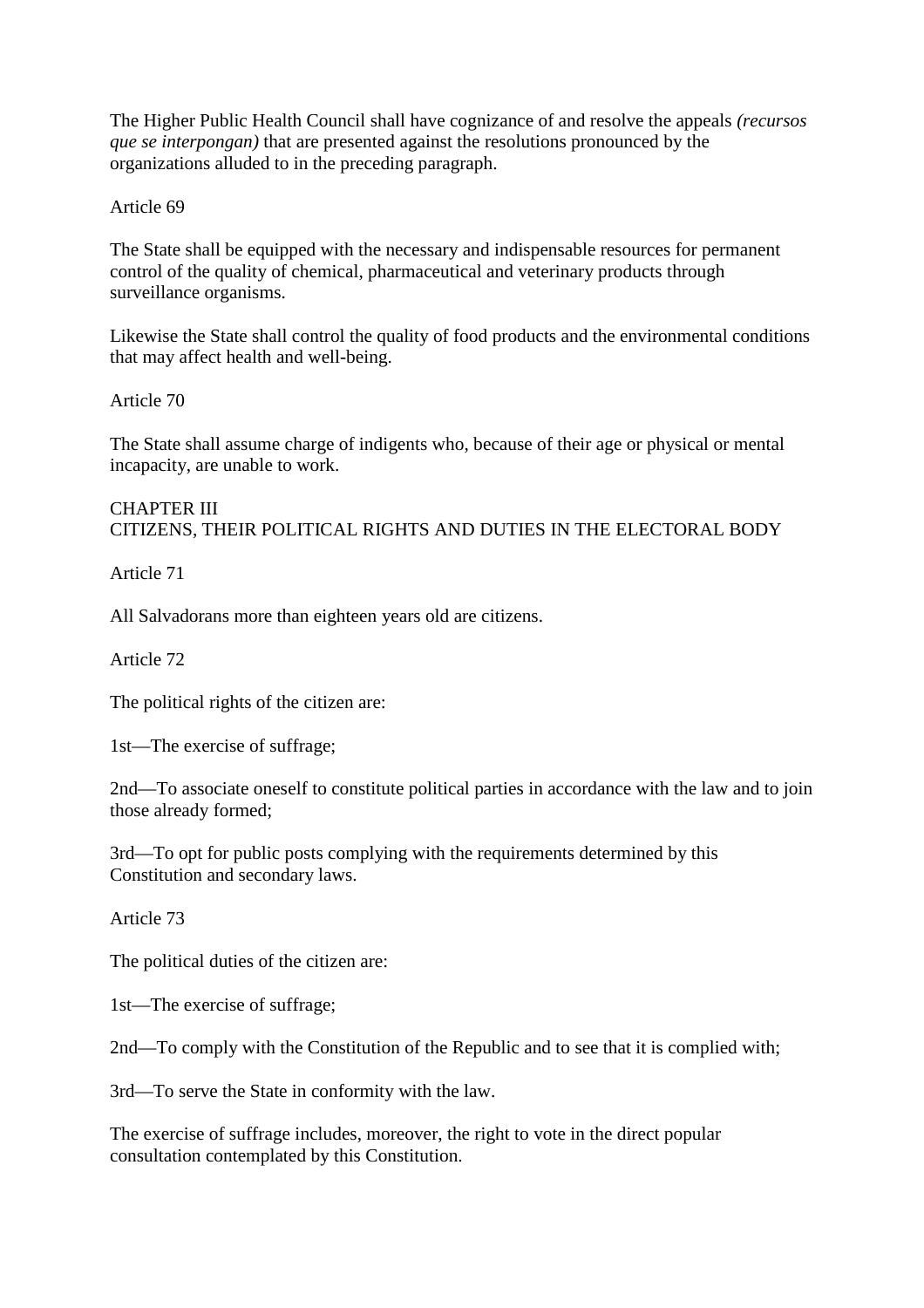Article 74

The rights of citizenship are suspended for the following causes:

1st—Judicial decree of formal imprisonment;

2nd—Mental derangement;

3rd—Judicial interdiction;

4th—Refusal to fill, without just cause, a popular elective post; in this case, the suspension shall last the whole period that the rejected position should have been occupied.

Article 75

The rights of citizenship are lost:

1st—By those of notoriously vitiated *(viciada)* conduct;

2nd—By those convicted of crime;

3rd—By those who buy or sell votes in the elections.

4th—By those who subscribe to acts, proclamations, or adherences to promote or support the re-election or continuation of the President of the Republic, or who employ direct means leading toward this end;

5th—By functionaries, authorities and the agents of these who restrict freedom of suffrage.

In these cases, the rights of citizenship are restored by a clear declaration of rehabilitation by a competent authority.

Article 76

The electoral body is composed of all citizens capable of casting their vote.

Article 77

For the exercise of suffrage, it is an indispensable condition to be registered in the Electoral Register compiled by the Supreme Electoral Tribunal.

The legally registered political parties shall have the right to maintain watch over the compilation, organization, publication and updating of the Electoral Registry.[10]

Article 78

The vote shall be free, direct, equal and secret.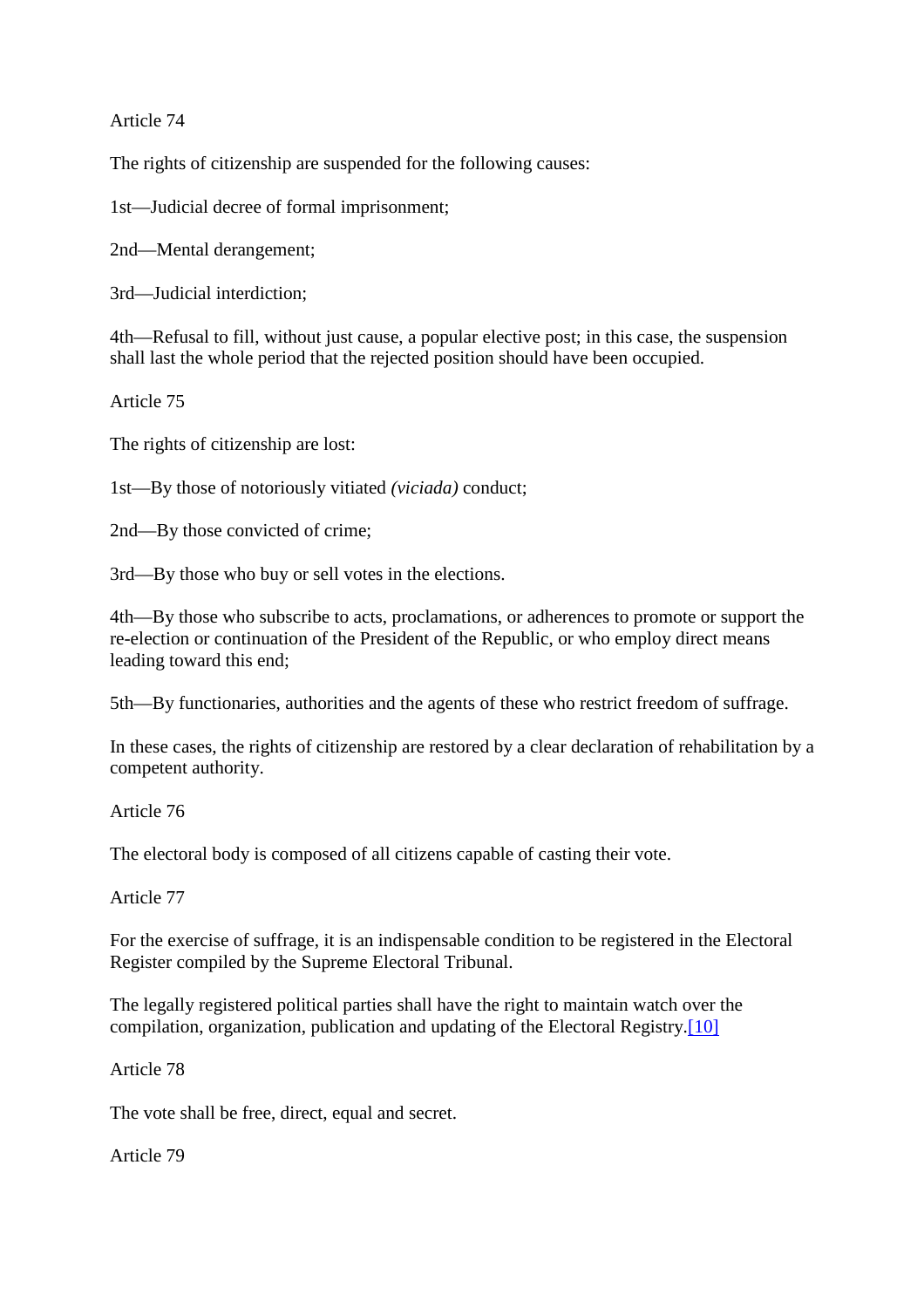In the territory of the Republic, election districts shall be established as determined by law. The basis for the electoral system is population.<sup>[11]</sup>

For the election of Deputies one shall adopt a system of proportional representation.

The law shall determine the form, time and other conditions for the exercise of suffrage.

The date of the elections for President and Vice President of the Republic shall precede the initiation of the presidential period by no less than two months nor more than four.

## Article 80

The President and the Vice President of the Republic, Deputies of the Legislative Assembly and of the Central American Parliament, and Members of Municipal Councils, are popularly elected functionaries.[12]

When, in the elections for President and Vice President of the Republic, no participating political party or coalition of political parties has obtained an absolute majority of votes in conformity with the scrutiny practiced, a second election shall be carried out between the two political parties or coalition of political parties that have obtained the greatest number of valid votes; this second election shall be held during a period no more than thirty days after the results of the first election were declared to be firm.

When by *force majeure* or fortuitous case, duly qualified by the Legislative Assembly, the second election cannot be carried out within the indicated period, the election shall take place within a second period of not more than thirty days.

#### Article 81

Election propaganda, even without prior summons, shall be permitted only four months before the date established by law for the election of President and Vice President of the Republic; two months before in the case of Deputies; and one month before in the case of Municipal Councils.

#### Article 82

The ministers of any religious cult, members in active service in the Armed Force and members of the National Civil Police may not belong to political parties nor opt for popularly elected positions.

Nor may they produce political propaganda in any form.

The exercise of the vote shall be exercised by citizens in places determined by law and shall not be realized in the precincts of military or public security installations.<sup>[13]</sup>

# TITLE III THE STATE, ITS FORM OF GOVERNMENT AND POLITICAL SYSTEM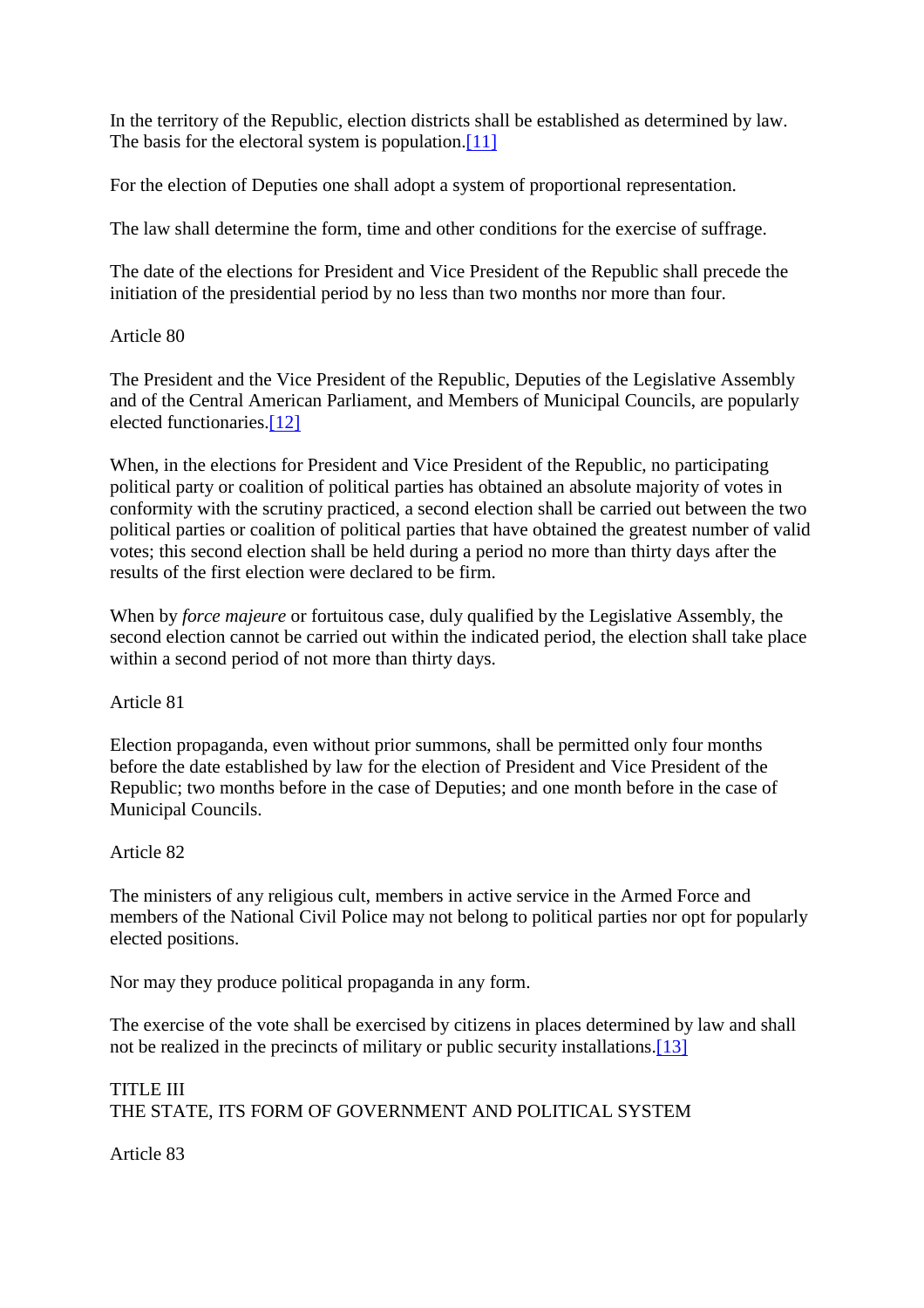El Salvador is a sovereign State. Sovereignty lies in the people, who exercise it in the prescribed form and within the limits of this Constitution.

Article 84

The territory of the Republic over which El Salvador exercises jurisdiction and sovereignty is irreducible, and in addition to the continental part includes:

The insular territory integrated by the islands, islets and cays enumerated by the Judgment of the Central American Court of Justice, pronounced on March 9, 1917, and also others which correspond to it according to other sources of International Law; likewise other islands, islets and cays that also correspond to it in conformity with international law.

The territorial waters and including *(y en comunidad)* the Fonseca Gulf, which is a historic bay with the characteristics of an enclosed sea, whose regime is determined by International Law and by the judgment mentioned in the preceding paragraph.

The air space, the subsoil and the corresponding insular and continental platform; and moreover, El Salvador exercises sovereignty and jurisdiction over the sea, the subsoil and sea beds to a distance of 200 nautical miles, counted from the level of the lowest tide, all in conformity with the regulations of international law.

The national territorial limits are the following:

TO THE WEST, with the Republic of Guatemala, in conformity with that established in the *Treaty on Territorial Limits*, held in Guatemala on April 9, 1938.

TO THE NORTH, AND TO THE EAST, in part, with the Republic of Honduras, in the sections delimitated by the *General Peace Treaty*, signed in Lima, Peru on October 30, 1980. In regard to the pending sections of delimitation, the limits will be those established in conformity with the same Treaty, or in any event, in conformity with any of the peaceful means for solution to the international controversies.

TO THE REST OF THE EAST, with the Republics of Honduras and Nicaragua in the waters of the Fonseca Gulf.

AND TO THE SOUTH, with the Pacific Ocean.

Article 85

The Government is republican, democratic and representative.

The political system is pluralist and is expressed through political parties, which are the only instrument for the exercise of the representation of the people within the Government. The norms, organization and functioning shall be subject to the principles of representative democracy.

The existence of a single official party is incompatible with the democratic system and with the form of government established in this Constitution.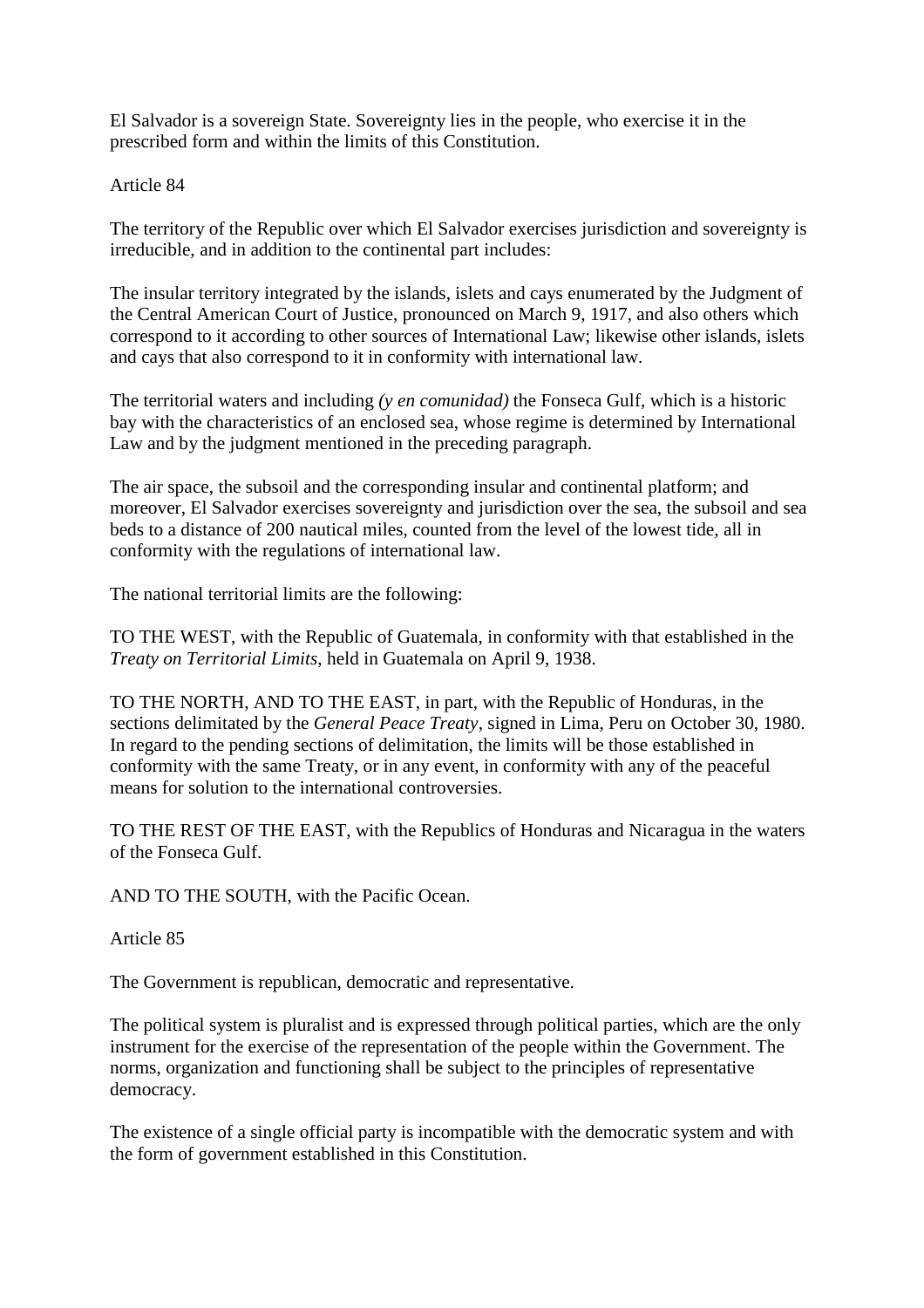## Article 86

All public power emanates from the people. The organs of the Government shall exercise it independently within the respective powers *(atribuciones)* and competences established by this Constitution and the laws. The powers of the organs of the Government cannot be delegated, but these shall collaborate amongst themselves in the exercise of the public functions.

The fundamental organs of the Government are the Legislative, the Executive, and the Judicial.

The functionaries of the Government are delegates of the people and have no more powers than those expressly given to them by the law.

## Article 87

The right of the people to insurrection is recognized, for the sole object of reestablishing constitutional order altered by the transgression of the norms relative to the form of government or to the political system established, or for serious violations of the rights consecrated in this Constitution.

The exercise of this right shall not produce the abrogation nor the reform of this Constitution, and shall be limited to the removal insofar as necessary of transgressing officials, replacing them in a transitory manner until they are substituted in the form established by this Constitution.

Under no circumstances shall the powers and jurisdictions which correspond to the fundamental organs established by this Constitution be exercised by the same person or by a sole institution.

## Article 88

The principle that a President cannot succeed himself *(alternabilidad)* is indispensable for the maintenance of the established form of government and political system. Violation of this norm makes insurrection an obligation.

#### Article 89

El Salvador shall encourage and promote human, economic, social and cultural integration with the American republics, and especially those of the Central American isthmus. The integration shall be carried out through treaties or agreements with the interested republics, which shall contemplate the creation of organisms with supranational functions.

It shall also propitiate the total or partial reconstruction of the Republic of Central America, in unitary, federal or confederate form, with complete guarantees of respect for democratic and republican principles and the individual and social rights of its inhabitants.

The project and basis of union shall be submitted to popular consultation.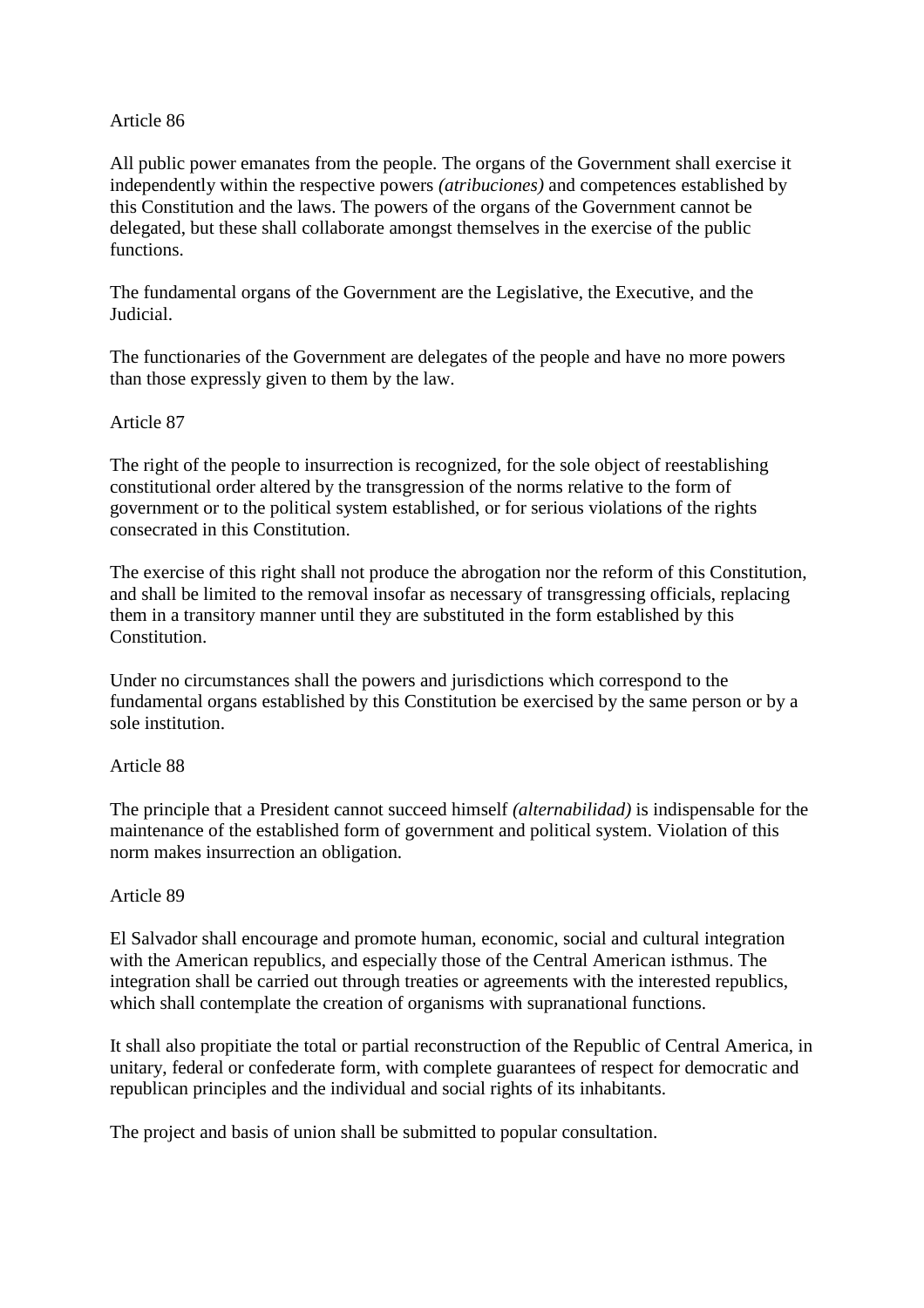#### TITLE IV NATIONALITY

## Article 90

The following are Salvadorans by birth:

1st—Those born in the territory of El Salvador;

2nd—Children of a Salvadoran father or mother, born in a foreign country;

3rd—Natives of the other States that constituted the Federal Republic of Central America, who, having a domicile in El Salvador, declare before the competent authorities their desire to be Salvadoran, without requiring them to renounce their nationality of origin.

Article 91

Salvadorans by birth have the right to enjoy double or multiple nationality.

The status of Salvadoran by birth is lost only by an expressed renouncement before a competent authority and may be recovered by petition before the same.

## Article 92

The following may obtain Salvadoran status by naturalization:

1st—Native Spaniards and Hispano-Americans with one year's residence in the country;

2nd—Foreigners of any origin, with five years' residence in the country;

3rd—Those who obtain this status from the Legislative Organ for noteworthy services rendered to the Republic;

4th—A foreign man married to a Salvadoran woman or a foreign woman married to a Salvadoran man with two years' residence in the country, prior to or after the time of marriage.

Nationality by naturalization shall be granted by competent authorities in conformity with the law.

## Article 93

International treaties shall regulate the form and conditions in which nationals of countries which do not form part of the Federal Republic of Central America retain their nationality; notwithstanding having acquired Salvadoran nationality by naturalization as long as the principle of reciprocity is respected.

Article 94

The status of naturalized Salvadoran is lost: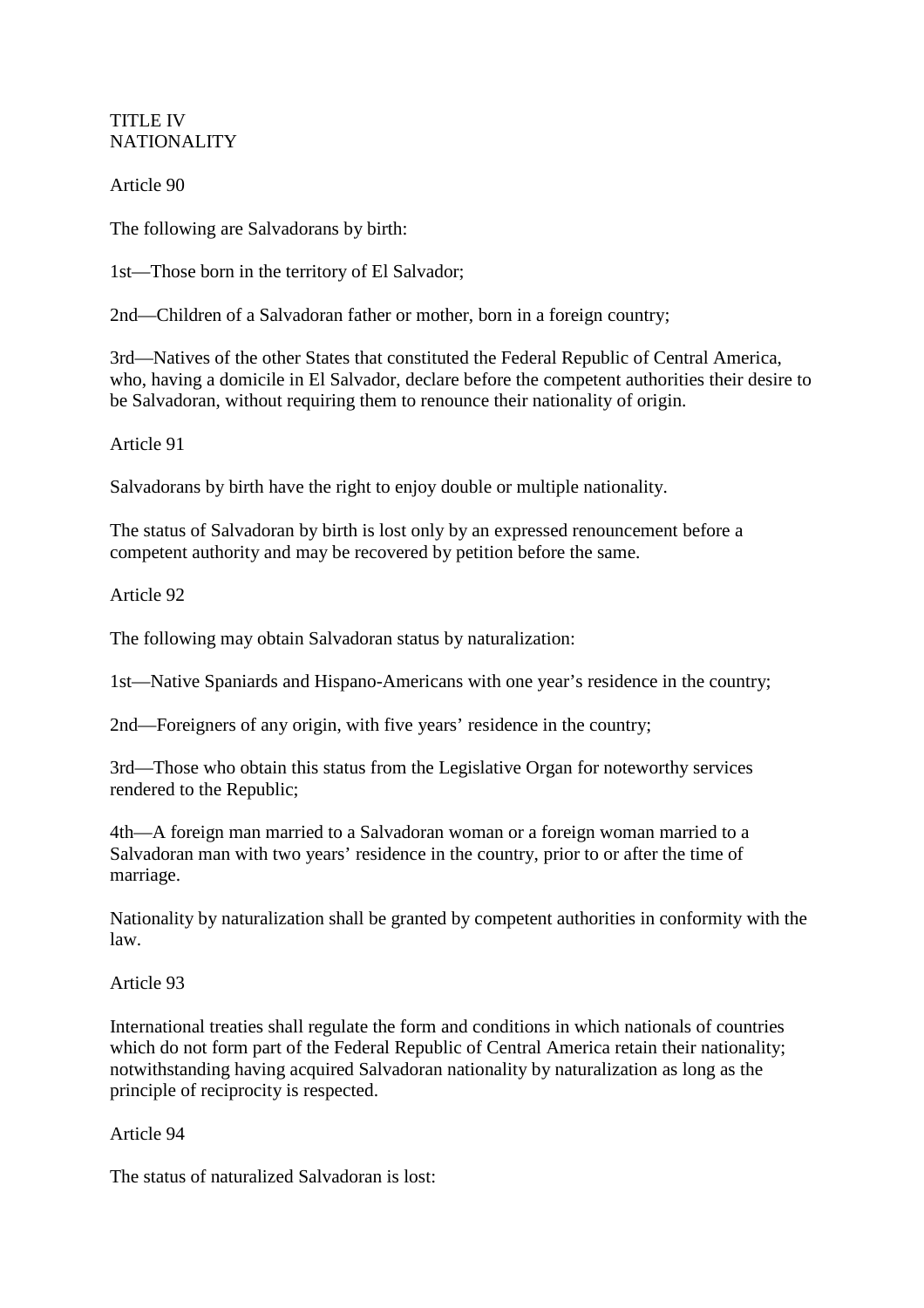1st—By residing for more than two consecutive years in the country of origin or by absence from the territory of the Republic for more than five consecutive years, unless permission was granted in conformity with the law;

2nd—By executed sentence, in the cases determined by the law. Anyone who loses his nationality in this manner cannot regain it.

## Article 95

Juridical persons constituted in conformity with the laws of the Republic and that have a legal domicile in the country are Salvadorans.

The regulations that the laws establish for the benefit of Salvadorans shall not be weakened by Salvadoran juridical persons whose partners or capital are in their majority foreign.

#### Article 96

Foreigners, from the instant they arrive in the territory of the Republic, shall be strictly bound to respect the authorities and obey the laws, and shall acquire the right to be protected by them.

## Article 97

The laws shall establish the cases and the form in which a foreigner may be refused entry or sojourn in the national territory.

Foreigners who directly or indirectly participate in the internal politics of the country shall lose the right to reside in it.

#### Article 98

Neither Salvadorans nor foreigners shall in any case make claim against the government for indemnification of any kind for injuries or damages to their persons or property caused by factions. They may do so only against guilty functionaries or private persons.

#### Article 99

Foreigners shall not resort to diplomatic channels except in case of denial of justice and after exhausting the legal recourses they have available.

A judicial judgment unfavorable to the claimant does not constitute a denial of justice. Those who contravene this provision shall lose the right to reside in the country.

Article 100

Foreigners shall be subject to a special law.

TITLE V ECONOMIC ORDER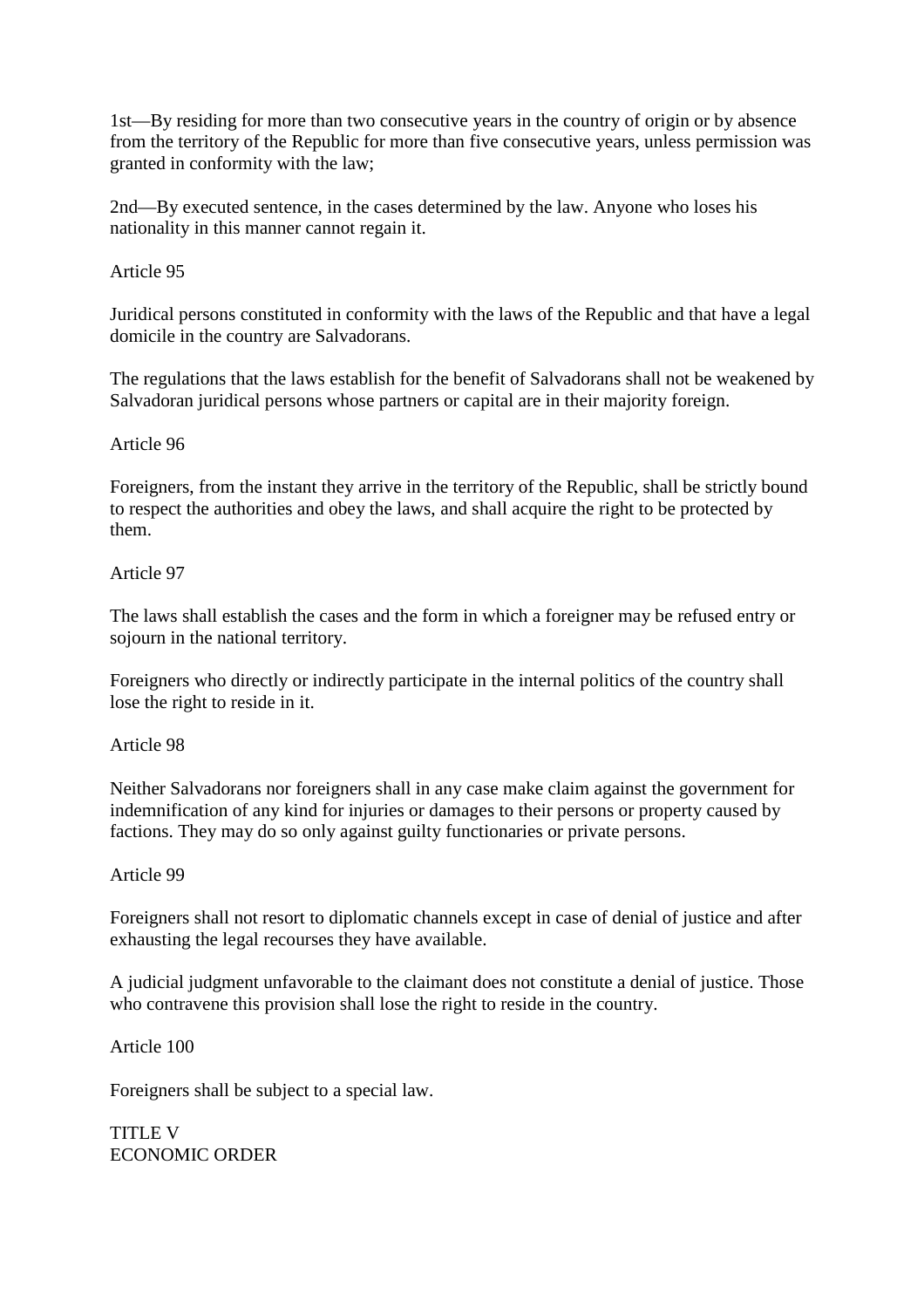Article 101

The economic order shall essentially answer to principles of social justice that tend to ensure to all inhabitants of the country a dignified existence of the human being.

The State shall promote the economic and social development through the increase of production, productivity and the rational utilization of the resources. With the same end, it shall foment the diverse sectors of production and shall defend the interest of the consumers.

Article 102

Economic freedom is guaranteed, insofar as it does not oppose the social interest.

The State shall foment and protect the private initiative, within the necessary conditions to increase national wealth and to assure the benefits from it to the greatest number of inhabitants of the country.

Article 103

The right to private property is recognized and guaranteed as a social function.

Likewise, intellectual and artistic property is also recognized, for the time and in the form determined by the law.

The subsoil pertains to the State, which may grant concessions for its exploitation.

Article 104

The State's real property *(bienes inmuebles)* may be transferred to natural or juridical people within the limits and in the form established by law.

The rural state property with agricultural or livestock *(agropecuaria)* vocation, which is not indispensable for the activities proper of the State, shall be transferred by means of corresponding payment to the beneficiaries of the Agrarian Reform. It may also be transferred to corporations of public utility.

Article 105

The State recognizes, foments and guarantees the right to private property over farmland *(tierra rústica)*, be it individual, cooperative, communal or in any other associative form, and it shall not, by any concept, reduce the maximum extension of land that is established by this Constitution as a right of property.

The maximum extension of farmland belonging to one same natural or juridical person shall not exceed two hundred and forty-five hectares. This limitation shall not be applicable to cooperative or communal peasant associations.

The owners of land to whom the second paragraph of this Article refers, may freely transfer, abandon, distribute *(partir)*, divide or rent the land. The land, property of the cooperative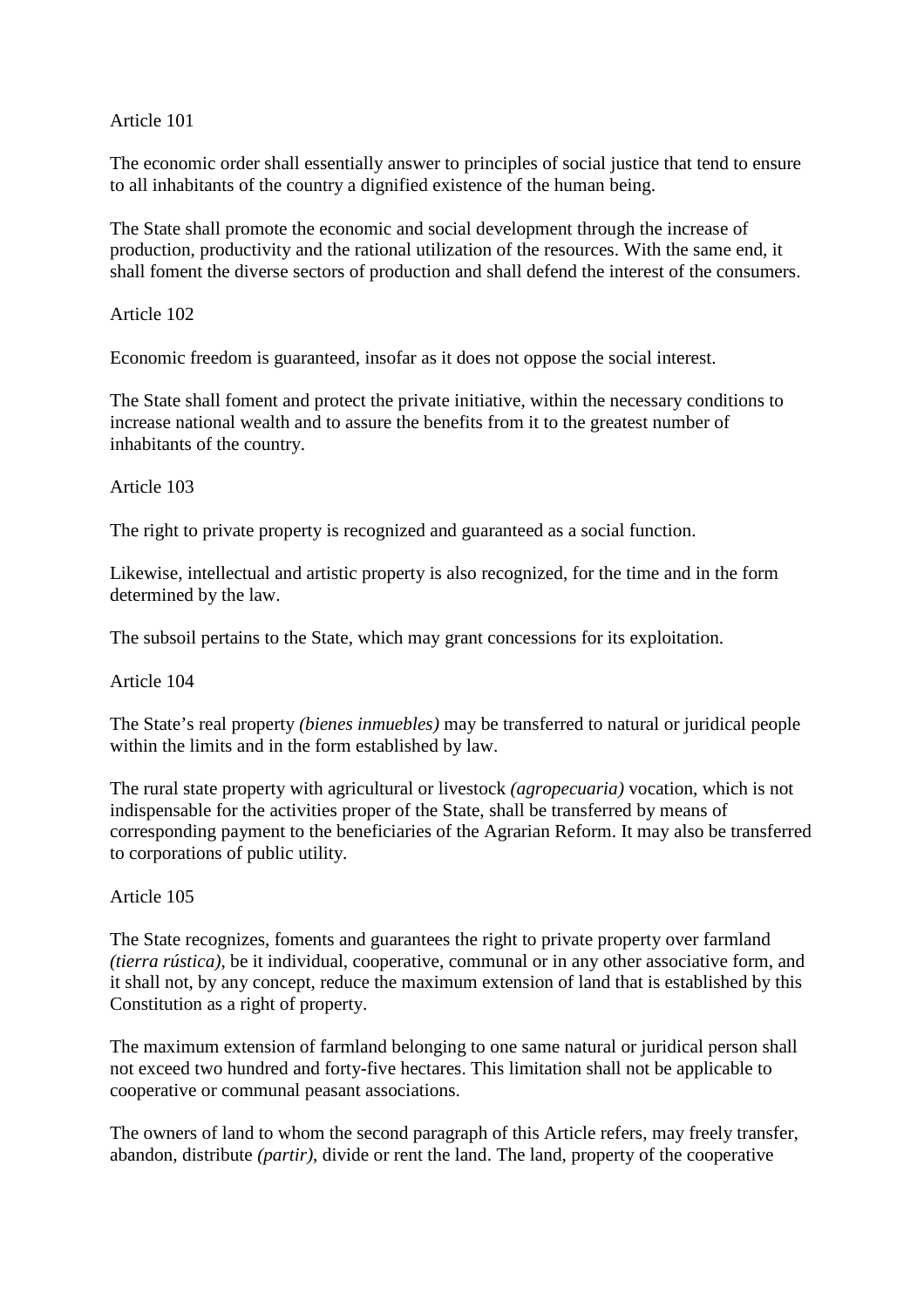associations, peasant communities and beneficiaries of the Agrarian Reform, shall be subject to a special regime.

The owners of farmland with an extension of more than two hundred and forty-five hectares shall have the right to immediately determine the part of the land they wish to retain, segregating it and registering it separately in the corresponding Register of Real Estate and Mortgages.

The farm real estate *(inmuebles rústicos),* which exceeds the limits established by this Constitution and is encountered in common ownership *(proindivisión)*, may be the object of partition among its co-owners.

The lands which exceed the extension established by this Constitution may be transferred under any title to peasants, small farmers, cooperative corporations *(sociedades)* and associations and peasant communities. The transfer referred to by this paragraph shall be realized within a period of three years. A special law shall determine the destiny of the lands which have not been transferred at the end of the previously established period.

In no case may the exceeding lands referred to in the prior paragraph be transferred under any title to relatives within the fourth degree of consanguinity or the second degree of affinity.

The State shall foment the establishment, financing and development of the agro-industry in the different departments of the Republic, to the end of guaranteeing the employment of labor and the transformation of raw materials produced by the national agricultural and livestock sector.

#### Article 106

Expropriation shall proceed because of public utility or of social interest, legally proven, and after a just indemnification.

When expropriation is motivated by causes arising from war, public disaster or if it is has the objective of supplying water or electric energy, or for the construction of housing or highways, roads or public streets of any kind, compensation need not be in advance.

When justified by the amount of indemnification to be recognized for properties expropriated in conformity with the previous paragraphs, the payment may be made in installments which shall not exceed as a whole fifteen years, in which case the expropriated person shall be paid the corresponding bank interest. The said payment shall be preferably made in cash.

Entities that have been created with public funds may be expropriated without indemnification.

Confiscation as a penalty or in any other concept is prohibited. Authorities which contravene this precept shall answer at all times with their persons and their properties to the damage inferred. Confiscated properties are imprescriptible.

Article 107

All kinds of entailment *(vinculación)* are prohibited, except: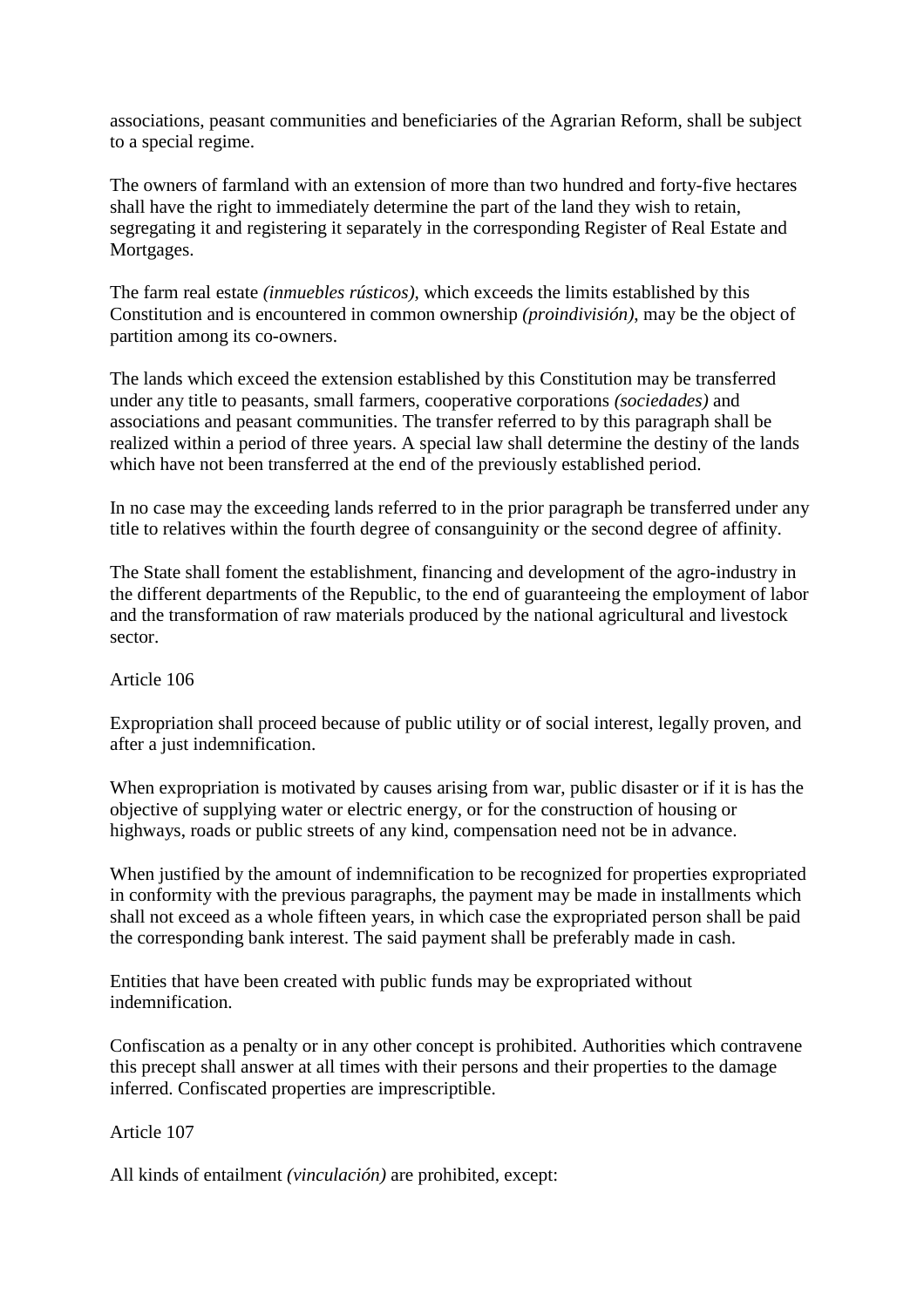1st—Trusts constituted in favor of the State, the municipalities, public entities, beneficent or cultural institutions and the legally disabled;

2nd—Trusts constituted for a period that does not exceed that established by the law and whose management is under the charge of legally authorized banks or credit institutions;

3rd—The good of the family.

Article 108

No civil or ecclesiastical corporation or foundation, regardless of its denomination or objective, shall have legal capacity to preserve or administer real estate *(bienes raíces)*, with the exception of those immediately and directly destined to the service or objective of the institution.

Article 109

The property of rural real estate shall not be acquired by foreigners in whose countries of origin Salvadorans do not have equal rights, except in the case of land for industrial establishments.

Foreign and Salvadoran companies to which the second paragraph of Article 95 of this Constitution refers, shall be subject to this rule.

Article 110

No monopoly shall be authorized except in favor of the State or the Municipalities when social interest makes it indispensable. Stores for selling government monopolized goods *(estancos)* may be established in favor of the State.

To the end of guaranteeing free enterprise and to protect the consumer, monopolistic practices are prohibited.

Privileges shall be granted for a limited time to discoverers and inventors and to the people who improve *(perfeccionadores)* productive processes.

The State may assume responsibility *(tomar a su cargo)* for public services when the social interests require, providing them directly by means of autonomous official institutions or of the municipalities. It also *(también le corresponde)* regulates and oversees *(vigilar)* the public services provided by private enterprises and the approval of their rates *(tarifas)*, except those which are established in conformity with international treaties and conventions; Salvadoran enterprises of public services must have their centers of work and bases of operation in El Salvador.<sup>[14]</sup>

## Article 111

The power to emit currency corresponds exclusively to the State, which shall exercise it directly or through an issuing institution of a public character. The monetary, banking, and credit regimes shall be regulated by law.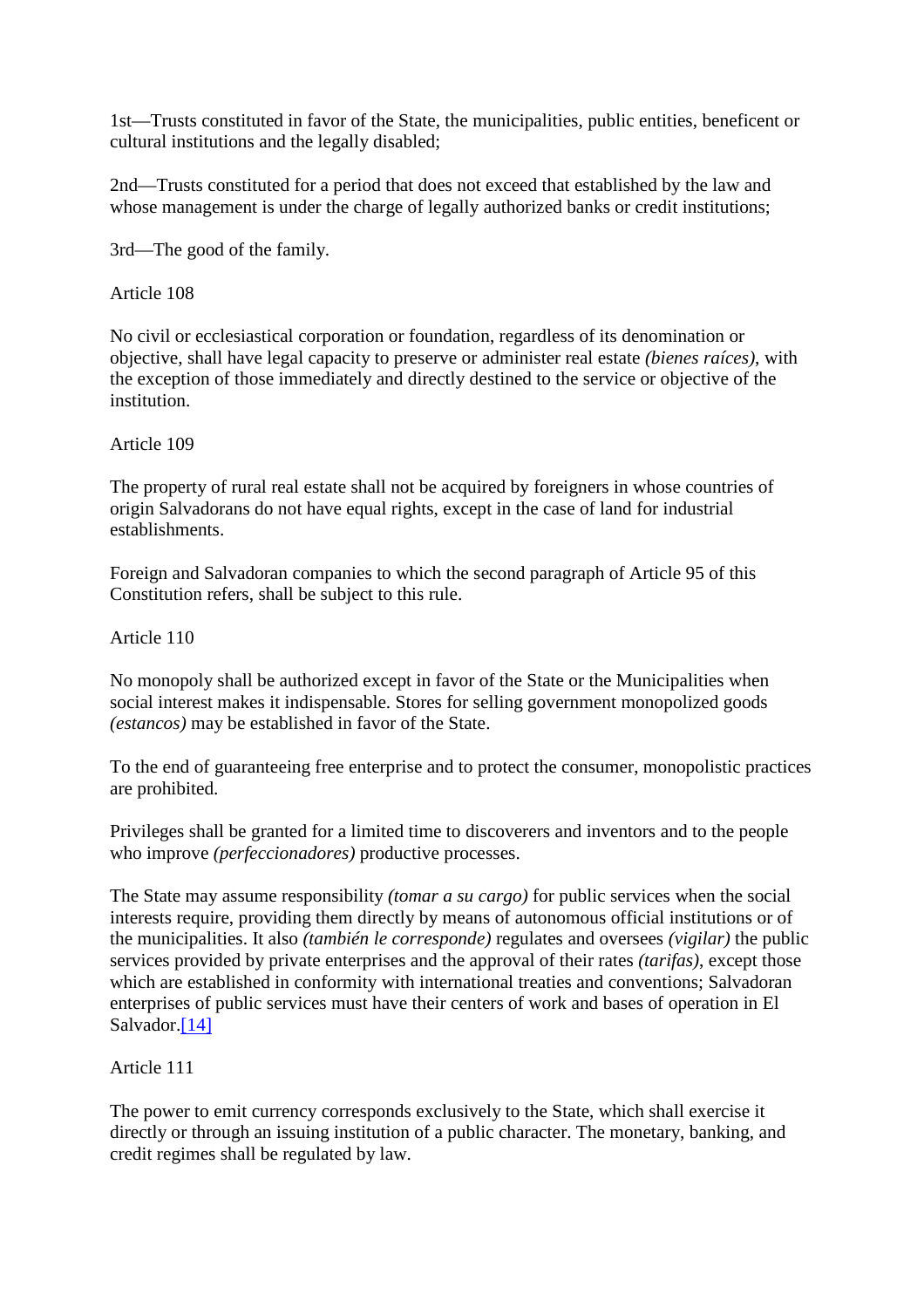The State shall orient monetary policy to the end of promoting and maintaining the conditions most favorable to an orderly development of the national economy.

### Article 112

The State shall administer the businesses that render essential services to the community, with the objective of maintaining continuity of services, when the owners or operators resist obeying legal dispositions on economic and social organization.

The State may also exercise control over *(intervenir)* property belonging to nationals of countries with which El Salvador encounters itself at war.

#### Article 113

Associations of an economic nature that tend to increase the national wealth through a better use of natural and human resources, and to promote a fair distribution of the benefits originating from their activities, shall be fomented and protected. In addition to private individuals, the State, municipalities, and entities of public utility may participate in this class of associations.

## Article 114

The State shall protect and foment cooperative associations, facilitating their organization, expansion and financing.

## Article 115

Commerce, industry and small service provision are patrimony of Salvadorans by birth and native Central Americans. Their protection, promotion *(fomento)* and development shall be the object of a law.

## Article 116

The State shall foment the development of small rural properties. It shall facilitate access for the small producer to technical assistance, credits, and other means necessary for the acquirement and better use of his lands.

#### Article 117

It shall be the State's duty to protect the natural resources, as well as the diversity and integrity of the environment, and to guarantee sustainable development.

The protection, conservation, rational enjoyment, and the restoration or replacement of natural resources is hereby declared to be of social interest in accordance with the terms established by law.

The introduction of nuclear residues and toxic waste into the national territory is hereby prohibited.[15]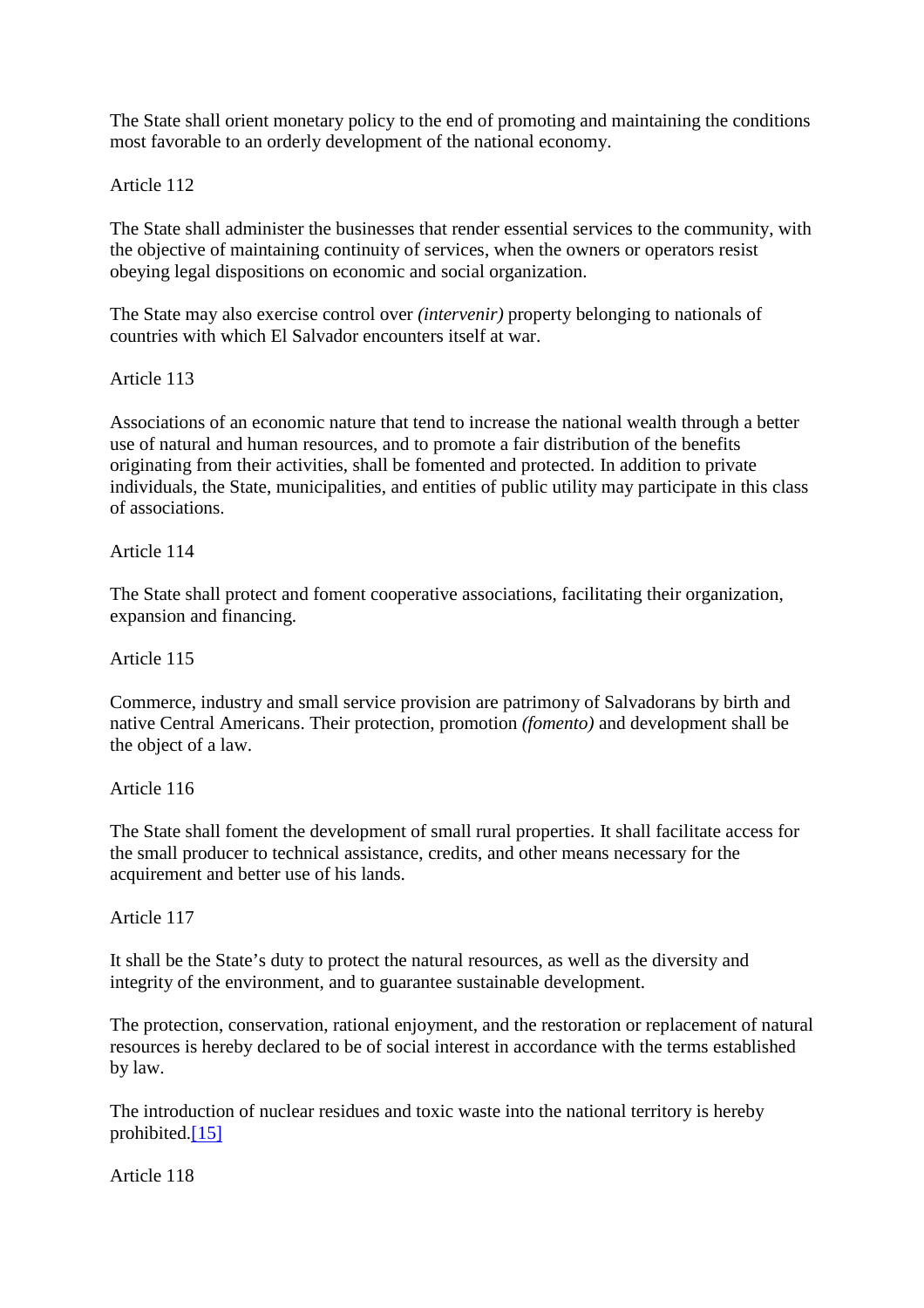The State shall adopt population policies to the end of assuring the greatest well-being to the inhabitants of the Republic.

Article 119

The construction of housing is declared to be of social interest. The State shall endeavor so the greatest possible number of Salvadoran families become the owners of their home. It shall promote that every rural farm owner provide a sanitary and comfortable home for resident workers, and adequate installations for temporary workers; and for this purpose, shall promote the access *(facilitará)* of small property owners to the necessary means.

Article 120

In every concession granted by the State for the establishment of docks, railroads, canals, or other material works of public service, there shall be stipulated as an essential condition, that after a certain time has lapsed, of not more than fifty years, such works shall pass by operation of law in perfect working condition into the control of the State without compensation of any kind.

These concessions shall be submitted to the cognizance of the Legislative Assembly for its approval.

TITLE VI

ORGANS OF THE GOVERNMENT, POWERS *(ATRIBUCIONES)* AND COMPETENCES

CHAPTER I LEGISLATIVE ORGAN

FIRST SECTION THE LEGISLATIVE ASSEMBLY

Article 121

The Legislative Assembly is a professional associated *(colegiado)* body composed of Deputies elected in the form prescribed by this Constitution, and to it fundamentally belongs the authority to legislate.

Article 122

The Legislative Assembly shall meet in the capital of the Republic, to initiate its period and without the need of summons, on the first day of May of the year of election of its members. It may move to another place of the Republic to hold *(celebrar)* its sessions when it shall so resolve.

Article 123

The majority of the members of the Assembly shall be sufficient to deliberate.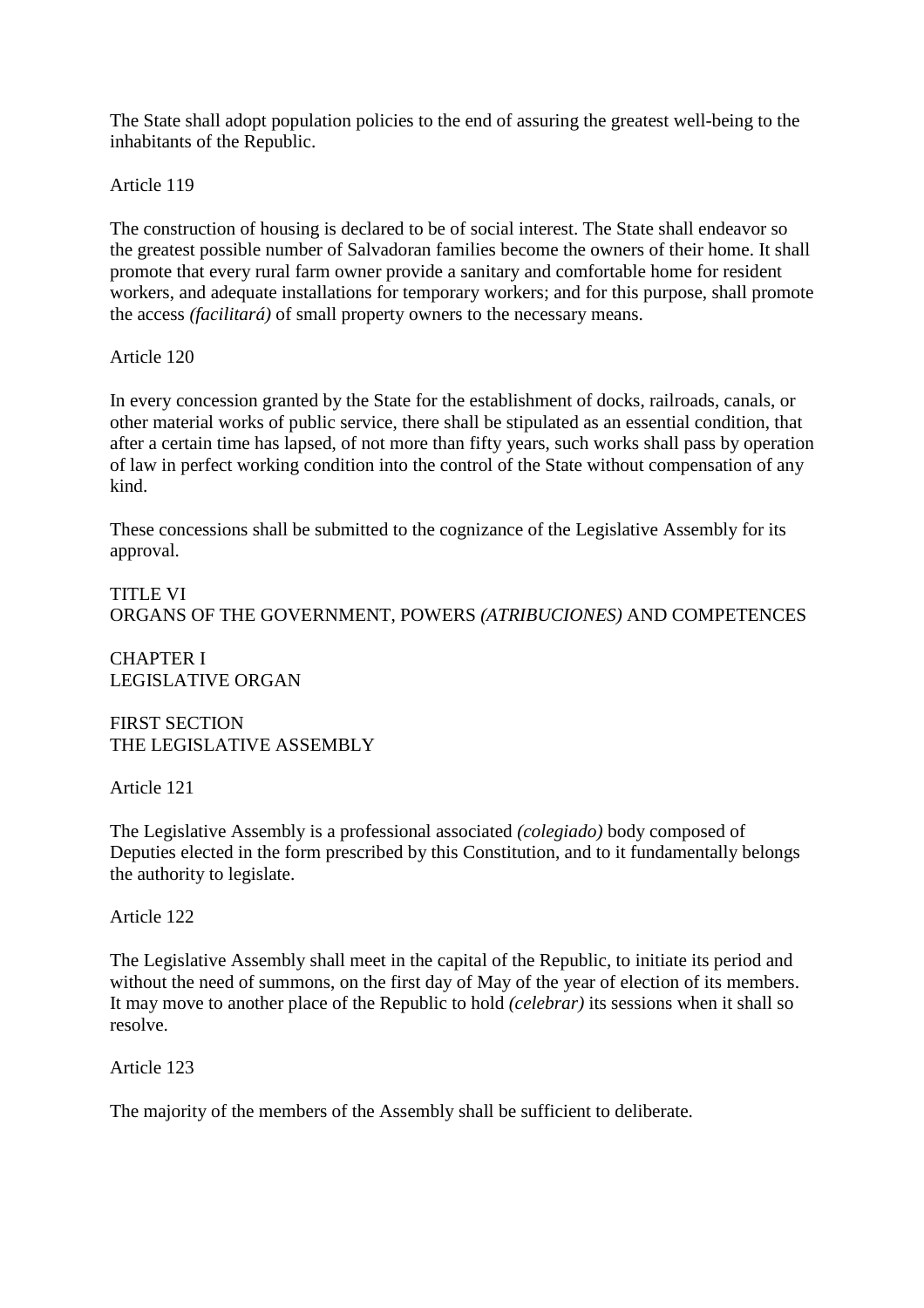To take a resolution, the favorable vote of at least half and one of the elected Deputies is required, except [for] the cases in which, in conformance with this Constitution, a different majority is required.

Article 124

The members of the Assembly shall be renewed every three years and may be reelected. The period of their functions shall commence on the first of May of the year of their election.

Article 125

The Deputies represent the whole nation *(pueblo)* and are not bound by any imperative mandate. They are inviolable and shall not have responsibility at any time for the opinions or votes they emit.

Article 126

To be elected Deputy, one must be over twenty-five years old, Salvadoran by birth, child of a Salvadoran father or mother, of well-known integrity and education and must not have lost the rights of citizenship during the five years preceding the election.

Article 127

The following shall not be candidates for Deputies:

1. The President and Vice President of the Republic, the Ministers and Vice Ministers of State, the President and the Magistrates of the Supreme Court of Justice, functionaries of the electoral organisms, military officers in active service *(de alta)*, and in general, functionaries who exercise jurisdiction;

2. Those who have administered or managed public funds, while they have not obtained the settlement of their accounts;

3. The contractors for public works or businesses paid for with State or Municipal funds, their sureties *(caucioneros)*, and those who, as a result of such works or businesses, have pending claims of their own interest;

4. The relatives of the President of the Republic within the fourth degree of consanguinity or second of affinity;

5. The debtors of the Public or Municipal Treasury who are in default;

6. Those who have contracts or concessions pending with the State for the exploitation of national resources *(riquezas)* or public services, as well those who have accepted [positions as] their representatives or administrative attorneys, or foreign companies *(sociedades)* that are found to be in the same situation.

The incompatibilities referred to in the first number *(ordinal)* of this Article affect those who held the indicated positions within the three months prior to the election.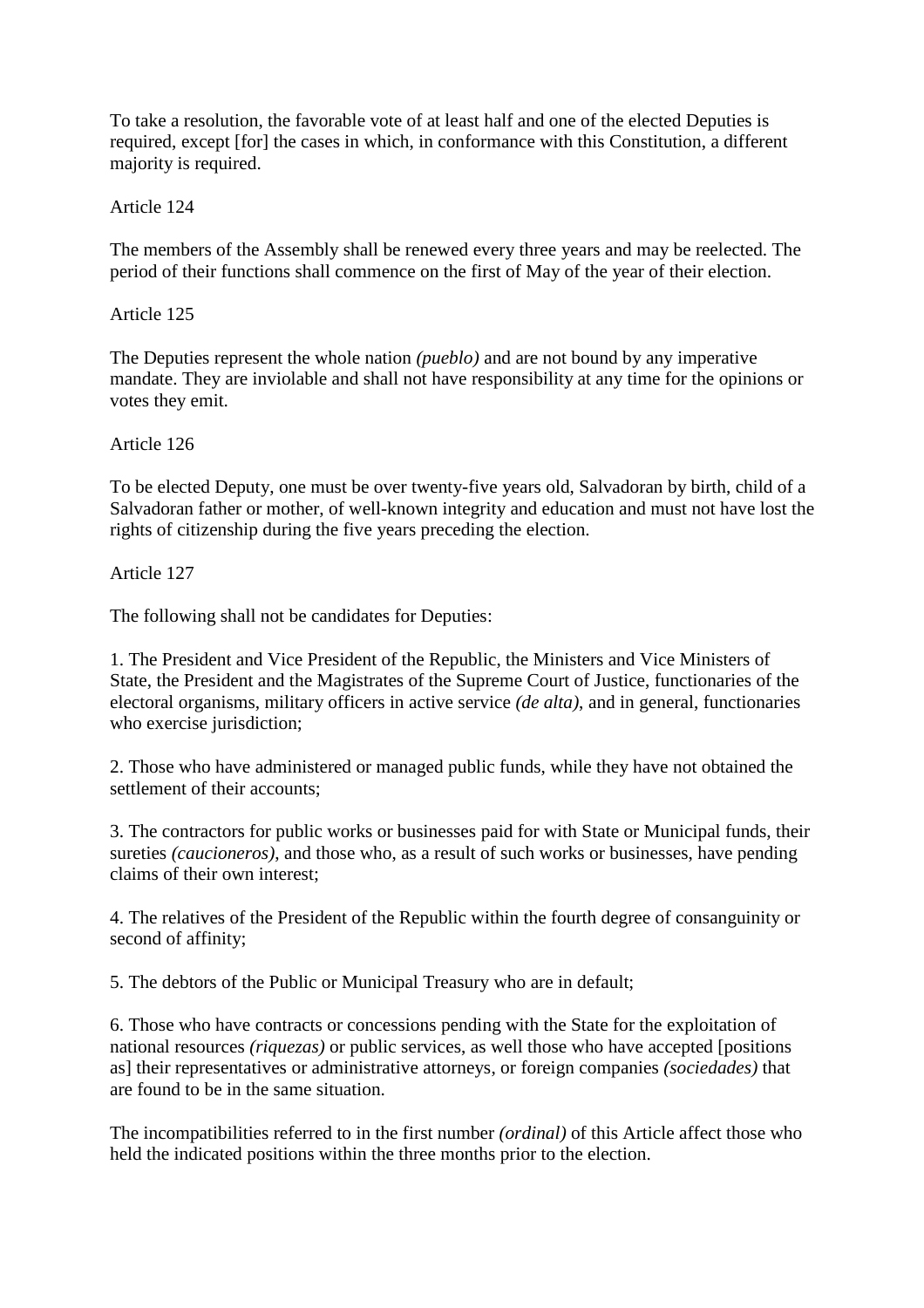## Article 128

The Deputies shall not be contractors nor bonders of public works or businesses which are financed with funds of the State or of the Municipality; neither shall they obtain concessions of the State for the exploitation of national resources or for public services; nor accept to be representatives or administrative attorneys of national persons or foreigners who have those contracts or concessions.

## Article 129

The Deputies in office *(en ejercicio)* shall not hold remunerated public positions during the time for which they have been elected, except those of a teaching or cultural character, and those related to the professional services of social assistance.

Nevertheless, they may hold the positions of Ministers or Vice Ministers of State, Presidents of Official Autonomous Institutions, Heads of Diplomatic Missions, Consular [Missions] or carry out Special Diplomatic Missions. In these cases, they shall be reincorporated into the Assembly when their functions cease, if the period of their election is still in force.

The alternates may hold jobs or public offices without their acceptance and exercise producing the loss of these positions *(calidad)*.

Article 130

The Deputies shall cease in their position in the following cases:

1st.—When they are convicted for serious crimes in a definitive sentence;

2nd.—When they commit the prohibitions contained in Article 128 of this Constitution;

3rd.—When they resign without just cause qualified as such by the Assembly;

In these cases, they shall remain unqualified to carry out any other public post during the period of their election.

Article 131

It corresponds to the Legislative Assembly:

1st.—To determine its internal regulation;

2nd.—To accept or reject the credentials of its members, to receive the constitutional oath *(protesta)* from them, and provide them with responsibilities in the cases foreseen by this Constitution;

3rd.—To take cognizance of the resignations presented by the Deputies, admitting them when they are based on a legally proven just cause;

4th.—To call on alternate Deputies in the case of death, resignation, nullification of election, temporary leave, or the inability of the members *(propietarios)* to attend;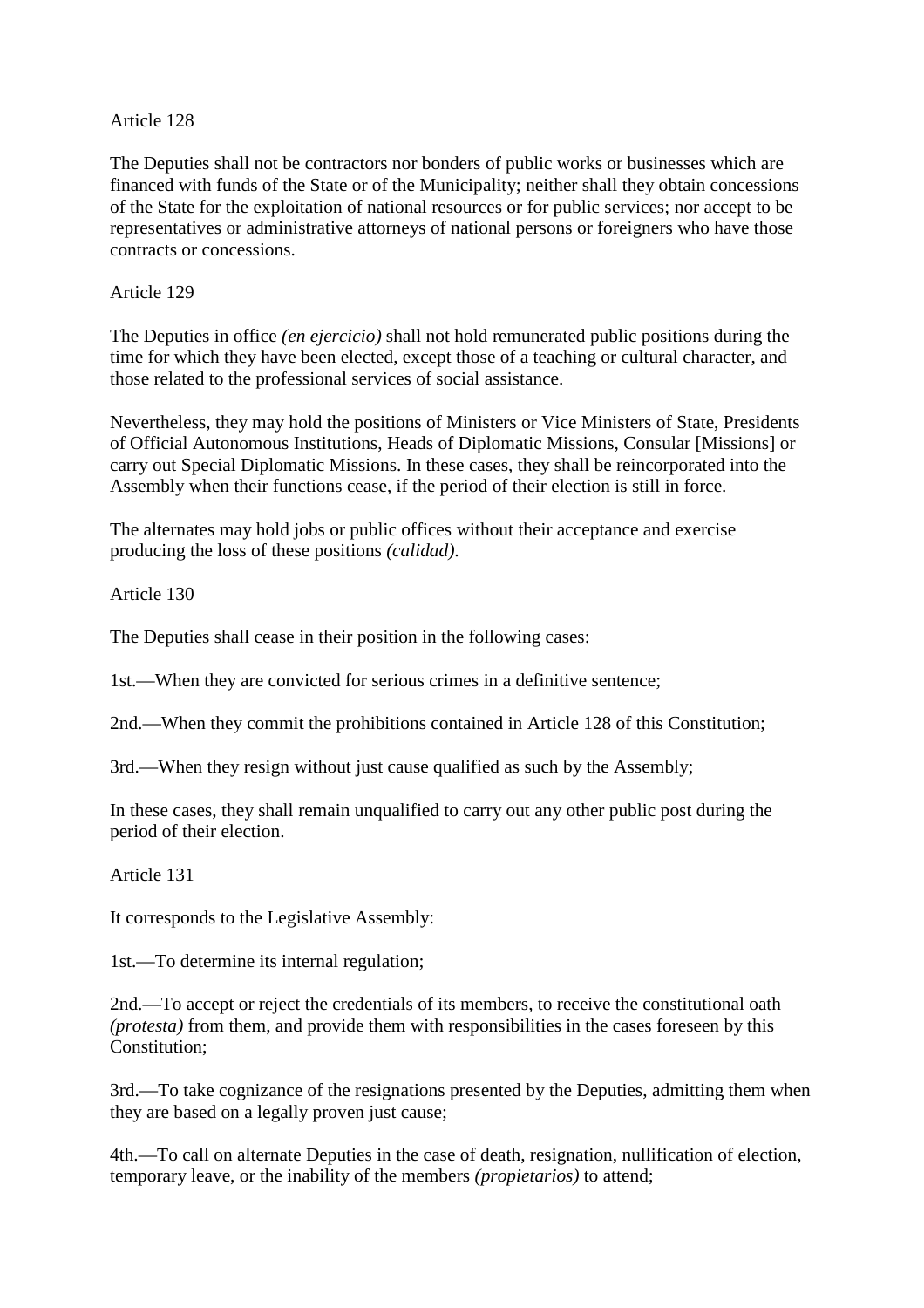5th.—To decree, interpret authentically, reform and abrogate the secondary laws;

6th.—To decree taxes, valuations *(tasas)*, and other contributions on all classes of property, services and income, in equitable relation; and in the case of invasion, legally declared war or public disaster, to decree forced loans in the same relation, if the ordinary public revenues are insufficient;

7th.—To ratify the treaties or pacts made *(celebre)* by the Executive with other States or international organisms, or to refuse their ratification;

8th.—To decree the Budget of Revenues and Expenditures of the Public Administration, as well as its reforms;

9th.—To create and suppress positions, to assign salaries to the functionaries and employees in accordance with the Civil Service regimen;

10th.—To approve its budget and salary system, as well as its reforms, consulting previously with the President of the Republic on them, for the sole effect of guaranteeing that the necessary funds exist for their compliance. Once approved, said budget shall be incorporated into the Budget of Revenues and Expenditures of the Public Administration;

11th.—To decree, in a general manner, financial benefits and incentives or those of any nature, for the promotion of services or cultural, scientific, agricultural, industrial and commercial activities;

12th.—To decree laws on the recognition of the public debt and create and assign the funds necessary for its payment;

13th.—To establish and regulate the national monetary system and to decide upon the admission and circulation of foreign currency;

14th.—To receive the constitutional oath and give possession of their position to citizens who, in conformity with law, shall exercise the Presidency and Vice Presidency of the Republic;

15th.—To decide upon resignations interposed and leaves solicited by the President and Vice President of the Republic and Designates, after personal ratification before the same Assembly;

16th.—To obligatorily disavow the President of the Republic or his substitute if, when his constitutional term has ended, he continues in the exercise of his post. In this case, if no person has been legally summoned for the exercise of the Presidency, a Provisional President shall be designated;

17th.—To elect, for all of the respective presidential term, in a public and registered *(nominal)* vote, two persons who in character of Designates shall exercise [the power of] the Presidency of the Republic, in the cases and in the order determined by this Constitution;

18th.—To receive the work report that shall be delivered by the Executive through his Ministers, and approve or disapprove it;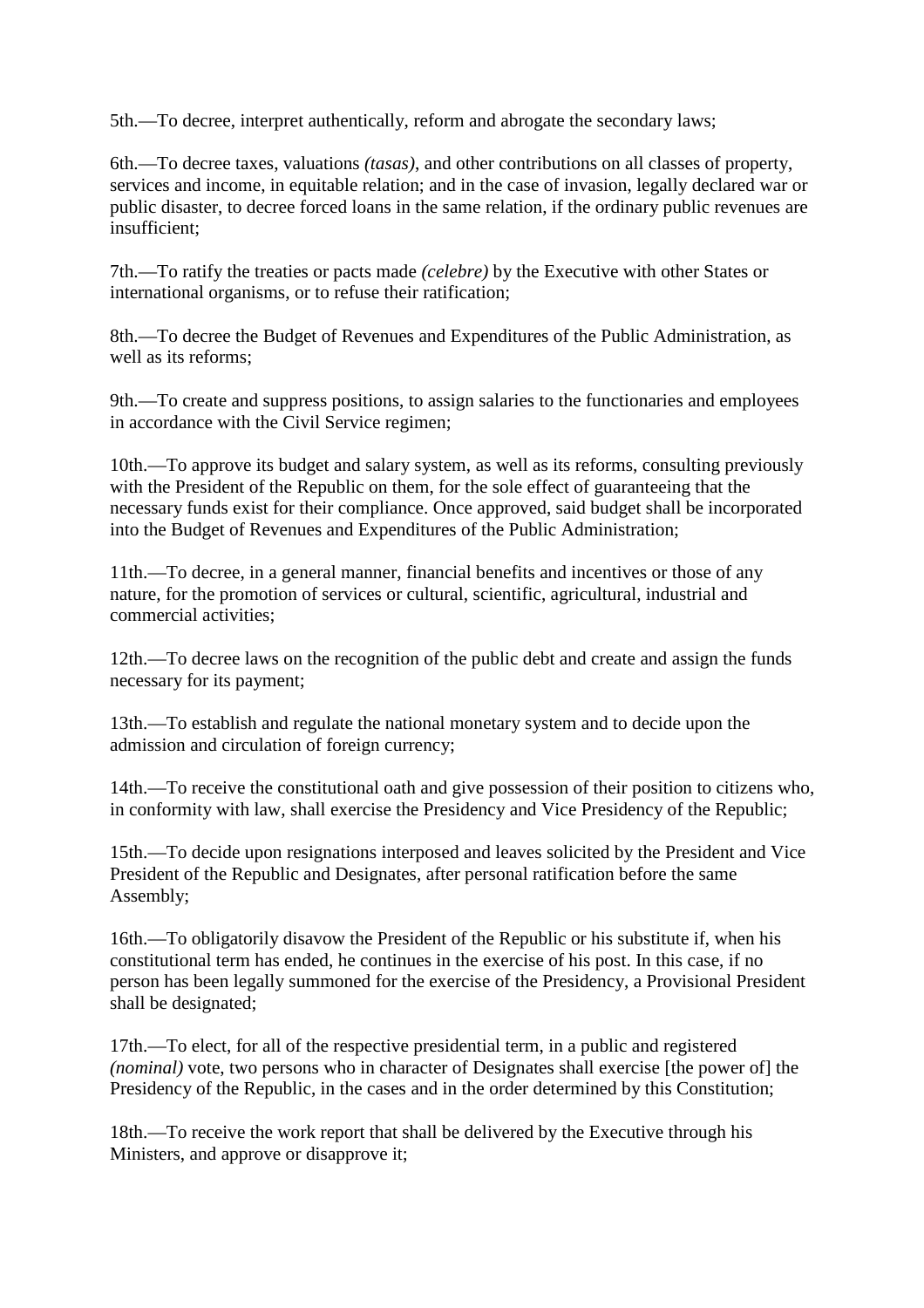19th.—To elect in a public and registered vote the following functionaries: the President and Magistrates of the Supreme Court of Justice, the President and Magistrates of the Supreme Electoral Tribunal, the President and Magistrates of the Court of Accounts *(Corte de Cuentas)* of the Republic, the Attorney General *(Fiscal General)* of the Republic, the Procurator General *(Procurador General)* of the Republic, the Procurator for the Defense of Human Rights, and Members of the National Council of the Judiciary;[16]

20th.—To declare, with no less than two-thirds of the votes of the elected Deputies, the physical or mental incapacity of the President, Vice President of the Republic and of functionaries elected by the Assembly for the exercise of their posts, after the unanimous judgment of a Commission of five physicians named by the Assembly;

21st.—To determine the authorities *(atribuciones)* and competences of the different functionaries when by this Constitution it has not been done;

22nd.—To grant, to persons or towns, titles, honorary distinctions and rewards compatible with the form of government established, for relevant services lent to the Nation *(Patria)*.

Nevertheless, it is prohibited to grant these titles, distinctions and rewards, while they occupy their posts, to the following functionaries: the President and Vice President of the Republic, Ministers and Vice Ministers of State, Deputies to the Legislative Assembly, and the President and Magistrates of the Supreme Court of Justice;

23rd.—To grant permission to Salvadorans to accept honorific distinctions bestowed by foreign governments;

24th.—To grant temporary leaves or privileges for cultural or scientific activities or works;

25th.—To declare war and ratify peace, on the basis of reports provided to it by the Executive Organ;

26th.—To grant amnesty for political or common crimes connected with these, or for common crimes committed by not less than twenty persons; and to grant pardons, upon favorable report of the Supreme Court of Justice;

27th.—To suspend and re-establish the constitutional guarantees in agreement with Article 29 of this Constitution, in a public and registered vote with at least two-thirds of the elected Deputies;

28th.—To grant or refuse permission to Salvadorans to accept diplomatic or consular posts to be exercised in El Salvador;

29th.—To permit or refuse the transit of foreign troops through the territory of the Republic, and the stationing of ships or airships [used for] war of other countries for more time than is established by international treaties or practices;

30th.—To approve the concessions to which Article 120 of this Constitution refers;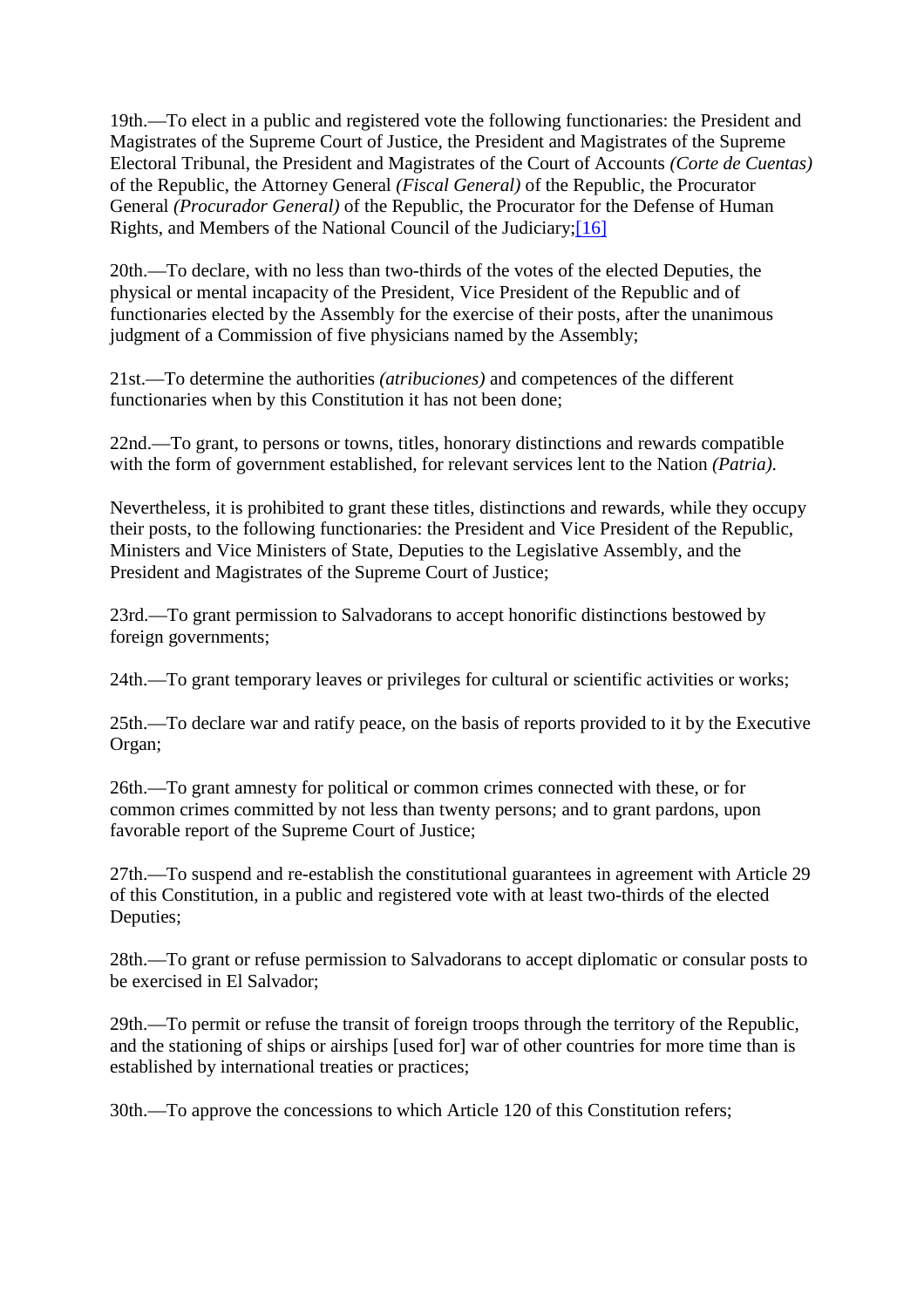31st.—To create judicial districts and establish positions, as proposed by the Supreme Court, so the respective officials take cognizance of all kinds of criminal, civil, mercantile, labor, contentious, administrative, agrarian and other cases;

32nd.—To name special commissions for the investigation of matters of national interest and to adopt the agreements or recommendations that are esteemed necessary based on the report of said commissions;

33rd.—To decree the National Symbols;

34th.—To question Ministers or Managers of the Commission *(Despacho)* and Presidents of Official Autonomous Institutions;

35th.—To determine the *force majeure* or fortuitous case to which the last paragraph of Article 80 refers;

36th.—To receive the work report which must be provided by the Attorney General of the Republic, the Procurator General of the Republic, the Procurator for the Defense of Human Rights, the President of the Court of Accounts of the Republic, and the President of the Central Reserve Bank of El Salvador;[17]

37th.—To recommend to the President of the Republic the dismissal of the Ministers of State; or to the corresponding organs, that functionaries in Official Autonomous Institutions be dismissed, when it believes this to be appropriate, as a result of an investigation of its special committees or of an interpellation, in such case. The resolution of the Assembly shall be binding when it refers to the heads of public security or of the intelligence [department] of the State for a cause involving grave violations of Human Rights;[18]

38th.—To practice the other powers *(atribuciones)* indicated by this Constitution.

Article 132

All the public functionaries and employees, including those of Official Autonomous Institutions and the Members of the Armed Force, are under the obligation to collaborate with the special commissions of the Legislative Assembly; and the appearance and declaration of these as well as any other person required by the mentioned commissions shall be obligatory under the same summons that are observed in the judicial procedure.

The conclusions of the special commissions of investigation of the Legislative Assembly shall not be obliging *(vinculante)* for the tribunals, nor shall they affect the judicial proceedings or resolutions, without prejudice that the result be communicated to the General Office of the Attorney General *(Fiscalía)* of the Republic for the exercise of pertinent actions.

# SECOND SECTION THE LAW, ITS FORMATION, PROMULGATION AND OPERATION

## Article 133

[The following] have exclusive power to propose laws: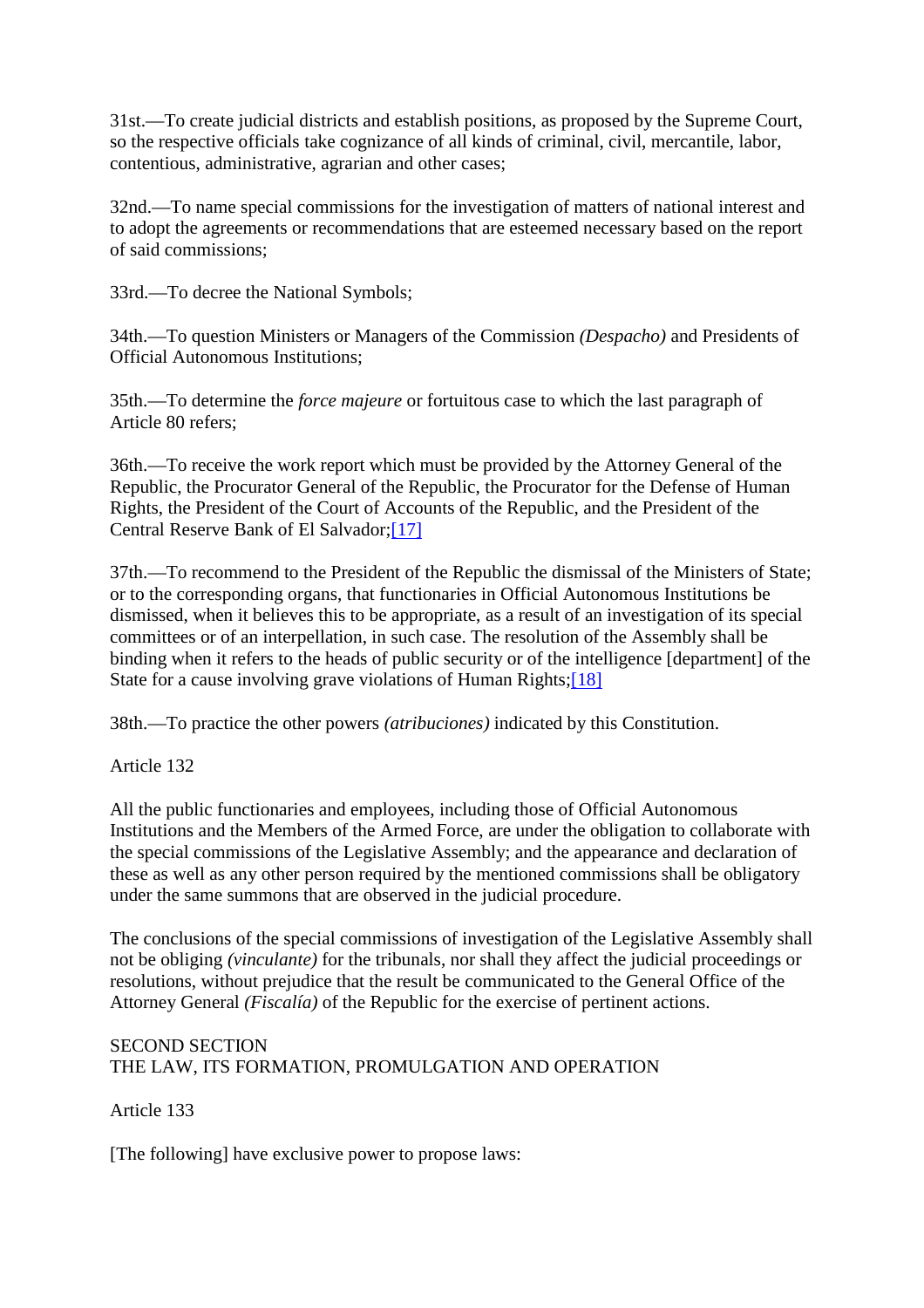1st.—The Deputies;

2nd.—The President of the Republic through his Ministers;

3rd.—The Supreme Court of Justice, in matters related to the Judicial Organ, to the exercise of the work of Notaries and Lawyers, and to the jurisdiction and competence of the Tribunals;

4th.—The Municipal Councils in matters of municipal taxes.

5th.—The Central American Parliament, through the Deputies of the State of El Salvador conforming it, in matters concerning the integration of the Central American Isthmus, in accordance with Article 89 of this Constitution.

In the same manner, the Deputies of the State of El Salvador that are members of the Central American Parliament shall have the initiative on the above-referenced subject matter.[19]

## Article 134

Every bill of law which is approved must be signed by the majority of the members of the Executive Board *(Junta Directiva)*. One copy shall be kept in the Assembly and two shall be sent to the President of the Republic.[20]

## Article 135

Every bill of law shall be transmitted to the President of the Republic no later than ten business days after being debated and approved, and if he has no objections, he shall ratify it and order its publication as law.[21]

Sanction by the President of the Republic shall not be necessary in the case of the 1st, 2nd, 3rd, 4th, 14th, 15th, 16th, 17th, 18th, 19th, 20th, 32nd, 34th, 35th, 36th, and 37th ordinals of Article 131 of this Constitution and in precedents *(antejuicios)* recognized by the Assembly.[22]

#### Article 136

If the President of the Republic finds no objection to a bill [he has] received, he shall sign two copies, send one back to the Assembly and leave the other in his archive and he shall have the text published as law in the corresponding official organ.[23]

#### Article 137

When the President of the Republic vetoes a bill of law, he shall return it to the Assembly within eight business days of receiving it, indicating the reasons on which his veto is founded; if within such term he has failed to return it, it shall be considered ratified and he shall order its publication as law.[24]

In the case of a veto, the Assembly shall reconsider the bill and if it should ratify it with at least two-thirds of the votes of elected Deputies, it shall send it again to the President of the Republic, and he shall sanction it and send it to be published.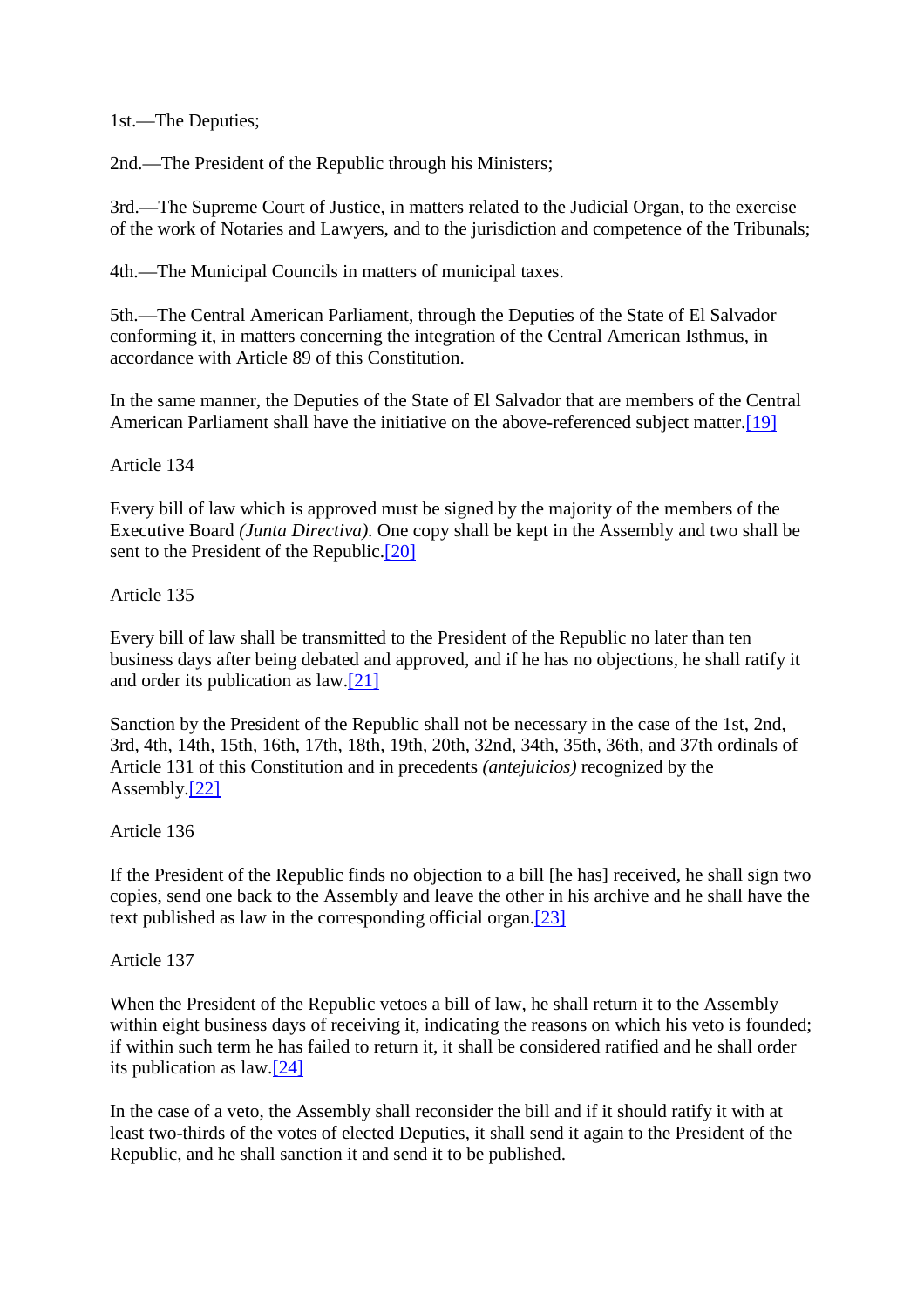If he returns it with observations, the Assembly shall consider them and resolve anything it believes convenient by the majority established in Article 123, and send it to the President of the Republic, who shall sanction it and send it to be published.[25]

## Article 138

When a bill of law is returned because the President of the Republic considers it to be unconstitutional and the Legislative Organ ratifies it in the manner established in the preceding article, the President of the Republic shall present it to the Supreme Court of Justice within three business days, so that the latter may, after hearing the arguments of both sides, decide whether it is or is not constitutional, within fifteen business days at the latest. If the Court decides that the bill is constitutional, the President of the Republic shall be obligated to sanction it and to order its publication as law.<sup>[26]</sup>

## Article 139

The term for the publication of laws shall be fifteen business days. If the President of the Republic has not published them within the prescribed term, the President of the Legislative Assembly shall order their publication as laws in the *Official Gazette* or any other daily newspaper among those with the largest circulation in the Republic.[27]

## Article 140

No law is binding *(obliga)* except by virtue of its promulgation and publication. For a law of permanent character to be binding, at least eight days must pass after its publication. This period may be extended, but not restricted.

#### Article 141

In case of an evident error in the printing of the text of the law, it shall be republished at the latest within ten days. The last publication shall be had as its authentic text; and the term for it to enter into effect shall be counted from the date of the new publication.

#### Article 142

To interpret, reform, or repeal the laws, the same procedure shall be observed as for its formation.

#### Article 143

When a bill is rejected or not ratified, it shall not be proposed within the following six months.

#### THIRD SECTION **TREATIES**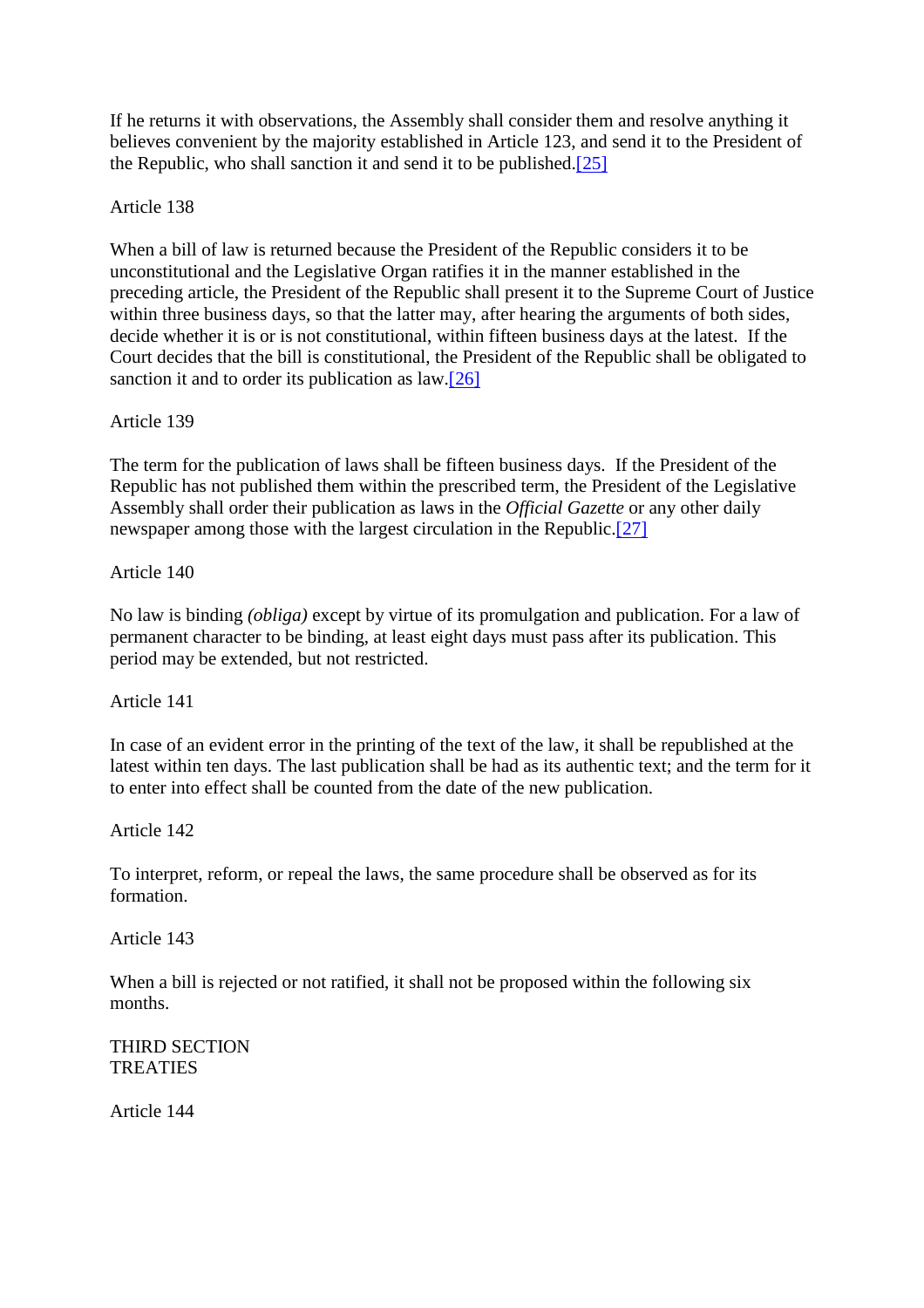The international treaties formalized *(celebrados)* by El Salvador with other states or international organisms, constitute laws of the Republic once they enter into effect, in conformity with the dispositions of the same treaty and of this Constitution.

The law shall not modify or repeal that agreed in a treaty in effect for El Salvador. In case of conflict between the treaty and the law, the treaty shall prevail.

## Article 145

Treaties in which constitutional dispositions are in any manner restricted or affected shall not be ratified, unless the ratification is done with the corresponding reservations. The dispositions of the treaty on which the reservations are made are not law of the Republic.

## Article 146

Treaties shall not be formalized or ratified or concessions granted, that in any manner, alter the form of government or damage or impair the integrity of the territory, the sovereignty and independence of the Republic or the fundamental rights and guarantees of the human person.

That decreed in the preceding paragraph is applied to international treaties or contracts with governments or national or international business in which the Salvadoran State submits itself to the jurisdiction of a tribunal of a foreign state.

The preceding does not impede that, in treaties as well as in contracts, the Salvadoran State submit the decision, in case of controversy, to an arbitration or an international court.

#### Article 147

For the ratification of any treaty or pact for which any question related to the limits of the Republic are submitted to arbitration, a vote of at least three-quarters of the elected Deputies shall be necessary.

Any treaty or agreement formalized by the Executive Organ referring to the national territory, shall also require a vote of at least three-quarters of the elected Deputies.

#### Article 148

It corresponds to the Legislative Assembly to authorize the Executive Organ to contract voluntary loans *(empréstitos)*, inside or outside the Republic, when a grave and urgent necessity demands it, and to guarantee debts *(obligaciones)* contracted by state or municipal entities of public interest.

The obligations contracted in conformity with this disposition shall be submitted to the cognizance of the Legislative Organ, which shall not ratify them with less than a two-thirds vote of the elected Deputies.

The legislative decree in which the issuance or contracting of a loan is authorized, shall clearly express the end to which the funds of this shall be designated, and in general, all the essential conditions of the operation.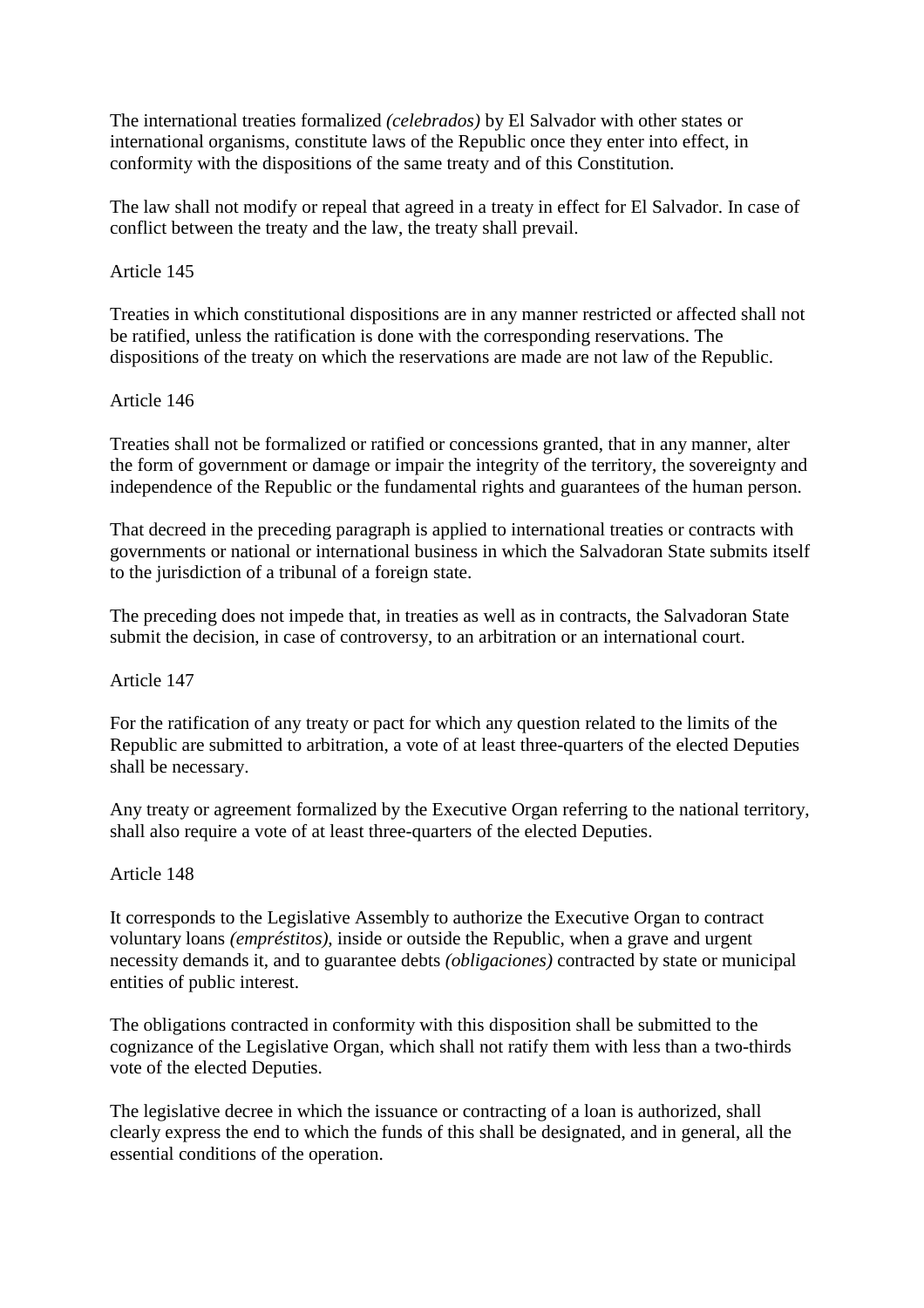The authority to declare the inapplicability of the dispositions of any treaty contrary to the constitutional precepts shall be exercised by the tribunals within the jurisdiction of administrative justice.

The declaration of unconstitutionality of a treaty, in a general and obligatory manner, shall be made in the same form foreseen by this Constitution for the laws, decrees and regulations.

# CHAPTER II EXECUTIVE ORGAN

# Article 150

The President and the Vice President of the Republic, the Ministers and Vice Ministers of State and their dependant functionaries, integrate the Executive Organ.

# Article 151

To be elected President of the Republic it is required: to be a Salvadoran by birth, child of a Salvadoran father or mother; to be a layman *(del estado seglar)*, over thirty years of age, of well-known morality and instruction; to be in the exercise of the rights of citizenship, having been so for the six years preceding the election, and to be affiliated with one of the legally recognized political parties.

Article 152

[The following] shall not be candidates for the President of the Republic:

1st.—He who has filled the Presidency of the Republic for more than six months, consecutive or not, during the period immediately prior to or within the last six months prior to the beginning of the presidential period;

2nd. —The spouse and relatives within the fourth degree of consanguinity or second of affinity of any of the persons who have exercised the Presidency in the cases [included in] the preceding ordinal;

3rd.—He who has been President of the Legislative Assembly or President of the Supreme Court of Justice during the year prior to the day that initiates the presidential period;

4th.—He who has been Minister, Vice Minister of State, or President of any Official Autonomous Institution, and the General Director of the National Civil Police, within the last year of the immediately previous presidential term;[28]

5th.—Professional military persons *(militares)* who were in active service or who have been so within the three years prior to the day of the beginning of the presidential period;

6th.—The Vice President or the Designate who when legally called to exercise the Presidency in the immediately preceding period, refused to fill it without just cause, meaning that this exists when the Vice President or the Designate manifests his intention to be a candidate to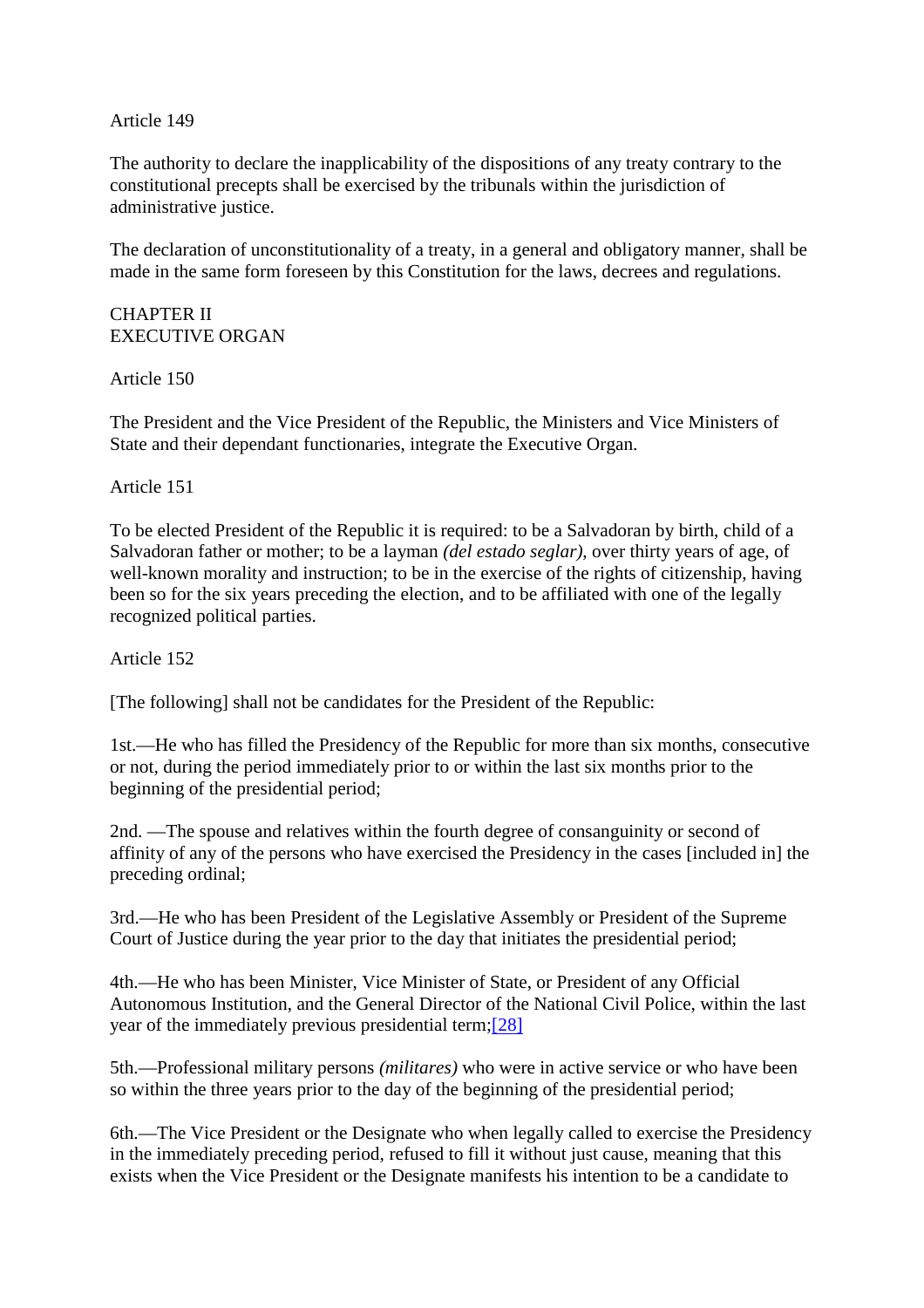the Presidency of the Republic within the six months prior to the beginning of the presidential period;

7th.—The persons included in the 2nd, 3rd, 4th, 5th and 6th ordinals of Article 123 of this Constitution.

Article 153

That proclaimed in the two preceding articles shall apply to the Vice President of the Republic and the Designates to the Presidency.

Article 154

The presidential period shall be of five years, and shall begin and end on the first of June, without the person who exercised the Presidency being able to continue in his functions one day more.

Article 155

In default of the President of the Republic, due to death, resignation, removal or other cause, the Vice President shall substitute him; lacking the latter, one of the Designates in the order of their nomination, and if all these are lacking for any legal cause, the Assembly shall designate the person who shall substitute him.

If the cause that incapacitates the President for the exercise of his position endures for more than six months, the person who substitutes him in conformance with the preceding paragraph, shall complete the presidential period.

If the incapacity of the President is temporary, his substitute shall exercise the position only while this lasts.

Article 156

The positions of the President and Vice President of the Republic and of the Designates are only resignable for a duly substantiated grave cause that shall be approved by the Assembly.

Article 157

The President of the Republic is the Commander-in-Chief *(Comandante General)* of the Armed Force.

Article 158

The President of the Republic is prohibited from leaving the national territory without the permission of the Legislative Assembly.

#### Article 159

For the management of public businesses, there shall be the necessary Offices of Secretaries of State *(Secretarías de Estado)*, among which the various Branches of the Administration are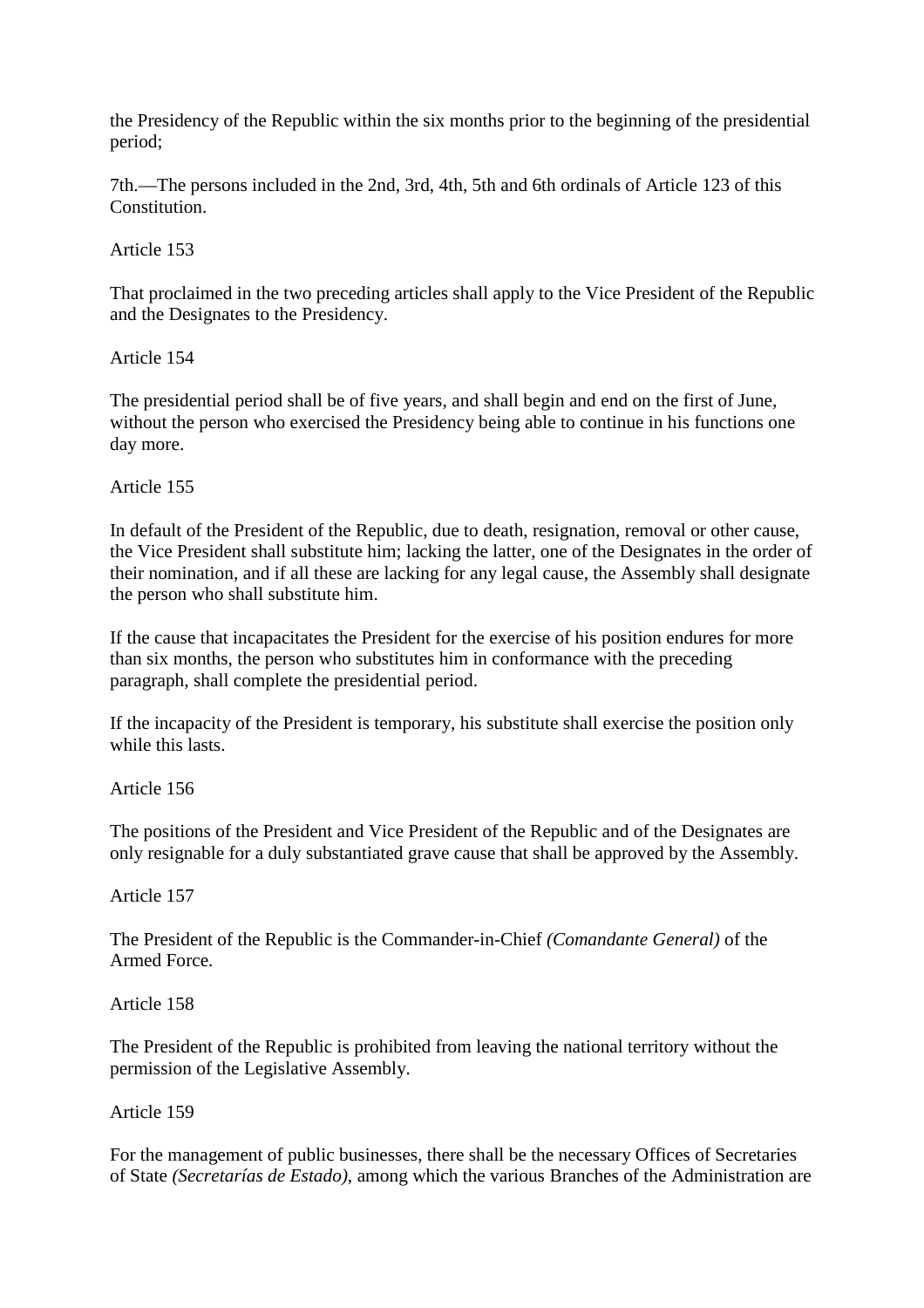to be distributed. Each Office of a Secretary of State shall be under the direction of a Minister, who shall act with the collaboration of one or more Vice Ministers. The Vice Ministers shall replace the Ministers in the cases determined by the law.

The National Defense and Public Security shall be assigned to different Ministries. Public Security shall be the duty of the National Civil Police, which shall be a professional body, independent of the Armed Force and detached from all party activity.

The National Civil Police shall be charged with the functions of urban police and rural police, which guarantee order, security and public tranquility, as well as collaboration in the investigation of crime, and all the proceeding in accordance with the law and with strict respect for Human Rights.[29]

# Article 160

To be a Minister or Vice Minister of State it is required to be Salvadoran by birth, more than twenty-five years old, a layman, of well-known morality and instruction; to be in the exercise of the rights of citizenship, having been so for the six years preceding his appointment.

# Article 161

The persons included in the 2nd, 3rd, 4th, 5th and 6th ordinals of Article 127 of this Constitution shall not be Ministers nor Vice Ministers of State.

# Article 162

It corresponds to the President of the Republic to appoint, remove, accept the resignations of, and grant leave to, Ministers and Vice Ministers of State, as well as the Chief of Public Security and of the State Intelligence.<sup>[30]</sup>

#### Article 163

The decrees, agreements, orders, and rulings of the President of the Republic must be referred and communicated by the Ministers in their respective Branches, or by the Vice Ministers as the case may be. Without these requirements, they shall have no legal authenticity.[31]

#### Article 164

All the decrees, agreements, orders, and resolutions issued by the functionaries of the Executive Organ, exceeding the powers that this Constitution establishes, shall be null and should not be obeyed, even if issued with the intent of submitting them for the approval of the Legislative Assembly.

#### Article 165

The Ministers or Persons in Charge of the Office *(Encargados del Despacho)* and Presidents of the Official Autonomous Institutions must appear before the Legislative Assembly to answer interpellations addressed to them.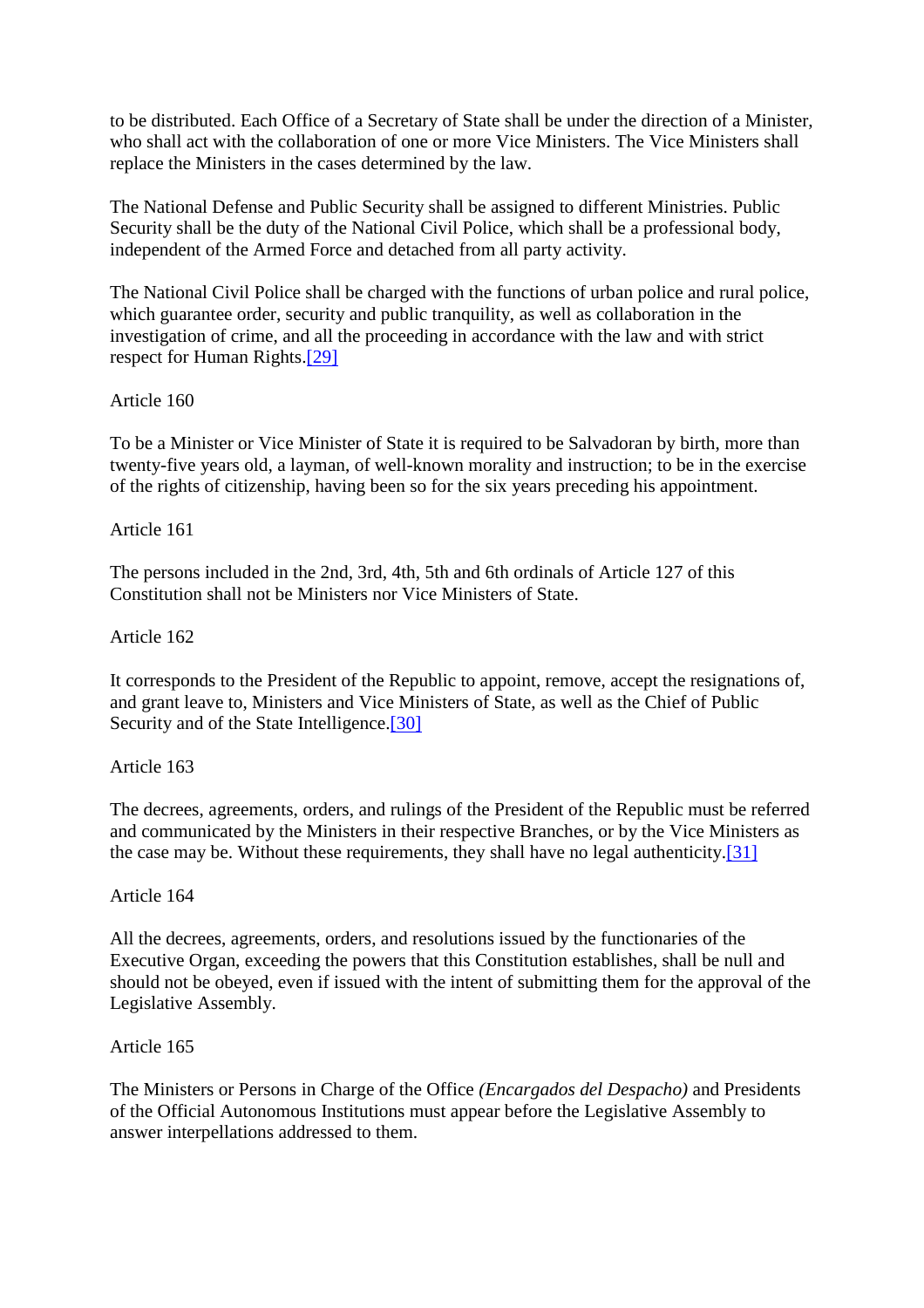The functionaries called to [answer to] interpellation[s] who, without just cause, refuse to appear will be, by this action, removed from their offices.

Article 166

There shall be a Council of Ministers integrated by the President and Vice President of the Republic and the Ministers of State or those who take their place.

Article 167

It corresponds to the Council of Ministers:

1st.—To decree the Internal Regulations of the Executive Organ and its own Regulations;

2nd.—To elaborate the general plan of the Government;

3rd.—To elaborate the projected budget of revenues and expenditures and present it to the Legislative Assembly, at least three months before the new fiscal period *(ejercicio)* initiates.

It shall also have cognizance of the reforms to said budget when it deals with transfers between parties of different Branches of Public Administration;

4th.—To authorize the distribution of sums that have not been included in the budgets, to the end of satisfying necessities arising from war, public calamity, or grave disturbance of the order, if the Legislative Assembly were not convened, immediately informing the Board of Directors *(Junta Directiva)* of the same, of the causes that motivated that measure, to the effect that if assembled, it approves or does not approve the corresponding credits;

5th.—To propose to the Legislative Assembly the suspension of constitutional guarantees to which Article 29 of this Constitution refers:

6th.—To suspend and reestablish the constitutional guarantees to which Article 28 of this Constitution refers, if the Legislative Assembly is not assembled. In the first case, it must immediately advise the Board of Directors of the Legislative Assembly of the causes that motivated the measure and the actions that it has executed in relation therewith;

7th.—To convoke extraordinarily the Legislative Assembly when the interests of the Republic demand it;

8th.—To take cognizance of and decide on all the affairs the President of the Republic submits for its consideration.

Article 168

[The following] are the powers and obligations of the President of the Republic:

1st.—To observe and enforce the Constitution, treaties, laws, and other legal dispositions;

2nd.—To maintain unimpaired the sovereignty of the Republic and the integrity of its territory;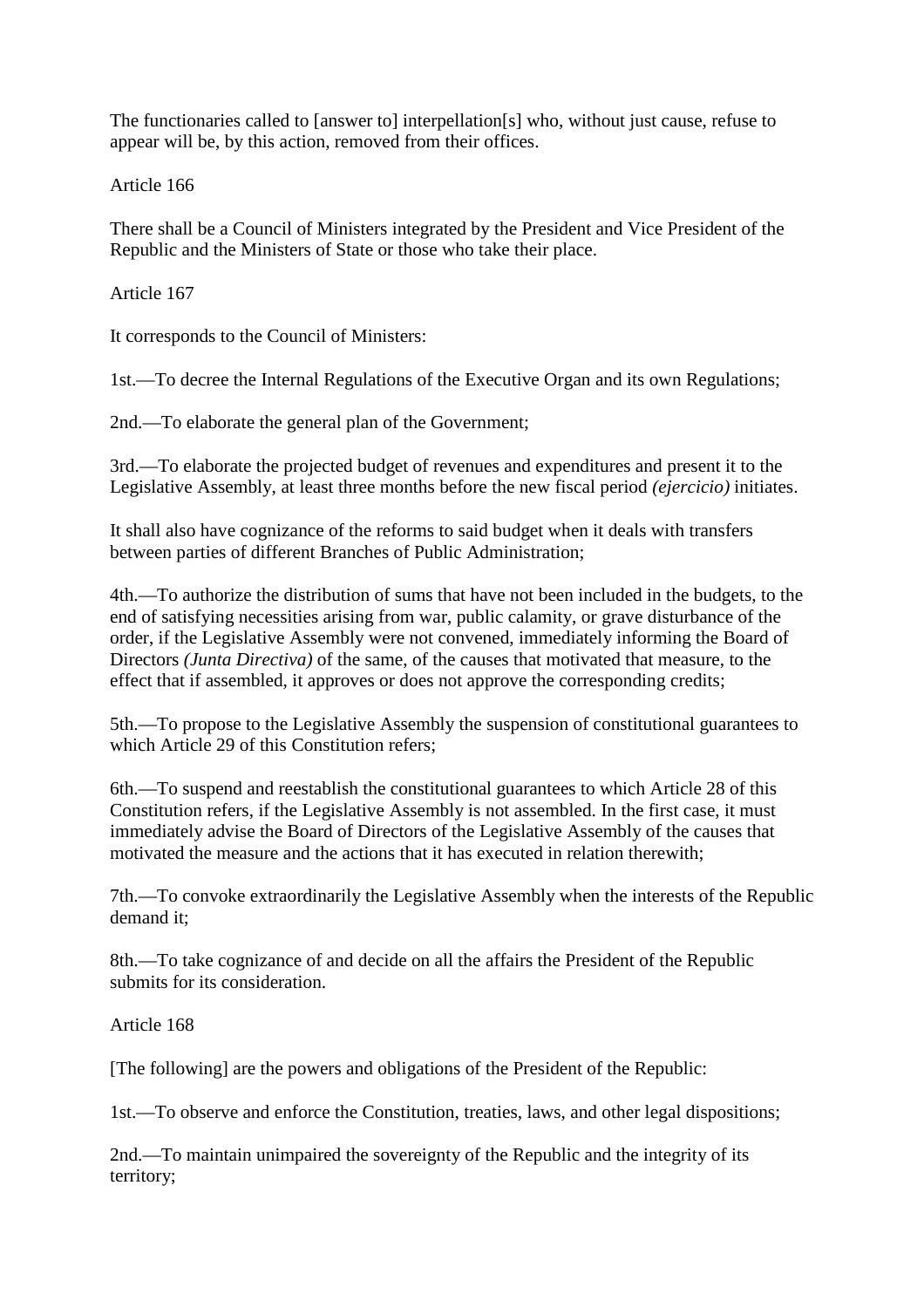3rd.—To strive for social harmony, and conserve peace and interior tranquility and the security of the human being as a member of the society;

4th.—To make international treaties and conventions, submit them to the Legislative Assembly for ratification, and see to their observance;

5th.—To direct the foreign relations;

6th.—To present through the Ministers, to the Legislative Assembly within the two months following the end of each year, the work report of the Public Administration for the year completed. The Minister of the Treasury shall moreover present, within the three months following the end of each fiscal period, the general account of the last budget and the demonstrative statement of the situation of the Public Treasury and the Fiscal Patrimony.

If these obligations are not completed within the terms indicated, a Minister who fails to do so is by this fact removed and the President of the Republic shall be immediately notified so he may appoint a substitute. The latter shall submit the corresponding report within the following thirty days. If still in this case the prescribed is not complied with, the new Minister shall be removed;

7th.—To give to the Legislative Assembly the reports that it requests, except when it is a matter of secret military plans. With respect to political negotiations that it is necessary to maintain confidential, the President of the Republic shall give notice, so that they may be taken cognizance of in secret session;

8th.—To sanction, promulgate, and publish the laws and to see that they are enforced;

9th.—To supply to functionaries of the judicial order the aids they need to enforce their rulings *(providencias)*;

10th.—To commute sentences, based on the prior report and favorable judgment of the Supreme Court of Justice;

11th.—To organize, lead, and maintain the Armed Force, confer military degrees and command the stationing, duty, or discharge of the Officers *(Oficiales)* of same, in conformity with the law; [32]

12th.—To deploy the Armed Force to defend the State's Sovereignty and its territorial integrity. Exceptionally, if the regular means for maintaining internal peace, tranquility, and public order have been exhausted, the President of the Republic may deploy the Armed Force for this end. The activation of the Armed Force shall be limited to the time and the measure strictly necessary for re-establishing order and shall cease as soon as this task is completed. The President of the Republic shall keep the Legislative Assembly informed on such activities, which may arrange to stop such exceptional means at any time. In any case, within fifteen days following their termination, the President of the Republic shall present to the Legislative Assembly a detailed report on the performance of the Armed Force;[33]

13th.—To wage *(dirigir)* war and make peace, and immediately submit any treaty made for this end purpose to the Legislative Assembly for ratification;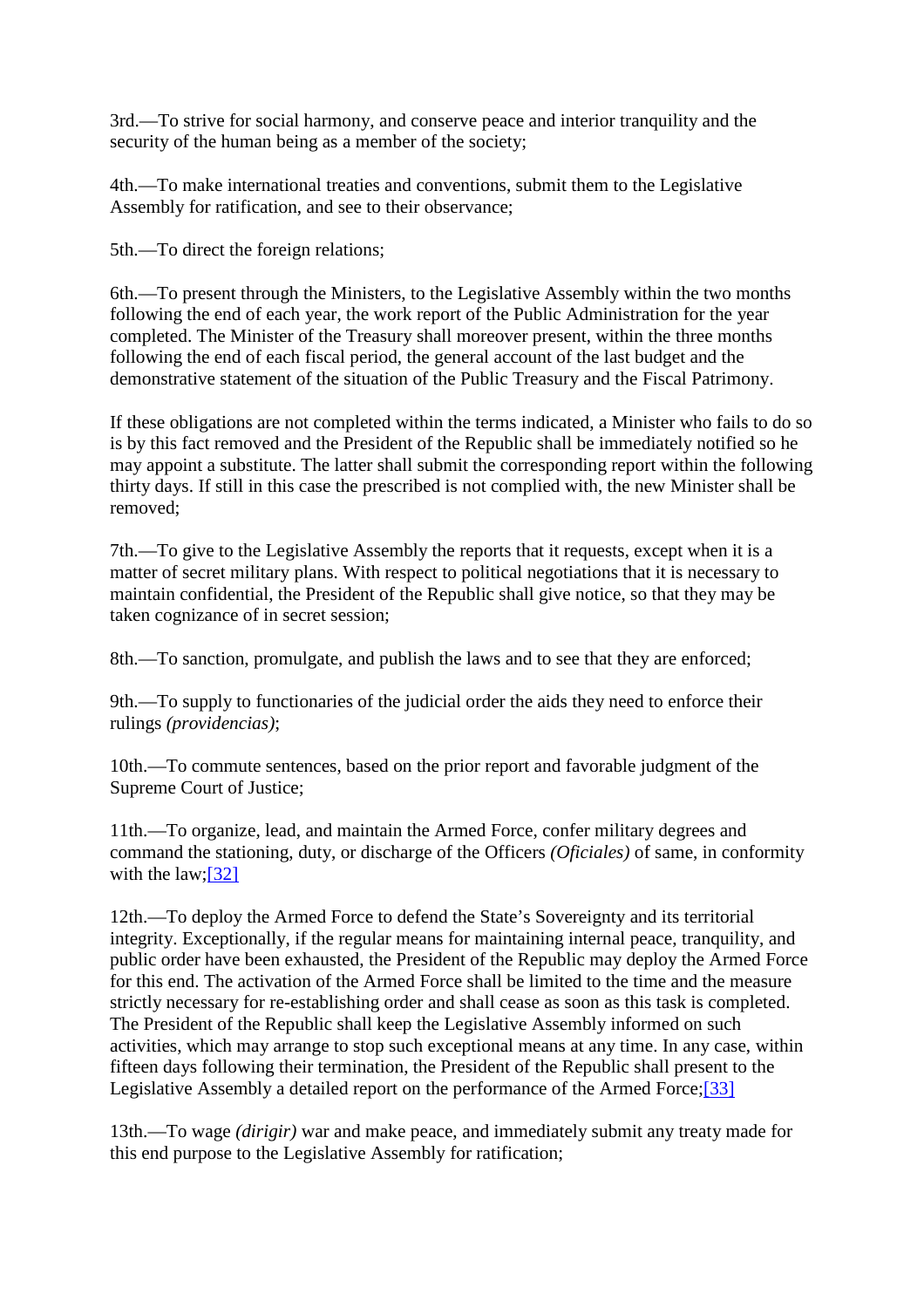14th.—To decree the regulations necessary to facilitate and assure the application of the laws whose execution corresponds to him;

15th.—To guard for the efficient management and realization of public businesses;

16th.—To propose the list of three persons among whom the Legislative Assembly must elect the two Designees to the Presidency of the Republic;

17th.—To organize, lead, and maintain the National Civil Police to preserve peace, tranquility, order, and public security, in the urban realm as well as in the rural, with strict attachment to respect for Human Rights and under the direction of civil authorities;[34]

18th.—To organize, lead, and maintain the Intelligence Agency *(Organismo)* of the State;[35]

19th.—To annually fix a reasonable number of troops for the Armed Force and National Civil Police:<sup>[36]</sup>

20th.—To exercise other powers conferred by the Laws.[37]

Article 169

The appointment, removal, acceptance of resignations, and granting of leaves to functionaries and employees of the Public Administration and of the Armed Force, shall be governed by the Internal Regulations of the Executive Organ or other laws and regulations that are applicable.

Article 170

The diplomatic and consular representatives by career accredited by the Republic must be Salvadoran by birth.

Article 171

The President of the Republic, the Vice President of the Republic, the Ministers and Vice Ministers are jointly *(solidariamente)* responsible for the acts that they authorize. Ministers and Vice Ministers who are present or who take the place of others *(hagan sus veces)*, are responsible for the resolutions made in the Council of Ministers, even if they did not vote for the measure, unless they present their resignation immediately after the resolution is adopted.

CHAPTER III JUDICIAL ORGAN

Article 172

The Supreme Court of Justice, the Chambers of Second Instance and the other tribunals established by the secondary laws, integrate the Judicial Organ. The power to judge and execute what is judged on in constitutional, civil, penal, mercantile, labor, agrarian and administrative legal *(contencioso-administrativo)* matters, as well as in others determined by the law, corresponds exclusively to this Organ.

The organization and functioning of the Judicial Organ shall be determined by law.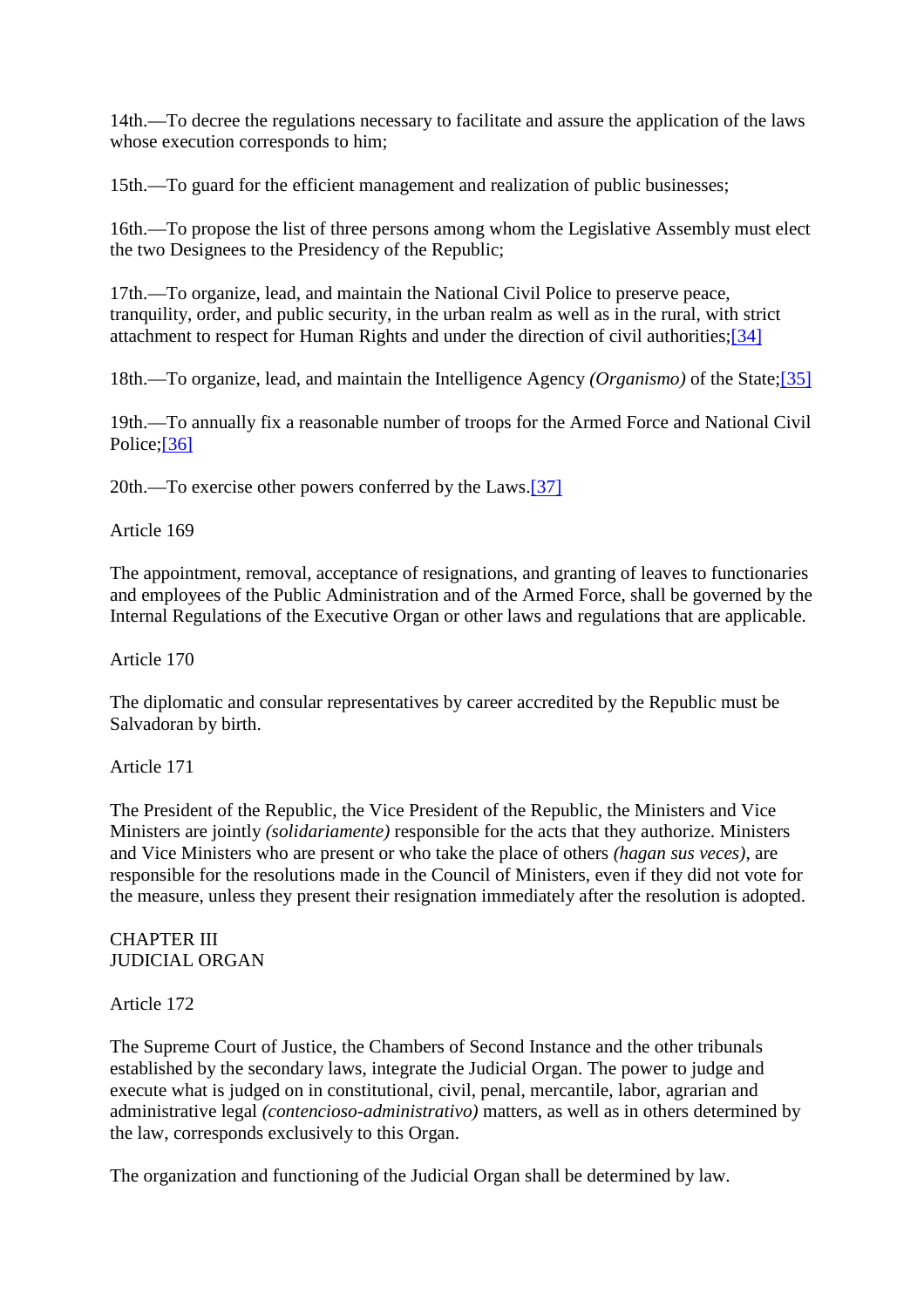The Magistrates and Judges, in matters referring to the exercise of jurisdictional functions, are independent and are subject exclusively to the Constitution and the law.

The Judicial Organ shall have at its disposal an annual allocation of no less than six percent of the current income of the State's budget.[38]

# Article 173

The Supreme Court of Justice shall be made up of the number of Magistrates determined by the law, who will be elected by the Legislative Assembly, and one of them shall be the President. He shall be the President of the Judicial Organ.

The law shall determine the internal organization of the Supreme Court of Justice, in such a way that the powers that correspond to it shall be distributed among different Divisions *(Salas)*.

# Article 174

The Supreme Court of Justice shall have a Constitutional Division, to which it will correspond to take cognizance of and resolve the petitions of unconstitutionality of laws, decrees and regulations, cases on *amparo*, *habeas corpus*, controversies between the Legislative Organ and Executive Organ to which Article 138 refer, and causes mentioned in the 7th power *(atribución)* of Article 182 of this Constitution.

The Constitutional Division shall be integrated by five Magistrates designated by the Legislative Assembly. Its President shall be elected by the same on each occasion in which it corresponds [to the Legislative Assembly] to elect Magistrates of the Supreme Court of Justice; who shall be President of the Supreme Court of Justice and of the Judicial Organ.[39]

Article 175

There shall be Chambers of Second Instance composed of two Magistrates for each, Courts *(Juzgados)* of First Instance and Courts of Peace. Their number, jurisdiction, powers, and residence shall be determined by the law.

# Article 176

To be a Magistrate of the Supreme Court of Justice, it is required: to be Salvadoran by birth, a layman, over forty years old, a lawyer of the Republic, of well-known morality and competence; to have served as a Magistrate of Second Instance for six years or as a judge *(judicatura)* of First Instance for nine years, or to have obtained authorization to exercise the profession of lawyer at least ten years before his election; to be in the enjoyment of the rights of citizenship, having been so for six years before filling his position.

# Article 177

To be a Magistrate of the Chambers of Second Instance, it is required: to be Salvadoran, a layman, over thirty-five years old, a lawyer of the Republic, of well-known morality and competence; to have served as a judge of First Instance for six years, or to have obtained authorization to exercise the profession of lawyer at least eight years before his election; to be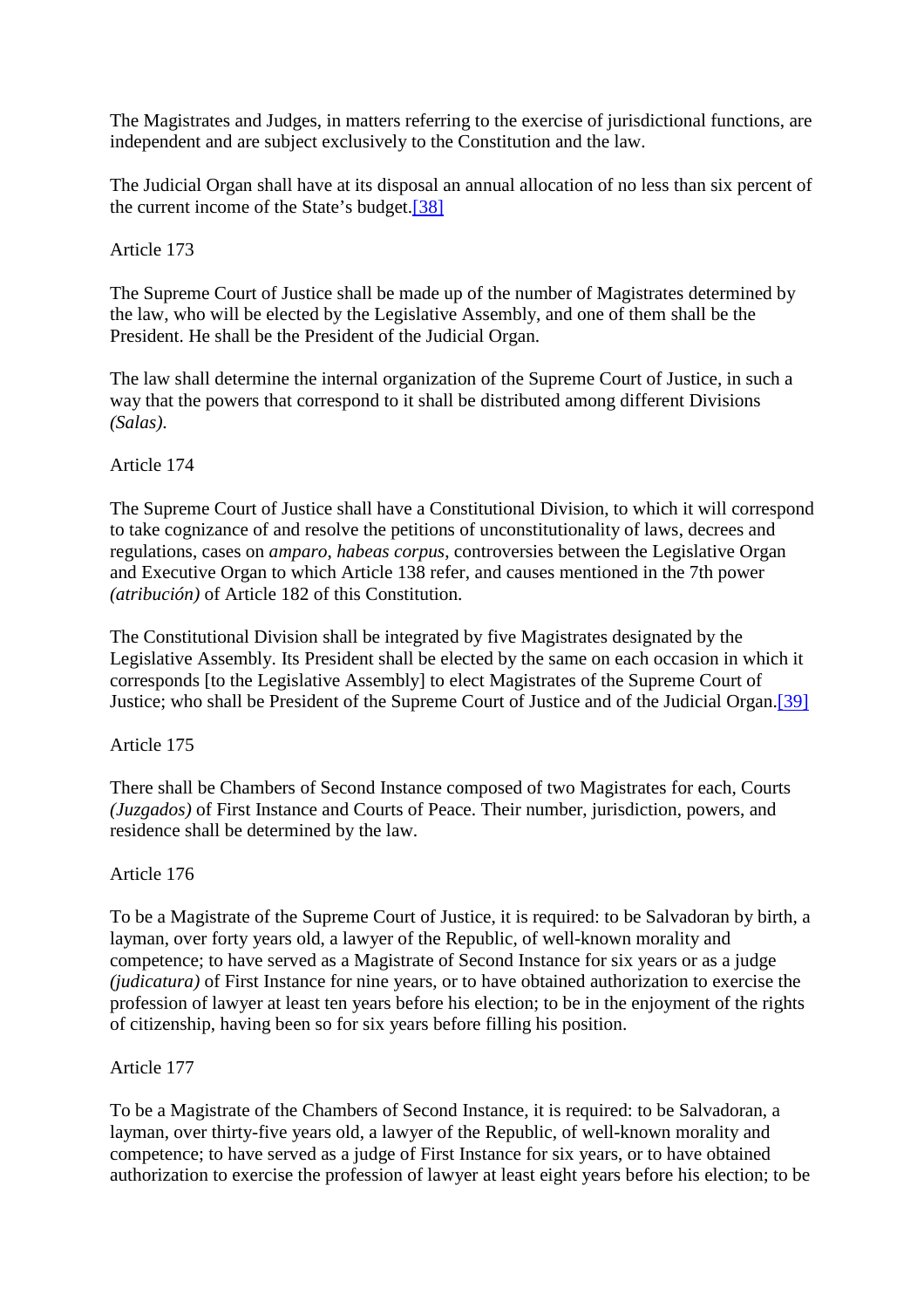in the enjoyment of the rights of citizenship, having been so for six years before filling his position.

# Article 178

Spouses or relatives included amongst themselves within the fourth degree of consanguinity or second degree of affinity shall not be elected Magistrates of the Supreme Court of Justice nor to the same Chamber of Second Instance.

### Article 179

To be a Judge of First Instance, it is required: to be Salvadoran, a layman, a lawyer of the Republic, of well-known morality and competence; to have served as a justice of peace during one year or have obtained the authorization to exercise the profession of lawyer two years before his appointment; to be in the exercise of the rights of citizenship, having been so for three years preceding filling his position.

# Article 180

The minimum requirements to be a Justice of Peace are: to be Salvadoran, an attorney of the Republic, a layman, more than twenty-one years old, of well-known morality and competence; to be in the enjoyment of the rights of citizenship and to have been for three years prior to being appointed. Justices of the Peace shall be included in the judicial career.

In exceptional cases, the National Council of the Judicature may propose persons who are not attorneys for positions as Justice of the Peace, but the period of their functions shall be one year.[40]

Article 181

The administration of justice shall always be free of charge.

Article 182

The powers of the Supreme Court of Justice are:

1st.—To hear cases on *amparo*;

2nd.—To settle competitions that arise among the tribunals of any jurisdiction *(fuero)* or nature;

3rd.—To take cognizance of prize cases *(causas de presa)*, and of those not reserved to another authority; to order the issuance of letters or commissions rogatory created to perform proceedings outside the Republic and to demand compliance with those proceeding from other countries, without prejudice to the provisions of existing treaties; and to grant extradition;

4th.—To grant, according to the law and when necessary, permission for the execution of sentences pronounced by foreign courts;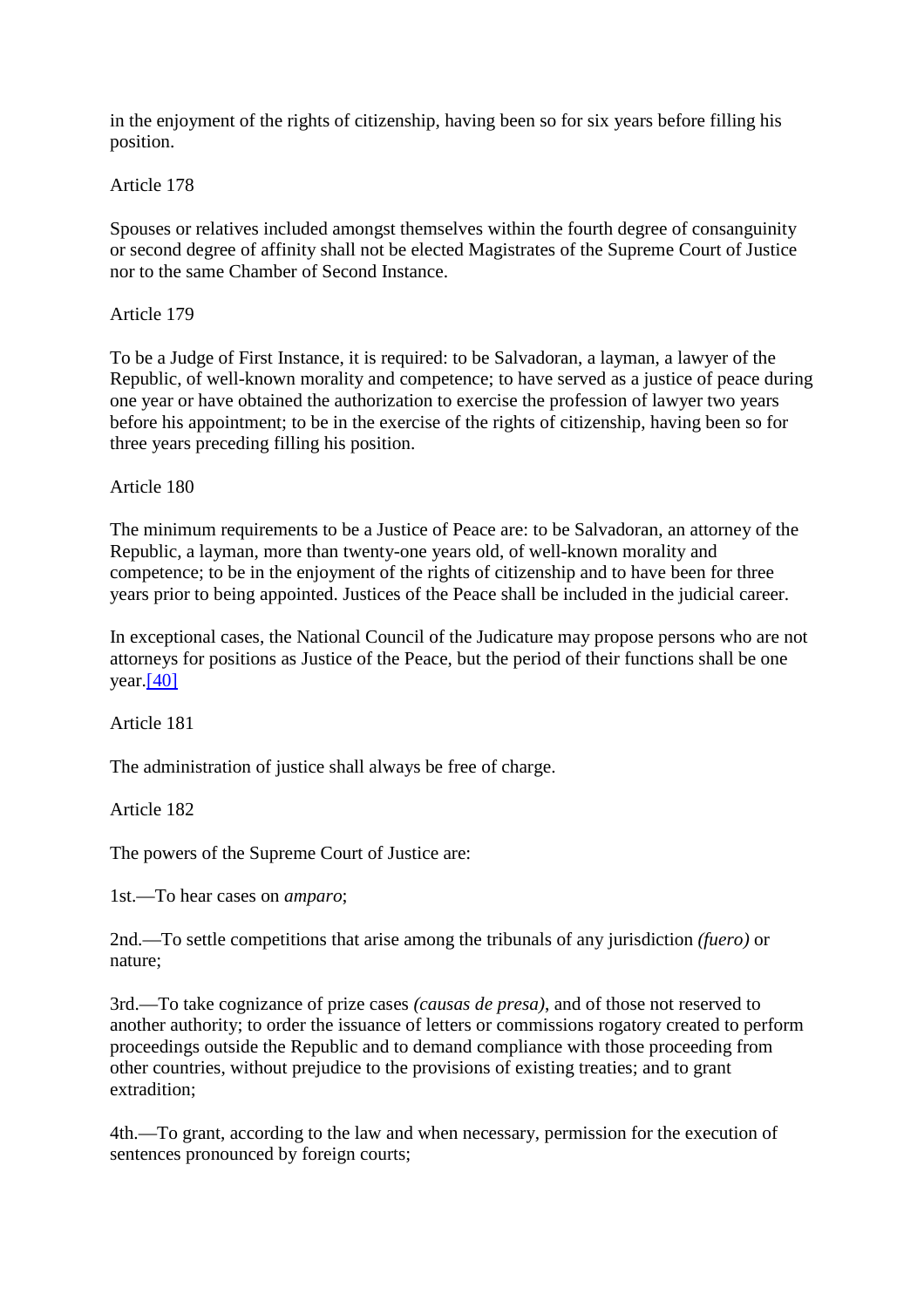5th.—To see that justice is promptly and faithfully administered, for which it shall adopt the measures it deems necessary;

6th.—To take cognizance of the responsibility of public functionaries in those cases indicated by the laws;

7th.—To hear cases of suspension or loss of the rights of citizenship in the cases included in numbers 2 and 4 of Article 74, and in numbers 1, 3, 4, and 5 of Article 75 of this Constitution, as well as of the corresponding rehabilitation;

8th.—To issue reports and opinions on applications for pardon and change of punishment;

9th.—To appoint Magistrates of the Chambers of Second Instance, Judges of First Instance, and Justices of Peace from the lists of three candidates *(ternas)* proposed by the National Council of the Judicature; as well as Forensic Physicians and the employees of their dependent offices; to remove them, to recognize their resignations, and to grant them leave;[41]

10th.—To appoint associate justices in those cases provided by the law;

11th.—To receive, personally or through functionaries it designates, the constitutional oath of office of the functionaries appointed by it;

12th.—To admit lawyers and authorize them to practice their profession; to suspend them for nonfulfillment of professional obligations, for grave negligence or ignorance, unethical professional conduct, or for notoriously immoral private conduct; to disqualify them for venality, bribery, fraud, deceit, and others, and to reinstate them for legal reasons. In cases of suspension and disqualification it shall proceed in the manner prescribed by law and render decisions only on the moral force of the evidence. The same powers shall be exercised with respect to notaries;

13th.—To prepare the budget bill for salaries and expenditures in the administration of justice and send it to the Executive Organ for inclusion, without modifications, in the bill for the General Budget of the State. The Legislative Assembly shall consult with the Supreme Court of Justice for the budgetary adjustments that it may deem necessary to this proposed budget;

14th.—The others determined by this Constitution and the law.

Article 183

The Supreme Court of Justice, through the Constitutional Division, shall be the sole tribunal competent to declare the unconstitutionality of laws, decrees, and regulations, by their form or content, in a general and compulsory manner, and it may do so on the petition of any citizen.

Article 184

The Chambers of Second Instance of the capitol, according to the matter, shall take cognizance of trials against the State in first instance, and the respective Division of the Supreme Court of Justice shall hear them in the second instance.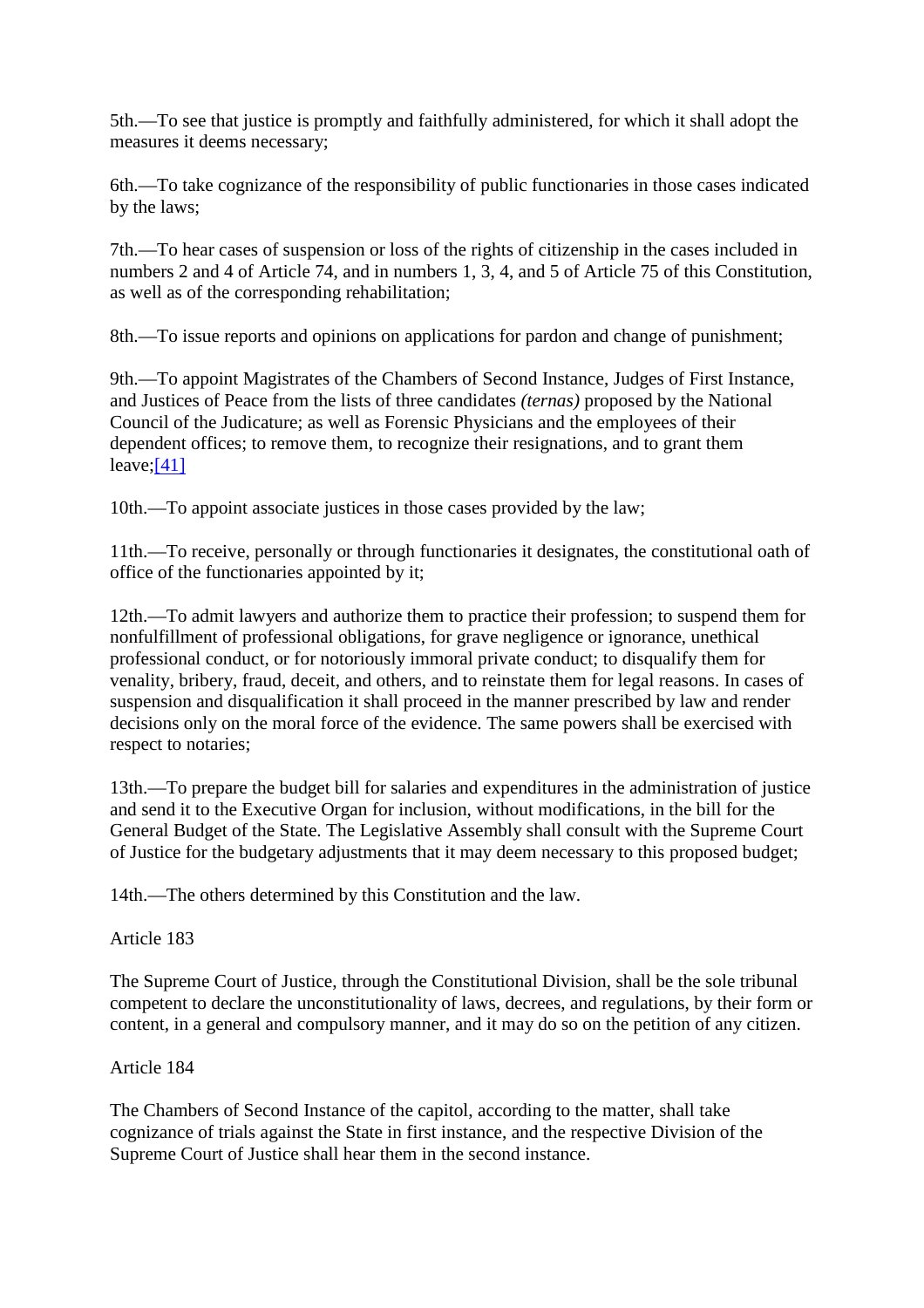Within the power of administering justice, it corresponds to the courts, in cases in which they must pronounce judgment, to declare the inapplicability of any law or order of the other Organs that is contrary to constitutional principles.

# Article 186

The judicial career is established.

Magistrates of the Supreme Court of Justice shall be elected by the Legislative Assembly for a term of nine years; they may be re-elected and they shall be renewed by thirds every three years. They may be removed by the Legislative Assembly for specific causes previously established by the law. A favorable vote of at least two-thirds of the elected Deputies is necessary to elect them, as well as to remove them from office.

The election of Magistrates of the Supreme Court of Justice shall be made from a list of candidates which the National Council of the Judicature shall form according to the terms established by law, half of which shall originate from the contributions of the representative entities of the Attorneys of El Salvador and where the most relevant currents of judicial thought must be represented.

Magistrates of the Chambers of Second Instance, Judges of the First Instance and Justices of the Peace integrated in the judicial career shall enjoy stability in their posts.

The law must assure judges protection so they may exercise their functions in all matters which they recognize with complete freedom, impartially, and without any influence; and the means that guarantee them a just remuneration and a standard of living adjusted to the responsibility of their positions.

The law shall regulate the requirements and the form of income for the judicial career, promotions, advancements, transfers, and disciplinary sanctions for the functionaries included in it and other questions inherent to said career.[42]

#### Article 187

The National Council of the Judicature is an independent institution, charged with proposing candidates for the positions of Magistrates of the Supreme Court of Justice, Magistrates of the Chambers of Second Instance, Judges of the First Instance, and Justices of the Peace.

The National Council of the Judicature shall be responsible for the organization and functioning of the School of Judicial Training, the object of which is to assure improvement in the professional development of judges and other judicial functionaries.

Members of the National Council of the Judicature shall be elected and removed by the Legislative Assembly by the authorized vote of two-thirds of the elected Deputies.

The law shall determine what concerns this matter.[43]

Article 188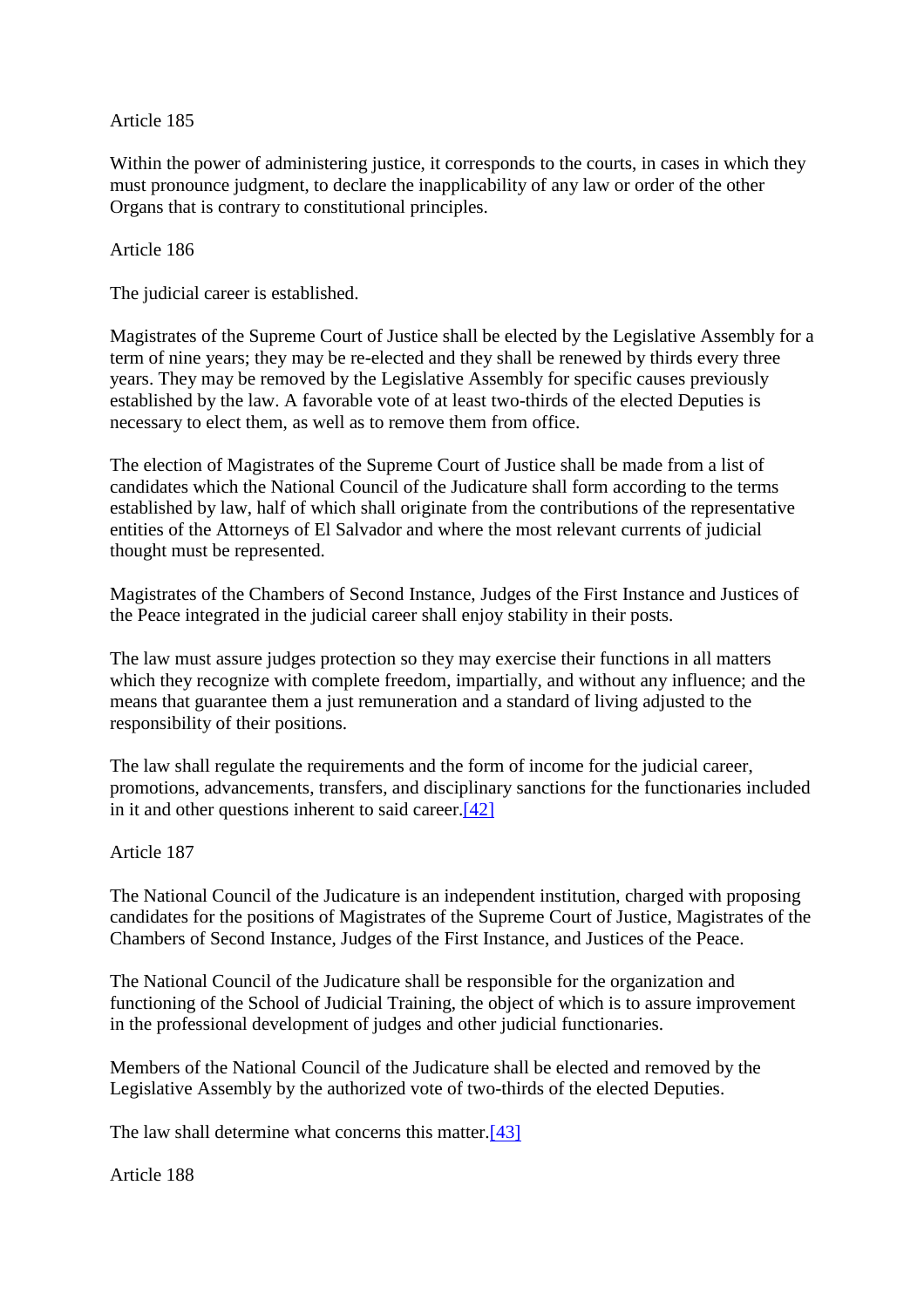The position of Magistrate or Judge is incompatible with the exercise of advocacy or notarizing, as well as that of functionary of other Organs of the State, except as a teacher and diplomat on a transitory mission.[44]

Article 189

The Jury is established for the trial of the common crimes determined by the law.

Article 190

Jurisdictional privilege *(fuero atractivo)* is prohibited.

CHAPTER IV PUBLIC MINISTRY

Article 191

The Public Ministry shall be exercised by the Attorney General *(Fiscal General)* of the Republic, the Procurator General *(Procurador General)* of the Republic, the Procurator for the Defense of Human Rights, and other functionaries determined by the law.[45]

Article 192

The Attorney General of the Republic, the Procurator General of the Republic, and the Procurator for the Defense of Human Rights shall be elected by the Legislative Assembly by an authorized majority of two-thirds of the elected Deputies.

They shall last three years in the exercise of their posts and they may be re-elected. They may be removed from office only for legal causes, with the vote of two-thirds of the elected Deputies.

The same qualifications are required to be Attorney General of the Republic or Procurator General of the Republic as to be a Magistrate of the Chambers of Second Instance.

The law shall determine the requirements which must be met by the Procurator for the Defense of Human Rights.[46]

Article 193

It corresponds to the Attorney General:

1st.—To defend the interests of the State and of society;

2nd.—To officially or upon the petition of a party promote the action of justice in defense of legality;[47]

3rd.—To direct the investigation of crime with the collaboration of the National Civil Police in the manner determined by law;[48]

4th.—To officially or upon the petition of a party promote penal action; [49]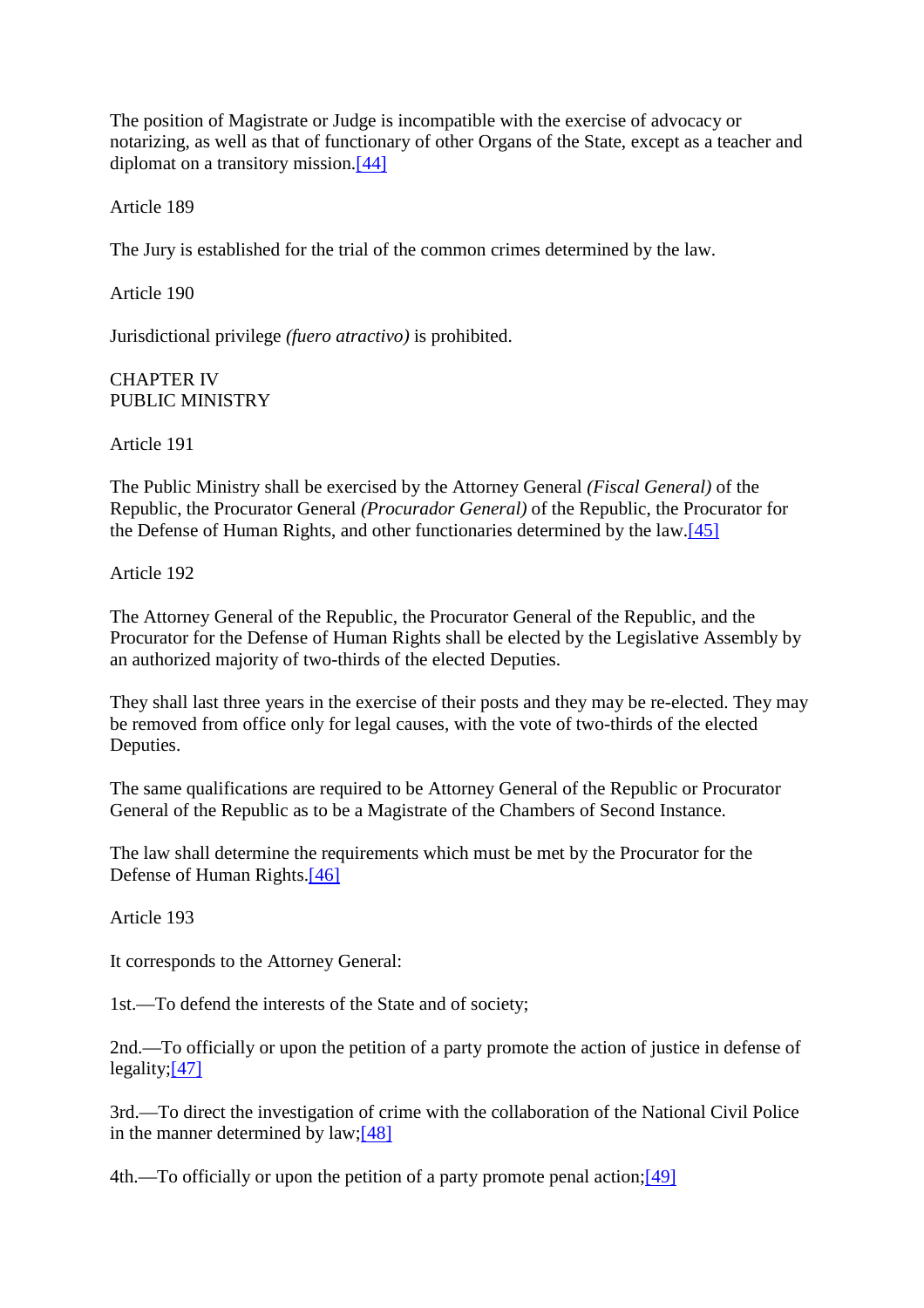5th.—To defend the fiscal interests and to represent the State in all cases and contracts concerning the acquisition of personal property in general and of property subject to litigation, and any others specified by law;

6th.—To promote the prosecution and punishment of persons indicted *(indiciados)* for crimes against the authorities, and for contempt;

7th.—To appoint special commissions for the fulfillment of its functions;

8th.—To appoint, remove, grant leaves to, and accept resignations of Attorneys *(Fiscales)* of the Supreme Court of Justice, the Chambers of Second Instance, the Military Tribunals, and tribunals that take cognizance in the first instance, and Attorneys of the Treasury Department. He has the same powers with respect to functionaries and employees of his dependent office;

9th.—Abrogated;[50]

10th.—To ensure that in the concessions granted to any class by the State, the requirements, conditions and purposes established in the same are complied with and to exercise the corresponding actions;

11th.—To exercise other powers prescribed by law.

Article 194

The Procurator for the Defense of Human Rights and the Attorney General of the Republic shall have the following Functions:

I. It corresponds to the Procurator for the Defense of Human Rights:

1st. To guard for the respect and guarantee of Human Rights;

2nd. To investigate, officially or by a denouncement that has been received, cases of Human Rights violations;

3rd. To assist alleged victims of Human Rights violations;

4th. To promote judicial or administrative resources for the protection of Human Rights;

5th. To maintain vigil over the situation of private persons with respect to their freedom. He shall be notified of all arrests and shall take care that the legal limits of administrative detention are respected;

6th. To carry out inspections, where he deems necessary, to secure respect for Human Rights;

7th. To supervise the performance of the Public Administration before persons;

8th. To promote reforms before Organs of the State for the advancement of Human Rights;

9th. To issue opinions on bills of law which affect the exercise of Human Rights;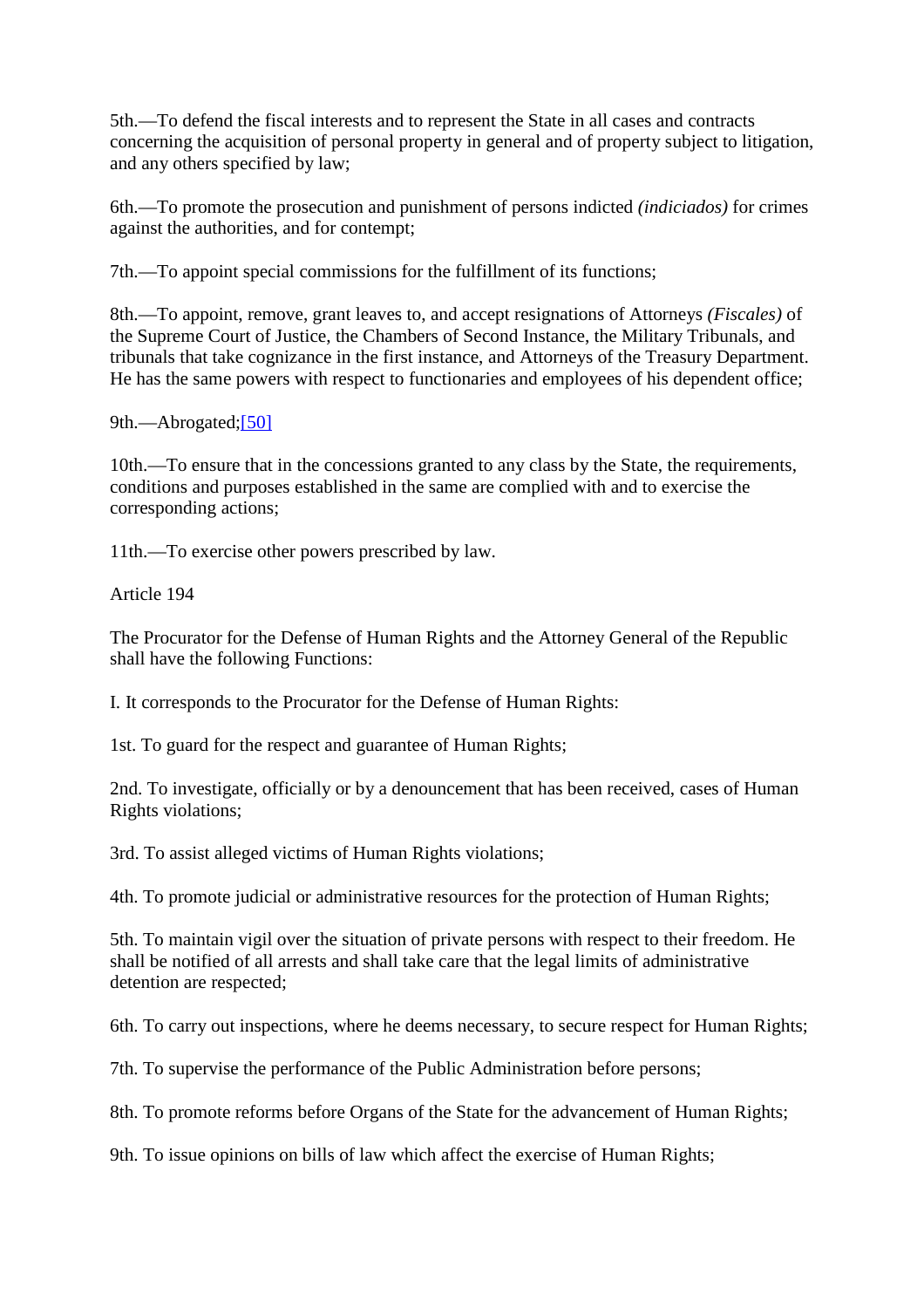10th. To promote and propose steps he deems necessary to prevent violations of Human Rights;

11th. To publicly or privately formulate conclusions and recommendations;

12th. To elaborate and publish reports;

13th. To develop a permanent program of promotion activities on knowledge of and respect for Human Rights;

14th. The others assigned to him by the Constitution or the Law.

The Procurator for the Defense of Human Rights may have departmental and local delegates of a permanent character.

II. It corresponds to the Procurator General of the Republic:

1st. To keep watch for the defense of the family and interests of minors and others who are incapable;

2nd. To provide legal assistance to persons of limited economic resources and to represent them judicially in defending their individual liberty and labor rights;

3rd. To appoint, remove, grant leave to, and accept the resignations of the Auxiliary Procurators of all the Tribunals of the Republic, of Labor Procurators, and of other functionaries and employees of their dependencies;

4th. To exercise the other powers established by law.[51]

# CHAPTER V COURT OF ACCOUNTS OF THE REPUBLIC

Article 195

The audit of the Public Treasury *(Hacienda Pública)* in general and of the execution of the Budget in particular shall be entrusted to an independent organism of the Executive Organ, to be known as the Court of Accounts of the Republic, and which shall have the following powers:

1st.—To watch over the collection, custody, commitment and distribution of public funds; as well as the liquidation of taxes, rates, rights and other contributions when the law so determines;

2nd.—To authorize every withdrawal of funds from the Public Treasury *(Tesoro Público)*, in conformity with the Budget; to intervene for preventive purposes in any act that in a direct or indirect manner affects the Public Treasury or the patrimony of the State, and to authenticate acts and contracts relating to the public debt;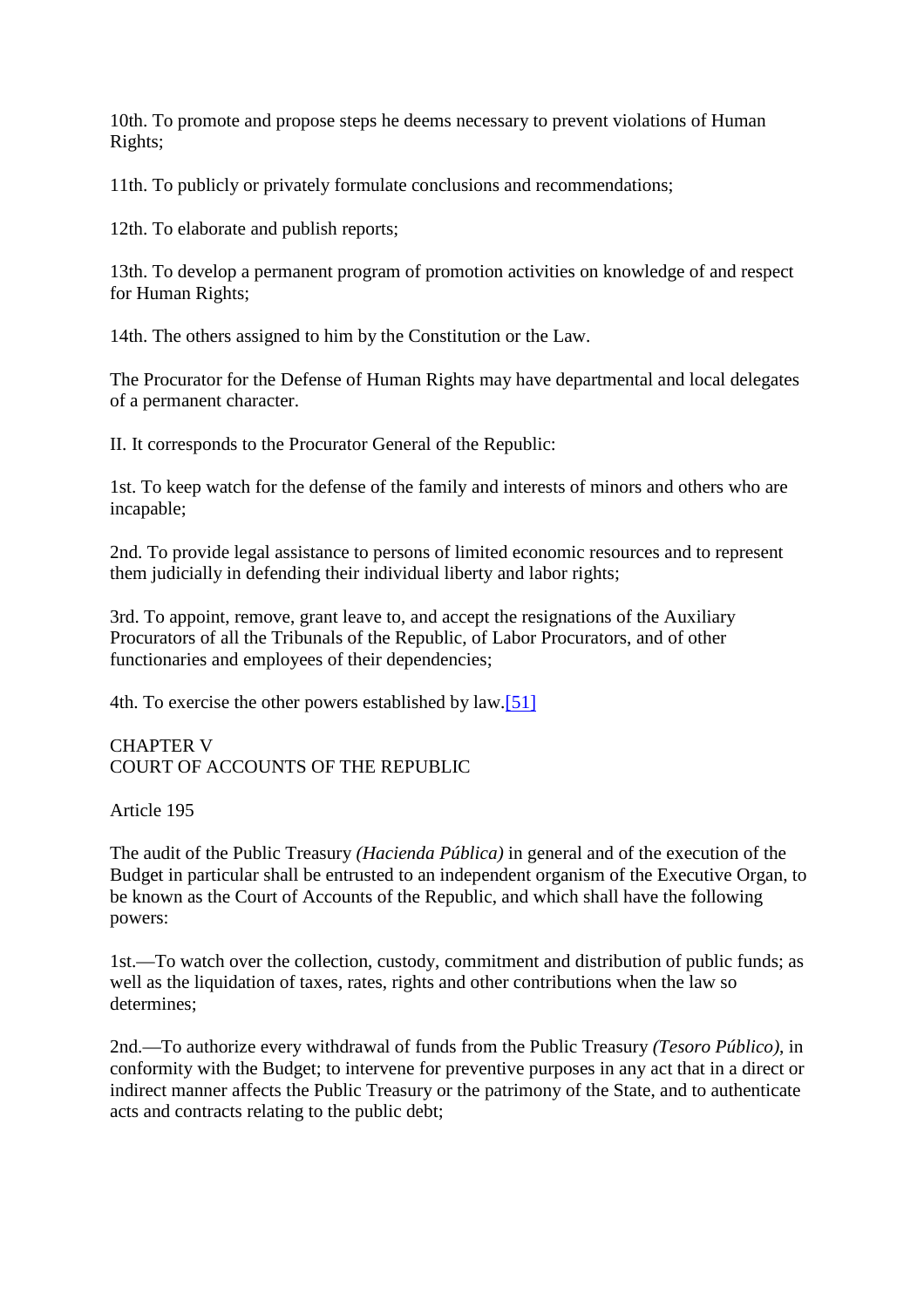3rd.—To supervise, inspect, and audit the accounts of the functionaries and employees which administer or manage public funds or property *(bienes)*, and to try cases arising from such accounts;

4th.—To supervise the economical management of autonomous state institutions and businesses, and entities supported by funds or that receive subventions or subsidies from the Public Treasury. Such supervision shall be adapted to the nature and purposes of the organization concerned, in accordance with that determined by the law in this respect;

5th.—To examine the account submitted by the Executive Organ to the Assembly on the management of the Public Treasury, and to report to the same the result of such examination;

6th.—To prepare the regulations necessary for the fulfillment of its powers;

7th.—To inform the President of the Republic, the Legislative Assembly, and the other respective hierarchical superiors, in writing of the proven relevant irregularities of every public official in the management of property and funds subject to audit;

8th.—To ensure that the debts to the State and Municipalities are made effective;

9th.—To perform the other functions prescribed by law.

Article 196

To carry out its jurisdictional functions, the Court of Accounts of the Republic shall be divided into one Chamber of Second Instance and the Chambers of First Instance established by law.

The Chamber of Second Instance shall be composed of the President of the Court and two Magistrates, whose number may be increased by law.

These functionaries shall be elected for a term of three years, may be re-elected, and may not be removed from office except for just cause, by a resolution of the Legislative Assembly. The Chamber of Second Instance shall appoint, remove, grant leaves to, and accept resignations from the Judges of the Chambers of First Instance.

A special law shall regulate the administrative functioning, jurisdiction, competence, and order of the Court of Accounts and its Chambers.

Article 197

Whenever an act submitted to the cognizance of the Court of Accounts of the Republic in its opinion violates any law or regulation in force, it must so advise the functionaries who in the exercise of their legal functions communicated the act *(se lo comuniquen)*, and the act in question shall remain in suspension.

The Executive Organ may ratify the act in whole or in part, provided it considers it legal, by means of a reasoned resolution, made in the Council of Ministers and communicated in writing to the President of the Court. This resolution must be published in the *Official Gazette*.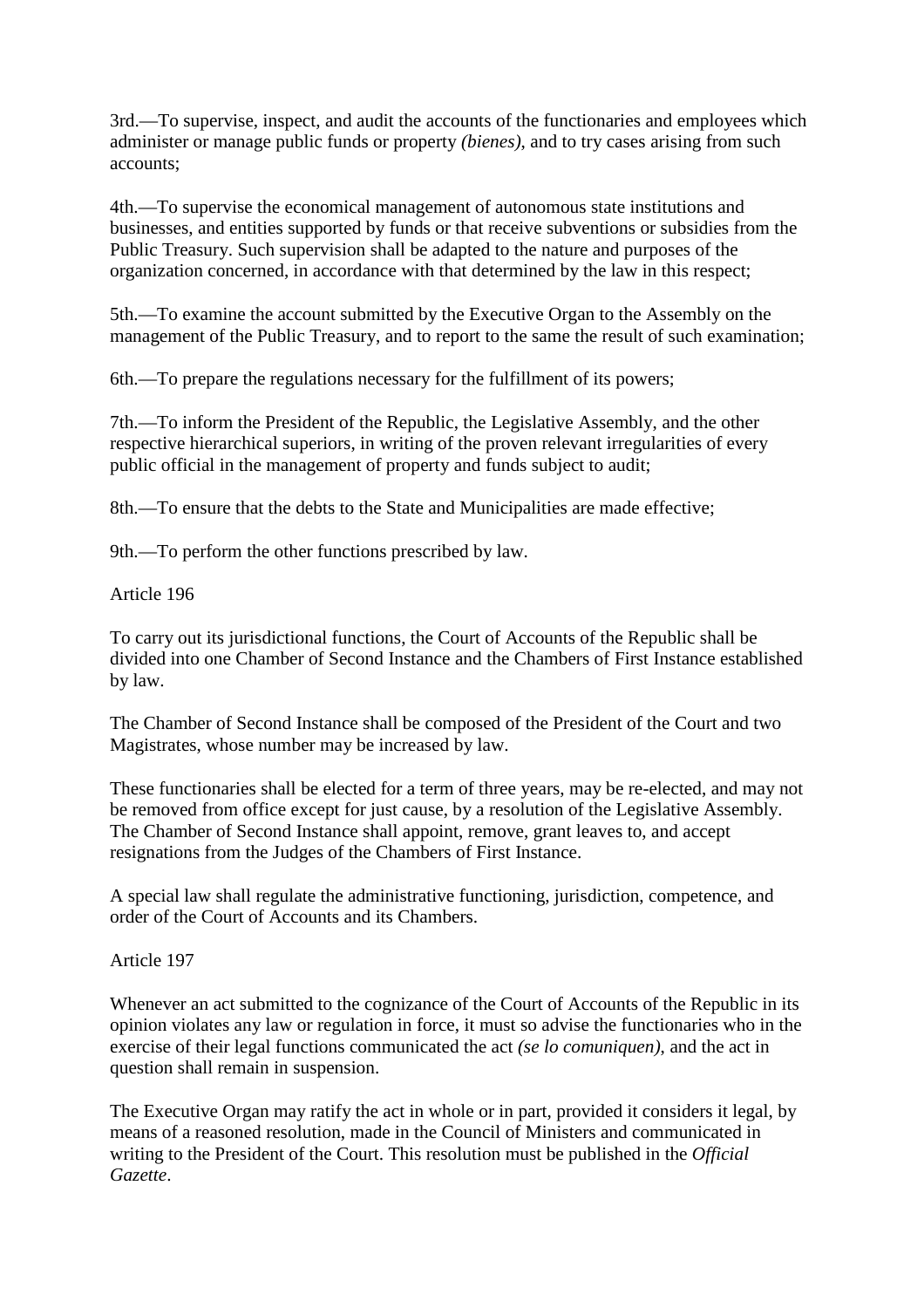The ratification duly made known, will terminate the suspension of the act, provided the observations of the Court of Accounts are not based on the lack or insufficiency of a budgetary credit to which an expenditure is to be charged, since in such cases, the suspension must be maintained until the deficiency of credit has been filled.

# Article 198

The President and Magistrates of the Court of Accounts must be Salvadorans by birth, over thirty years of age, and of well-known integrity and competence; they must be in the exercise of their rights of citizenship, having been so for three years immediately preceding their election.

# Article 199

The President of the Court of Accounts shall submit annually to the Legislative Assembly a detailed and documented report of the work of the Court. This duty must be carried out within three months after the end of the fiscal year.

The unfulfillment of this duty shall be considered as just cause for dismissal.

# CHAPTER VI LOCAL GOVERNMENT

FIRST SECTION JURISDICTION OF GOVERNORS *(GOBERNACIONES)*

Article 200

The territory of the Republic is divided into departments for political administration, the number and boundaries of which shall be fixed by law. In each of them there shall be a proprietary and substitute Governor, appointed by the Executive Organ, whose powers shall be determined by law.

# Article 201

To be a Governor it is required: to be a Salvadoran, a layman, over twenty-five years of age, to be in exercise of the rights of citizenship, having been so for three years immediately preceding appointment, to be of well-known morality and education, and to be a native or resident of the respective department; in the latter case, two years of residence immediately preceding appointment is necessary.

#### SECOND SECTION THE MUNICIPALITIES

# Article 202

For the Local Government, the departments are divided into Municipalities, which are governed by Councils, consisting of a Mayor, a Syndic *(Síndico)*, and two or more Aldermen *(Regidores)*, the number of whom shall be in proportion to the population.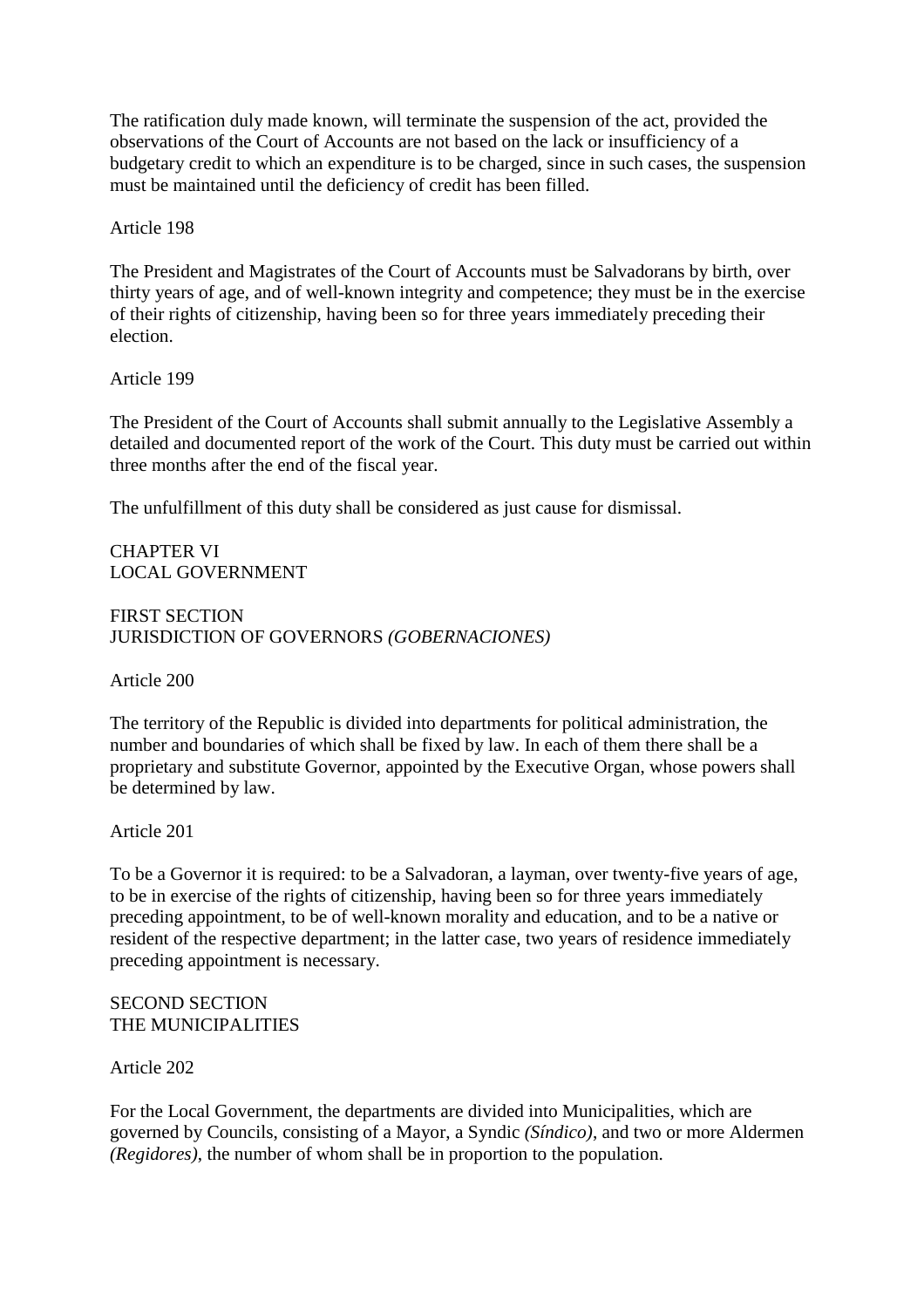The Members of the Municipal Councils must be over twenty-one years of age and natives or residents of the municipality; they shall be elected for a period of three years, may be reelected, and their further qualifications shall be determined by law.

Article 203

The Municipalities shall be autonomous in the exercise of their economic, technical, and administrative functions; and shall be governed by a Municipal Code which shall set down the general principles for the organization, functioning, and exercise of their autonomous powers.

The Municipalities shall be obligated to collaborate with other public institutions in plans for national or regional development.

Article 204

The Autonomy of the Municipality includes [the power]:

1st.—To create, modify and suppress public taxes and contributions for the realization of particular works within the limits established by a general law.

Once taxes or contributions are approved by the Municipal Council the respective agreement shall be published in the *Official Gazette*, and eight days after its publication, its observance shall be mandatory;

2nd. —To declare its Budget of Revenues and Expenditures;

3rd.—To freely carry out matters within its competency;

4th.—To appoint and remove functionaries and employees from their branch offices *(dependencias)*;

5th.—To enact local ordinances and regulations;

6th.—To elaborate their tax rates and reforms, so as to propose them as law to the Legislative Assembly.

Article 205

No law nor authority may exempt itself or dispense with the payment of municipal taxes and contributions.

Article 206

The plans of local development must be approved by the respective Municipal Council; and the Institutions of the State must collaborate with the Municipality in their development.

Article 207

Municipal funds may not be centralized in the General Fund of State, nor may they be utilized except in services and for the benefit of the Municipalities.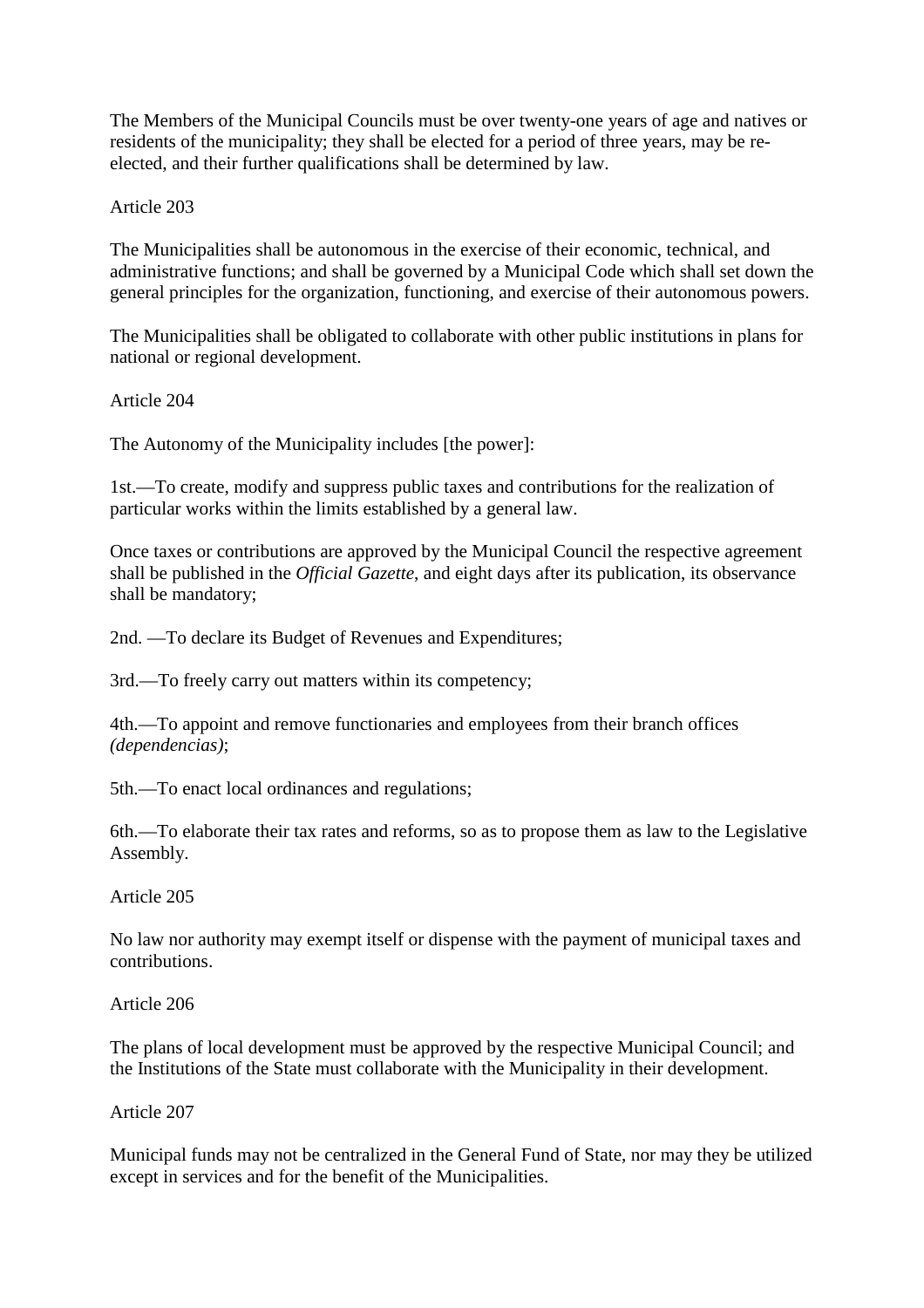The Municipalities may associate or form amongst themselves cooperative agreements for the purpose of carrying out works or services that are of common interest to two or more Municipalities.

To guarantee the development and the economic autonomy of the Municipalities, a fund for their economic and social development shall be created. A law shall establish the amount of such fund and the mechanisms for its use.

The Municipal Councils will administer the patrimony of their Municipalities and will render a detailed and documented account of their administration to the Court of Accounts of the Republic.

The execution of the Budget will be audited *a posteriori* by the Court of Accounts of the Republic, as prescribed by law.

# CHAPTER VII SUPREME ELECTORAL TRIBUNAL

# Article 208

There shall be a Supreme Electoral Tribunal which shall consist of five Magistrates, who shall last five years in their functions and who shall be elected by the Legislative Assembly. Three of them from each of the lists of three candidates *(ternas)* proposed by the three political parties or legal coalitions that obtained the greatest number of votes in the last presidential election. The two remaining Magistrates shall be elected with the favorable vote of at least two-thirds of the elected Deputies, from two lists of three candidates proposed by the Supreme Court of Justice, who must meet the requirements to be Judges of the Chambers of Second Instance and have no party affiliation.

There shall be five substitute Magistrates elected in a similar manner to the officeholders. If because of any circumstance no list of three nominees is proposed, the Legislative Assembly shall hold the respective election without the missing list.

The Magistrate President shall be proposed by the party or legal coalition which obtained the greatest number of votes in the last presidential election.

The Supreme Electoral Tribunal shall be the highest authority on this subject, without prejudice to the recourses established by this Constitution concerning its violation.[52]

#### Article 209

The law shall establish the organs *(organismos)* necessary to receive, recount, and certify votes and other activities concerning suffrage and shall take care that they are integrated in such a way that no party or coalition of parties predominates within them.

Political parties or contending coalitions shall have the right to maintain vigil over the entire electoral process.[53]

Article 210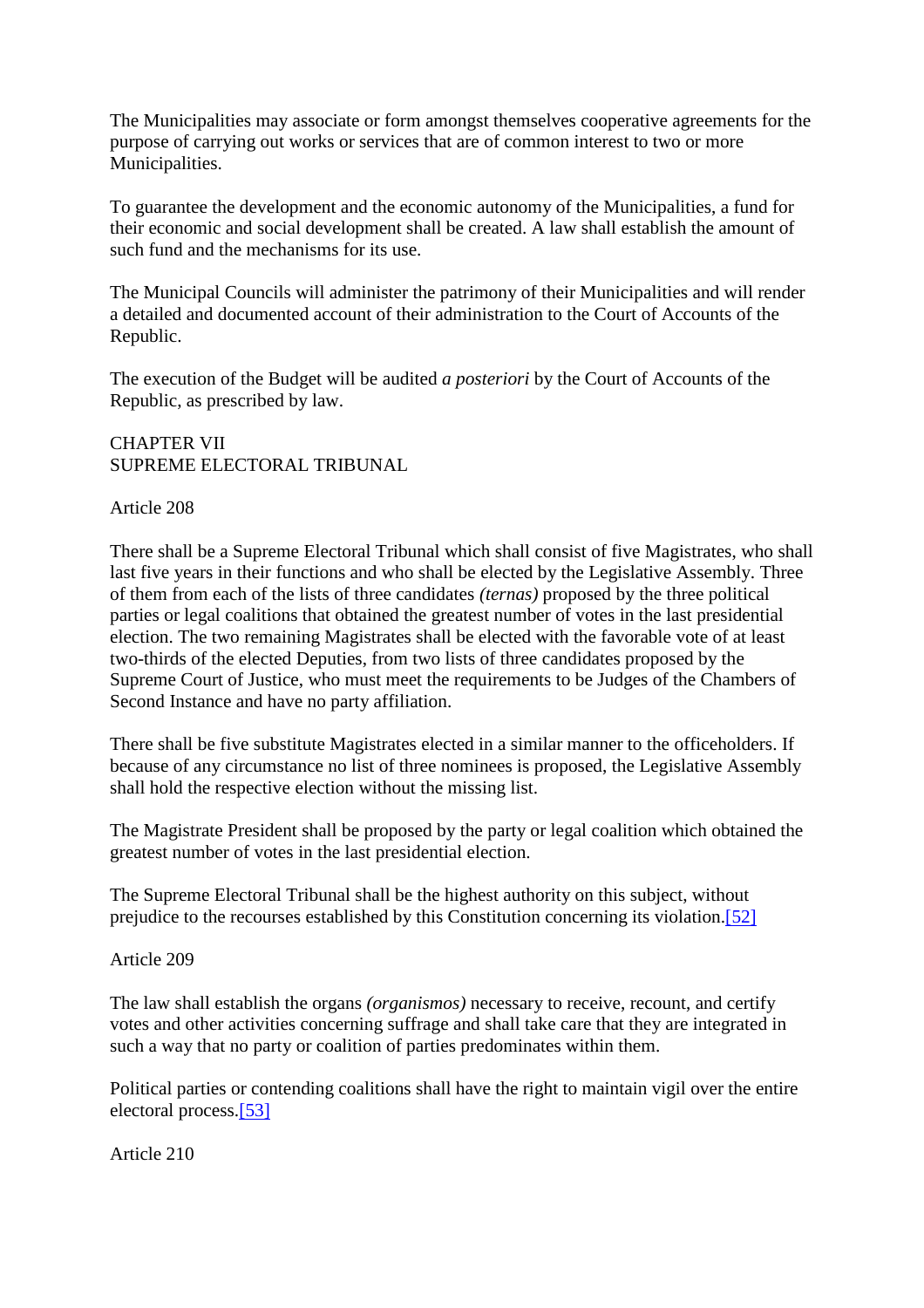The State recognizes political debt as a mechanism for financing contending political parties, which seeks to provide them with their freedom and independence. The secondary law shall regulate that referring to this matter.

CHAPTER VIII ARMED FORCES

Article 211

The Armed Force is a permanent Institution in the Service of the Nation. It is obedient, professional, apolitical, and non-deliberative.[54]

Article 212

The mission of the Armed Force is to defend the State's sovereignty and territorial integrity. The President of the Republic may exceptionally order the Armed Force to maintain internal peace, in accordance with that provided by this Constitution.

The fundamental organs of the Government mentioned in Article 86 may order the Armed Force to make effective the provisions which they have adopted, within their respective constitutional areas of authority, to carry out *(hacer cumplir)* this Constitution.

The Armed Force shall collaborate in works of public benefit which are entrusted to it by the Executive Organ and shall assist the population in cases of national disaster.[55]

Article 213

The Armed Force forms a part of the Executive Organ and is subordinate to the authority of the President of the Republic in his capacity as Commander-General. Its structure, juridical regime, doctrine, composition, and functioning are defined by the law, the regulations and special provisions which the President of the Republic adopts.[56]

Article 214

The military career is professional and the only military ranks recognized are those obtained by strict seniority *(escala)* and in conformity with the law.

Military employees *(militares)* may not be deprived of their rank, honors, and loans, except in the cases determined by law.

Article 215

Military service is compulsory for all Salvadorans between eighteen and thirty years old.

In the event of necessity, all Salvadorans capable of performing military tasks shall be soldiers.

A special law shall regulate this matter.

Article 216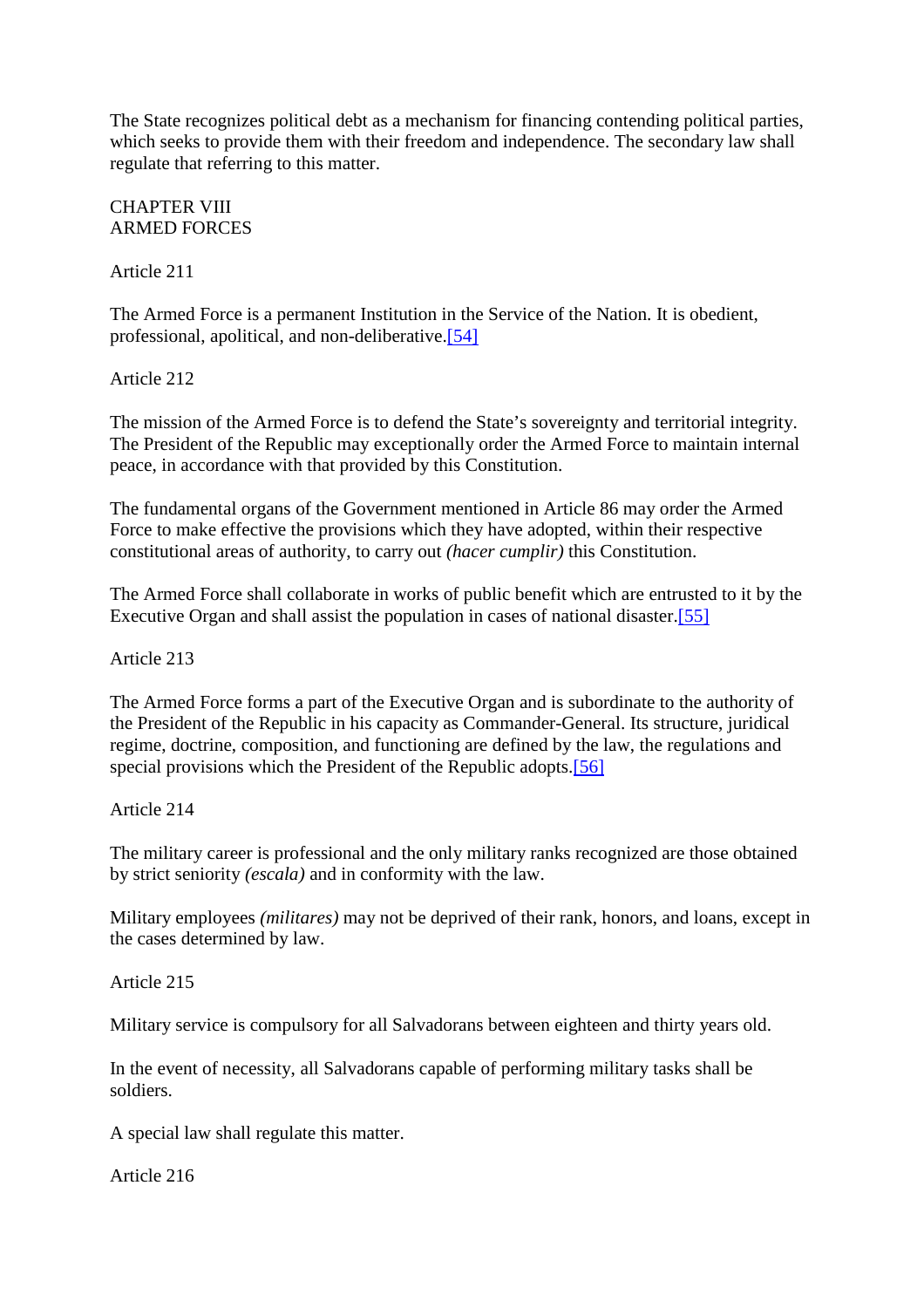Military jurisdiction is established. For the trial of crimes and misdeeds *(faltas)* which are purely military there shall be special procedures and tribunals in conformity with the law. As an exceptional regime with respect to unity of justice, military jurisdiction shall be reduced to cognizance of purely military crimes and misdeeds in service, being understood as such those which exclusively affect a strictly military juridical interest.

Members of the Armed Force in active service enjoy the right of military jurisdiction for purely military crimes and misdeeds.[57]

Article 217

The fabrication, importation, exportation, trade, possession and bearing of arms, munitions, explosives and similar articles may only be effected with the authorization of and under the direct supervision of the Executive Organ, in the Branch of Defense *(Ramo de Defensa)*.

A special law shall regulate this subject.[58]

TITLE VII ADMINISTRATIVE REGIMEN

CHAPTER I CIVIL SERVICE

Article 218

Public functionaries and employees are in the service of the State and not of any specific political faction. They may not make use of their positions to engage in partisan politics. One who so acts shall be sanctioned as prescribed by law.

Article 219

The administrative career is established.

The law shall regulate the civil service and especially the conditions for admission to the administration; promotions and raises on the basis of merit and aptitude; transfers, suspensions, and dismissals; the duties of public servants and recourses against decisions affecting them; likewise, it shall ensure job stability to public employees.

Functionaries and employees holding political and personal *(de confianza)* appointments are not included in the administrative career, and in particular, the Ministers and Vice-Ministers of State, the Attorney General of the Republic, the Procurator General of the Republic, the Secretaries of the Presidency of the Republic, the Ambassadors, the General Directors, the Departmental Governors, and the Private Secretaries of the foregoing functionaries.

#### Article 220

A special law shall regulate matters pertinent to retirement of the public and municipal functionaries and employees, which shall fix the percentage of retirement benefits *(jubilación)* to which they shall be entitled according to the number of years of service rendered and to the earned salaries.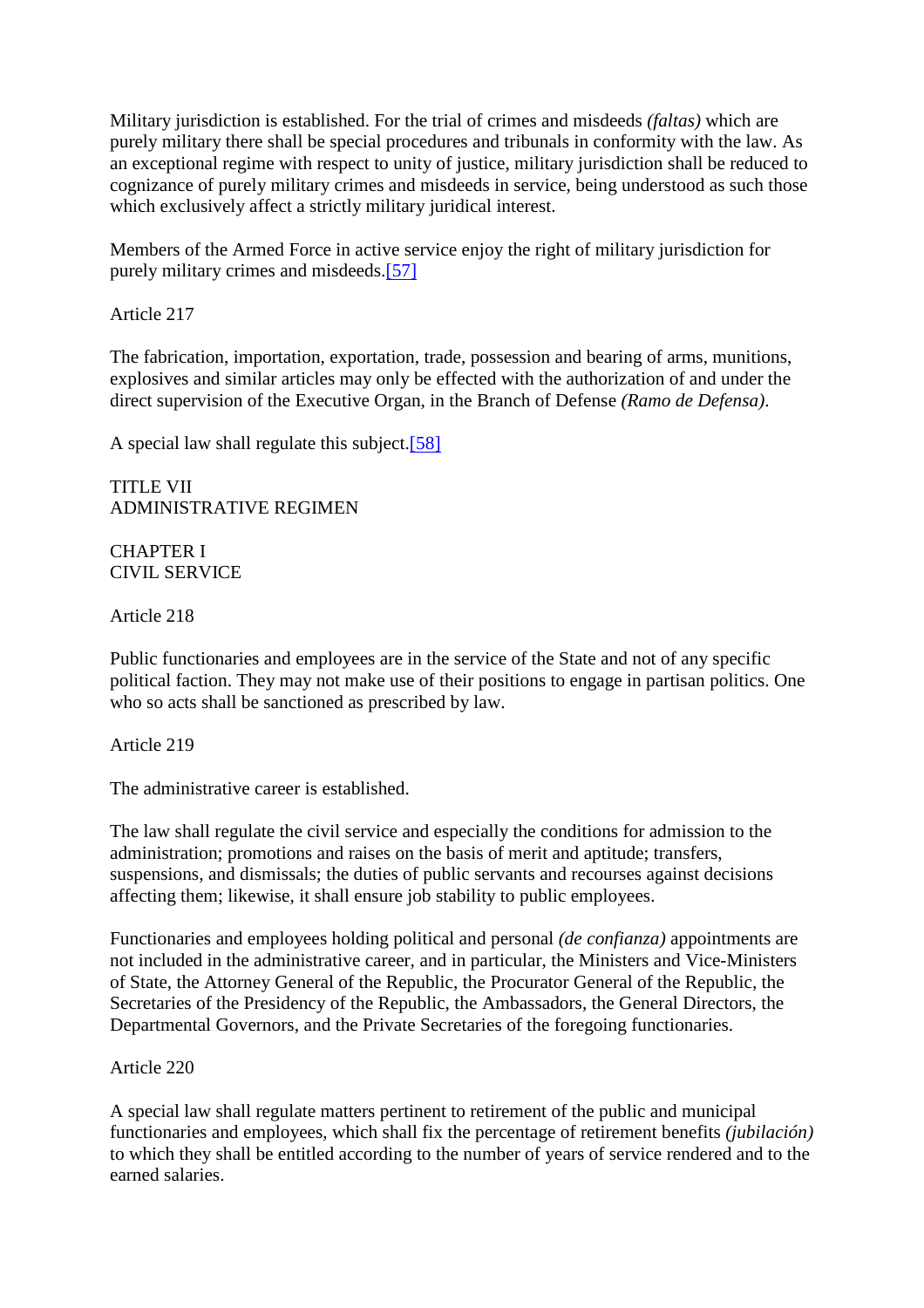The amount of retirement benefits which is collected shall be exempt from all tax or fiscal and municipal appraisal.

The same law shall establish the other benefits to which public and municipal servants will be entitled.

Article 221

Strikes by public functionaries or employees, as well as the collective abandonment of positions, are prohibited.

The civil public services may be militarized only in the event of a national emergency.

Article 222

The provisions of this Chapter also apply to municipal functionaries and employees.

CHAPTER II PUBLIC TREASURY *(HACIENDA PUBLICA)*

Article 223

The public treasury consists of:

1st.—Its funds and liquid assets:

2nd.—Its active credits;

3rd.—Its real and personal property;

4th.—Revenues derived from the application of the laws governing taxes, duties, and other payments, as well as those that belong to it under any other title.

Recognized debts and those originating from duly authorized public expenditures are obligations chargeable against the Public Treasury.

Article 224

All revenue of the Public Treasury shall constitute a single fund that shall generally be subject to the needs and obligations of the State.

The Law may, nevertheless, allocate specific revenues for service on the public debt. Donations likewise may be allotted to the purposes indicated by the donor.

Article 225

Whenever a law authorizes, the State, for the attainment of its goals, may separate property from the general assets of the Public Treasury, or assign assets of the General Fund, to establish or add to special patrimony of the State for the use of public institutions.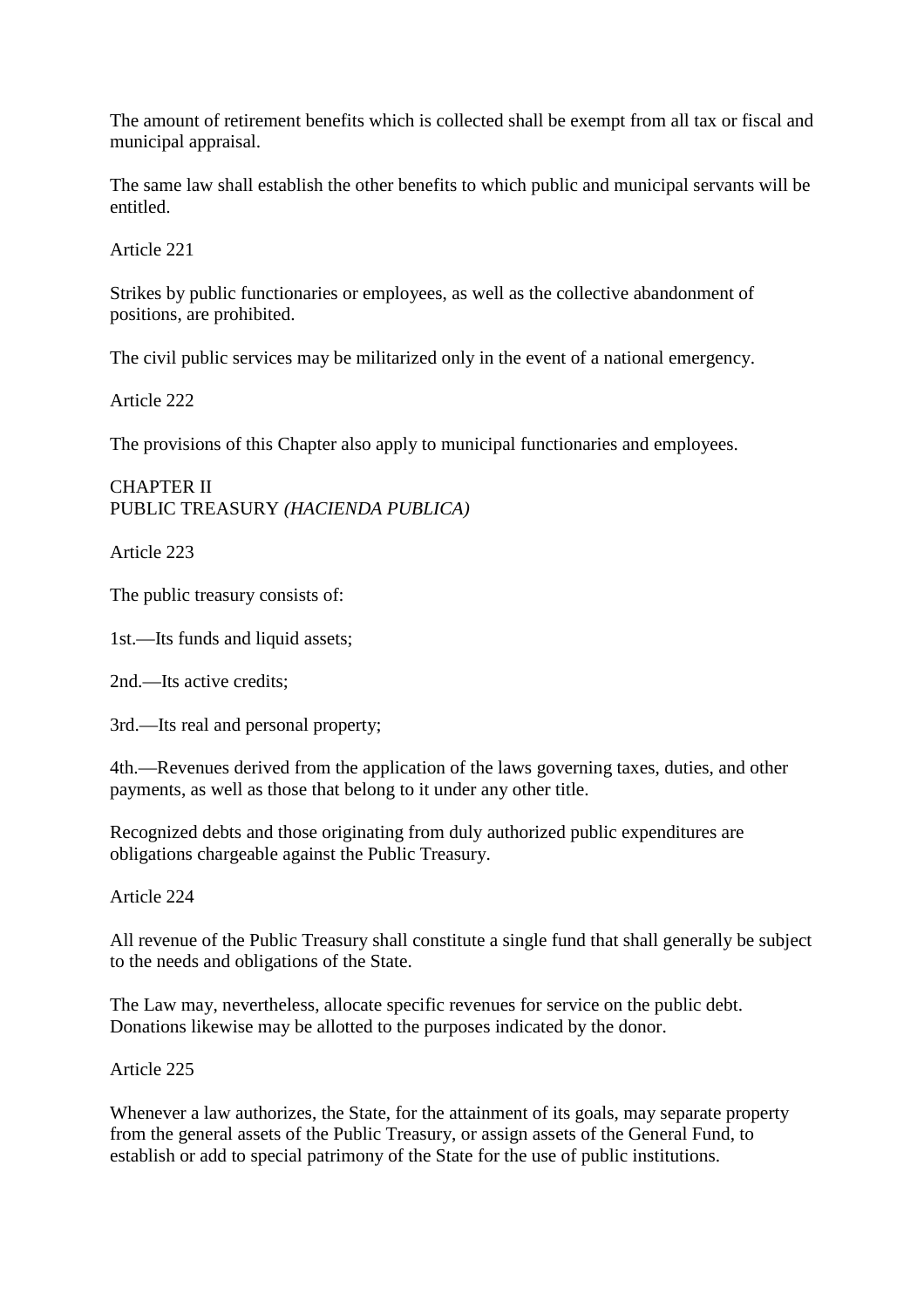The Executive Organ, through the appropriate Branch, shall have the direction of the public finances, and shall be especially bound to maintain a balanced Budget, insofar as this is compatible with the fulfillment of the purposes of the State.

# Article 227

The General Budget of the State, for each fiscal period, shall contain an estimate of all revenues anticipated in accordance with the laws in force on the date the budget was voted on, as well as the authorization for all expenditures deemed convenient to accomplish the aims of the State.

The Legislative Organ may decrease or reject the credits requested, but may never increase them.

The Budget shall authorize the floating debt that the government may incur during each year to cover temporary deficits in revenue.

The autonomous state institutions and businesses and entities whose expenditures are paid for or subsidized by funds of the Treasury with the exception of credit institutions, shall be governed by special budgets and salary systems approved by the Legislative Organ.

A special law shall establish regulations concerning the preparation, voting, execution, and rendering of accounts of the budgets and shall regulate the procedure to be followed when at the close of one fiscal period the Budget for the new period is not yet in effect.

# Article 228

No sum shall be committed or discounted as against public funds unless it is within the limits of a budget credit.

Any pledge, grant, or payment must be made in accordance with provisions of law.

Funds from future fiscal periods may be pledged only with legislative authorization, for works of public or administrative interest, or for the consolidation or conversion of the public debt. For such purposes an extraordinary budget may be approved.

There shall be a special law to regulate subsidies, pensions, and retirement allotments that affect public funds.

#### Article 229

The Executive Organ, observing due legal formalities, may make transfers between items under the same branch or administrative organ, with the exception of those declared nontransferable in the Budget.

The Judicial Organ shall have an equal power with respect to items in its budget, observing the same legal formalities.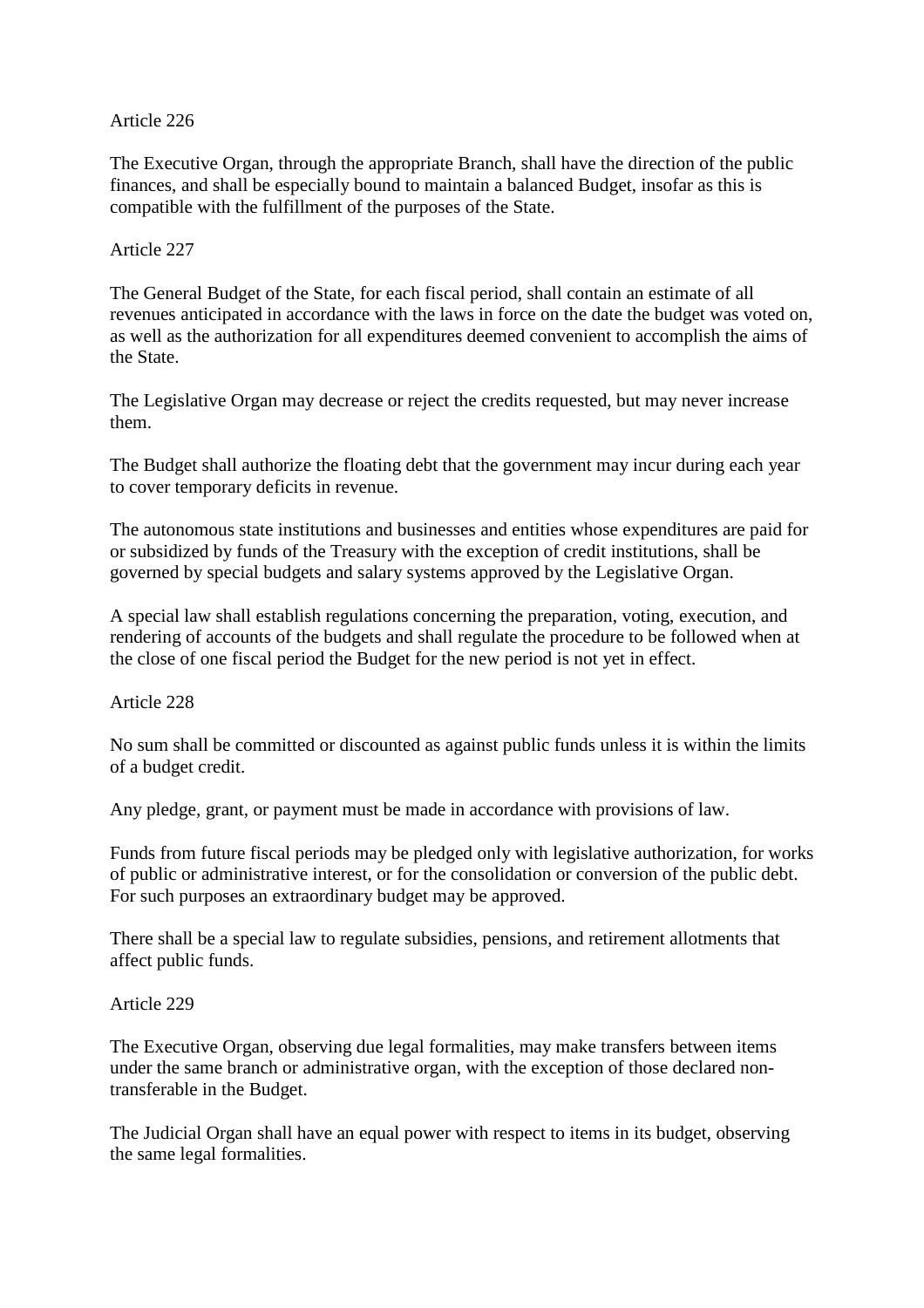There shall be a General Treasury Service for the collection, custody, and expenditure of public funds.

Whenever public property is expended in contravention of legal provisions, the official who authorizes or orders the transaction shall be held liable, as well as the person who effects the expenditure, unless he proves his freedom from guilt.

Article 231

No taxes may be imposed except by virtue of a law and for the public service.

Churches and their dependencies immediately and directly designated for religious service are exempt from taxes on real property.

# Article 232

Neither the Legislative Organ nor the Executive Organ may relieve functionaries and employees who manage national or municipal funds of the obligation to pay sums of money retained *(reparadas)* by them, nor dispense with the payment of debts due the Public Treasury *(Fisco)* or the Municipalities.

# Article 233

Real property of the Public Treasury or in public use can only be donated or given in usufruct, commodation *(comodato)* or lease *(arrendamiento)* with the authorization of the Legislative Organ, to entities of general utility.

#### Article 234

Whenever the State has to conclude contracts for public works or to acquire personal property for which public funds or assets are to be expended, such works or supply orders must be submitted for public bidding, except in those cases specified by law.

No contract may be concluded in which the decision, in the event of controversy, is to be rendered by the courts of a foreign country.

That provided in the preceding paragraphs shall be applied to the Municipalities.

# TITLE VIII RESPONSIBILITY OF PUBLIC FUNCTIONARIES

#### Article 235

Every civil or military functionary shall, before taking possession of his office, swear on his word of honor to be faithful to the Republic, to comply with and enforce the Constitution, to abide by its provisions, notwithstanding laws, decrees, orders, or resolutions to the contrary, to promise moreover to strictly fulfill the duties imposed by his office, for the violation of which he shall be responsible according to the law.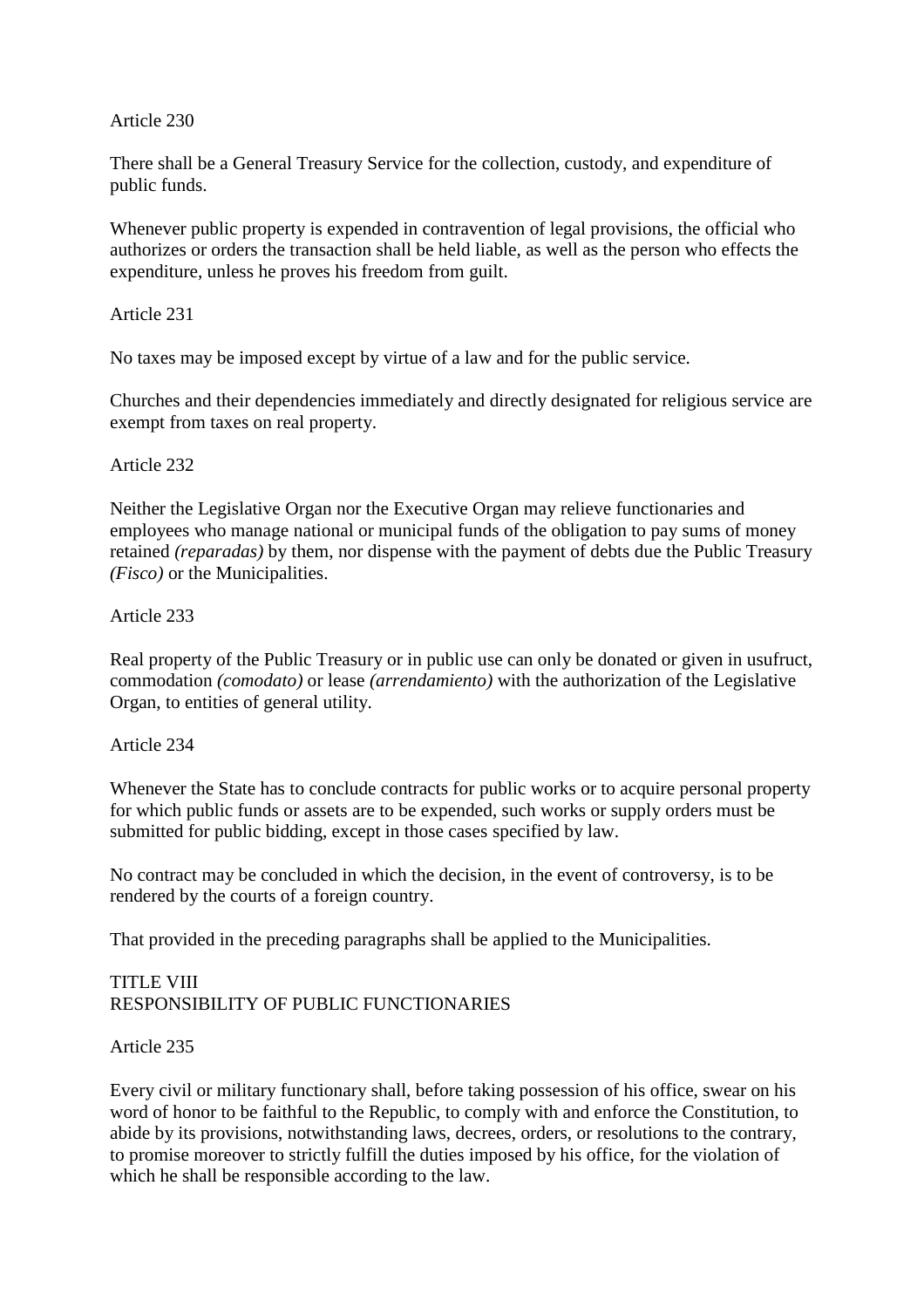The President and Vice-President of the Republic, Deputies, the Appointees to the Presidency, the Ministers and Vice-Ministers of the State, the President and Magistrates of the Supreme Court of Justice and of the Chambers of Second Instance, the President and Magistrates of the Court of Accounts of the Republic, the Attorney General of the Republic, the Procurator General of the Republic, the Procurator for the Defense of Human Rights, the President and Magistrates of the Supreme Electoral Tribunal, and the diplomatic representatives shall answer to the Legislative Assembly for the official and common crimes they commit.[59]

The Assembly, after hearing an accusing member and the accused official or special defender, as the case may be, shall declare whether or not there are grounds for a trial. In the former event, the case shall be sent to the Chamber of Second Instance specified by law, for a trial in first instance; and in the latter event, the case shall be dropped. The decisions rendered by the aforementioned Chamber shall be passed upon in second instance by one of the Divisions of the Supreme Court of Justice, and in cassation by the full court.

Any person has the right to denounce the offenses with which this Article is concerned, and to appear as a party if he has the qualifications required by law.

# Article 237

As soon as the Legislative Assembly or the Supreme Court of Justice declares that there are grounds for trial, the offender shall be suspended from the exercise of his functions and may not continue in his position for any reason whatsoever. If he does, he shall be guilty of the crime of prolonging of functions. If the sentence is condemnatory, he shall be dismissed from his position through the same act. If acquitted, he shall resume the exercise of his functions, if the position is one of those that is conferred for a determined time and the period of his election or appointment has not expired.

#### Article 238

The Deputies may not be tried for serious offenses they commit from the day of their election until the end of the period for which they were elected, without the Legislative Assembly previously declaring that there are grounds for trial, in conformity with the procedure established in the preceding Article.

For the less serious crimes and misdeeds they commit during the same period they may not be detained or imprisoned, nor called to testify until after the conclusion of the period of their election.

If the President, Vice-President of the Republic or a Deputy were to be caught in *flagrante delicto*, from the day of their election until the end of the period for which they were elected, they may be detained by any person or authority, who shall be obliged to place the case immediately at the disposition of the Assembly.

# Article 239

Judges of First Instance, Departmental Governors, Justices of the Peace, and other functionaries specified by law shall be tried for official offenses they commit in the ordinary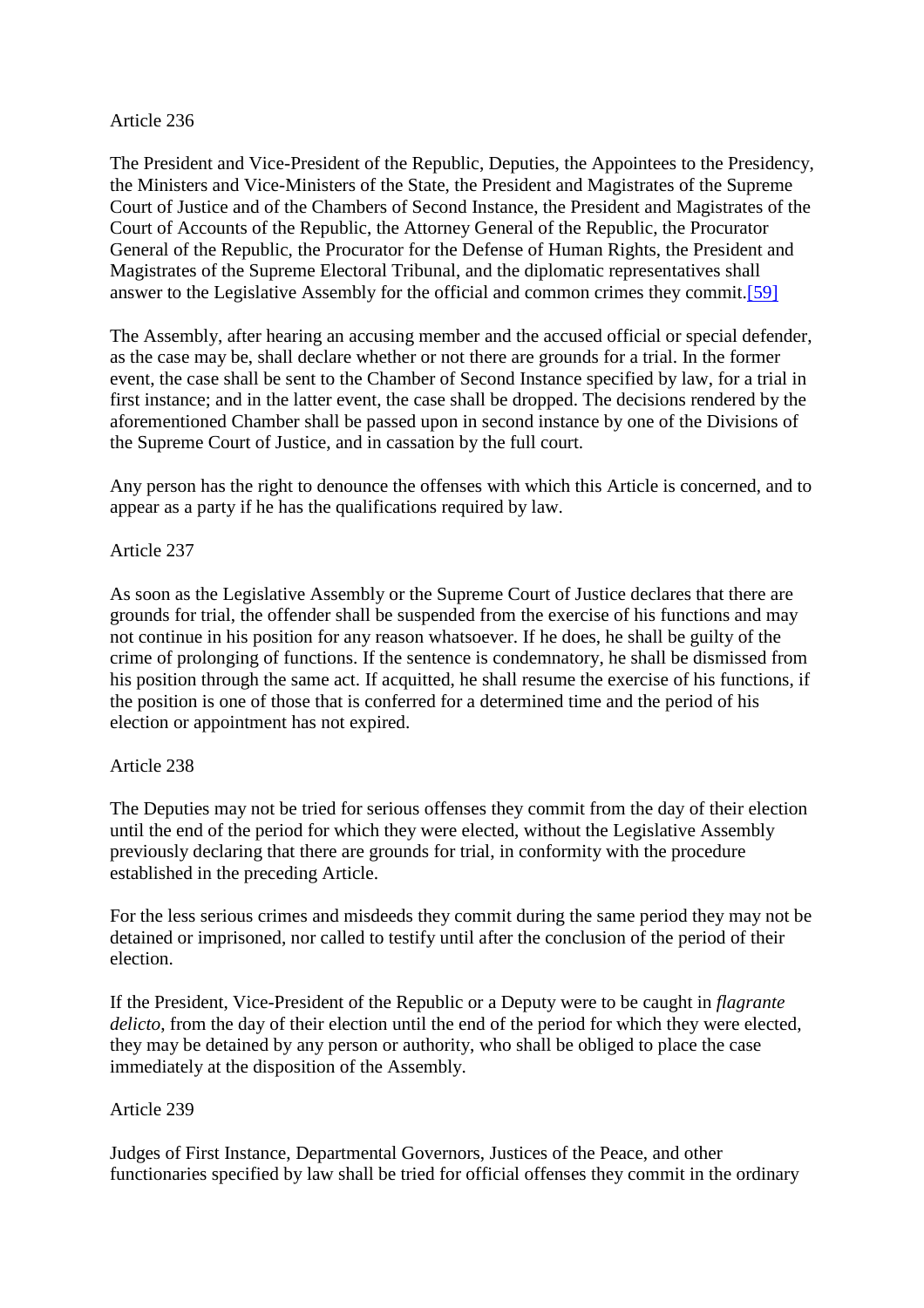courts after issuance of a statement by the Supreme Court of Justice that there are grounds for trial. The aforementioned functionaries shall be subject to ordinary procedure for the ordinary crimes and offenses they commit.

Members of the Municipal Councils who commit official or ordinary crimes shall come before the corresponding Judges of First Instance.

# Article 240

Public functionaries and employees who enrich themselves at the expense of the Public or Municipal Treasury without justifiable cause, shall be bound to restitute the State or Municipality for that which they illegally acquired, without prejudice to the responsibility they may have incurred according to the laws.

Unlawful enrichment is presumed if an increase in the capital of the official or employee, from the date he took possession of his office to the date when his functions ceased, is noticeably higher than would be normal given the wages or emoluments legally received, and the increases in capital or income from any other justifiable source. To determine said increase, the capital and income of the functionary or employee, his spouse, and children shall be considered jointly.

Functionaries and employees specified by law are required to declare their financial status before the Supreme Court of Justice, in accordance with the preceding paragraphs, within sixty days after that in which they took possession of their offices. The Court has the authority to take the steps it deems necessary to verify the truth of the declaration, which it shall keep on file, and use only for the purposes indicated in this Article. When the term of office of such functionaries and employees ends, they must make a new declaration of their financial status. The law shall determine the penalties for non-fulfillment of this duty.

Trials for enrichment without just cause may only be initiated within ten years following the date when the functionary or employee ended the position the exercise of which could have led to said enrichment.

#### Article 241

Public, civil or military functionaries who have knowledge of official offenses committed by functionaries or employees subordinate to them must notify the competent authorities as soon as possible so that they may be tried, and if such notice is not given in due time, the functionaries concerned shall be considered guilty as accessories after the fact, and shall incur the corresponding penal liabilities.

#### Article 242

The statute of limitations *(prescripción)* for official crimes and offenses shall be governed by general rules, and shall start to run from when the guilty functionary terminates his functions.

#### Article 243

Notwithstanding approval given by the Legislative Organ to official acts in those cases required by this Constitution, functionaries who have intervened in such acts may be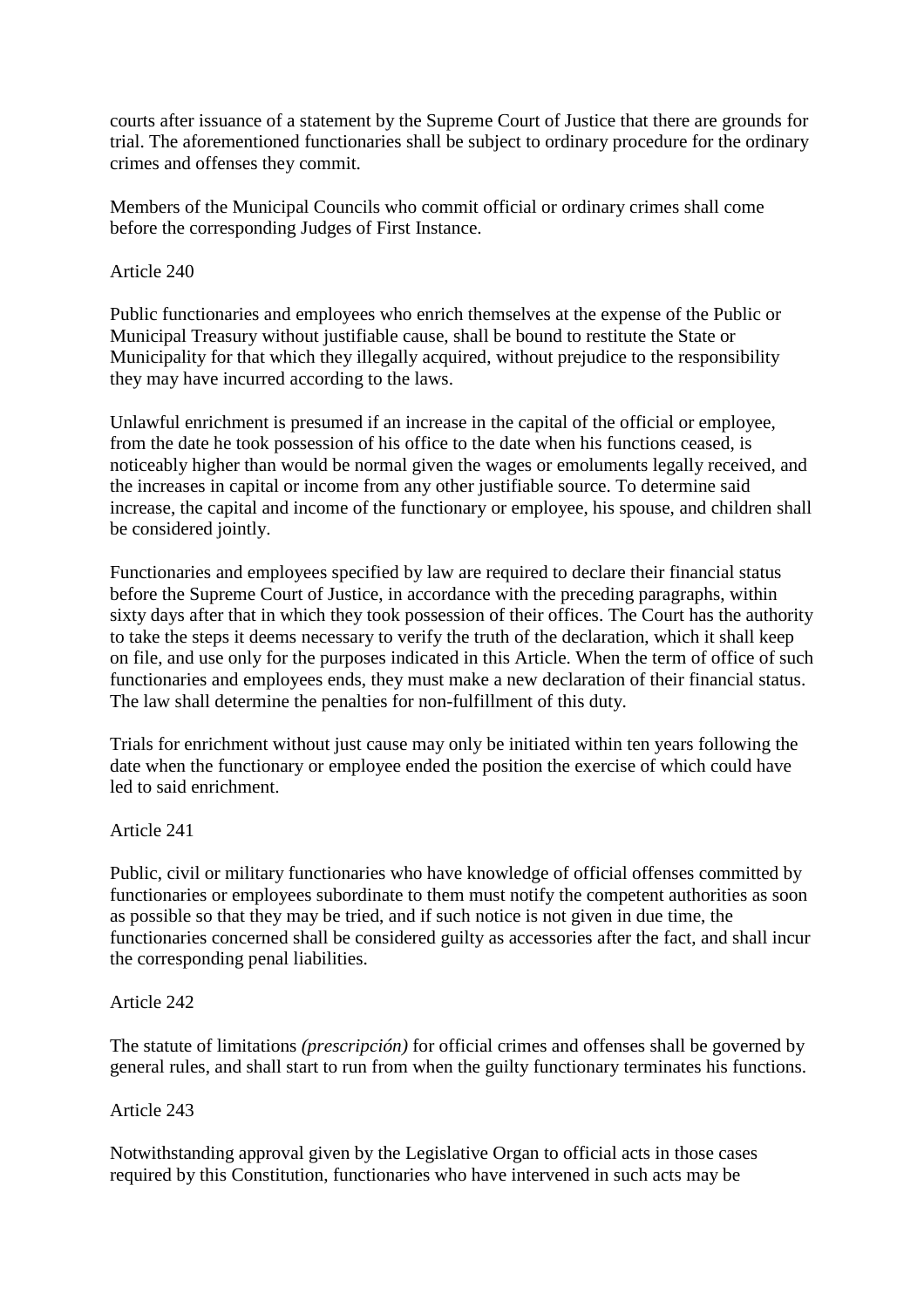prosecuted for official offenses as long as the period designated by the statute of limitations has not expired.

The approval of records and accounts that are submitted to the Legislative Organ, gives no greater validity to the acts and contracts to which they refer than they have according to the law.

# Article 244

The violation, infraction or alteration of constitutional provisions shall be especially punished by the law; and the civil or penal responsibilities incurred by public, civil or military functionaries, with such purpose, will not admit of amnesty, commutation or exemption, during the presidential period within which they were committed.

#### Article 245

The public functionaries and employees will answer personally and the State [in] subsidiary, for material or moral damages which they should cause in consequence of a violation of the consecrated rights of this Constitution.

# TITLE IX SCOPE, APPLICATION, REFORM AND REPEAL

# Article 246

The principles, rights, and obligations established by this Constitution may not be altered by laws that regulate their exercise.

The Constitution shall prevail over all laws and regulations. The public interest shall come before private interest.

#### Article 247

Any person may seek *amparo* before the Constitutional Division *(Sala de lo Constitucional)* of the Supreme Court of Justice for the violation of rights granted by this Constitution.

*Habeas Corpus* may be requested before the Constitutional Division of the Supreme Court of Justice or before the Chambers of Second Instance which do not reside in the capital. A ruling of the Chamber which should deny the liberty of the person availing himself *(favorecido)* may be the object of review, on motion by the interested party, by the Constitutional Division of the Supreme Court of Justice.

#### Article 248

Reformation of this Constitution may be decided by the Legislative Assembly, with the vote of one-half plus one of the elected Deputies.

For this amendment to be decreed, it must be ratified by the following Legislative Assembly by a vote of two-thirds of the elected Deputies. Thus ratified, the corresponding decree shall be issued and shall be published in the *Official Gazette*.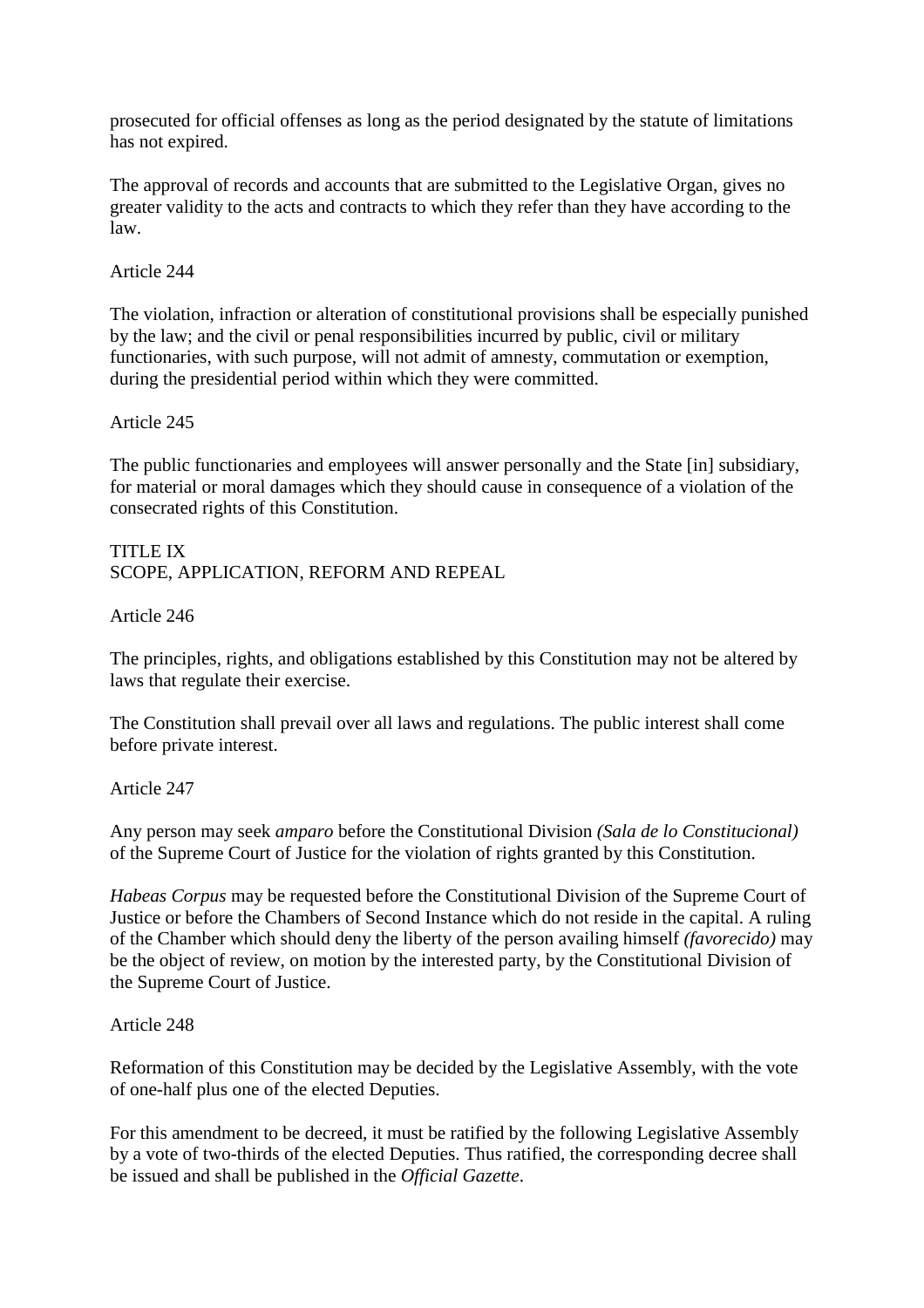Amendments may only be proposed by elected Deputies, by a number no less than ten.

Under no circumstances, may the articles of this Constitution, which refer to the form and system of government, to the territory of the Republic, and to the principle that a President cannot succeed himself *(alternabilidad)*, be amended.

Article 249

The Constitution proclaimed by Decree No. 6, of the eighth of January of 1962, published in the *Official Gazette,* No. 110, Vol. 194, dated the sixteenth of the same month and year, adopted by the Constituent Decree No. 3, of the twenty-sixth of April of 1982, published in the *Official Gazette*, No. 75, Vol. 275, of the same date, its regimen of exceptions, as well as all those constitutional provisions which conflict with any precept of this Constitution, are repealed.

# TITLE X TRANSITIONAL PROVISIONS

# Article 250

While the pertinent secondary legislation is not modified, the crimes punishable by death that are not included in Article 27 of this Constitution shall be sanctioned with the highest penalty of deprivation of liberty. This disposition will be applied to people who would have had the death penalty by executive sentence.

Article 251

Until the law of procedure mentioned in the last clause of Article 30 of this Constitution becomes effective, the law regulating this matter shall continue in effect, but its operation shall not exceed February 28, 1984.

Article 252

The right established in the 12th ordinal of Article 38 of this Constitution will be in force until it is regulated by secondary law, which shall have no retroactive effect.

Article 253

The provisions embodied in the Constituent Decree No. 36, dated November 22, 1983, published in the *Official Gazette,* No. 225, Vol. 281, dated December 5 of the same year are incorporated in this Title.

That provided in the 3rd, 4th and 5th ordinals of Article 152 of this Constitution, shall not take effect for the next election for President and Vice-President of the Republic, owing to that provided for in Constituent Decree No. 36, dated November 22, 1983, published in the *Official Gazette* No. 225, Vol. 281, dated December 5 of the same year.

Article 254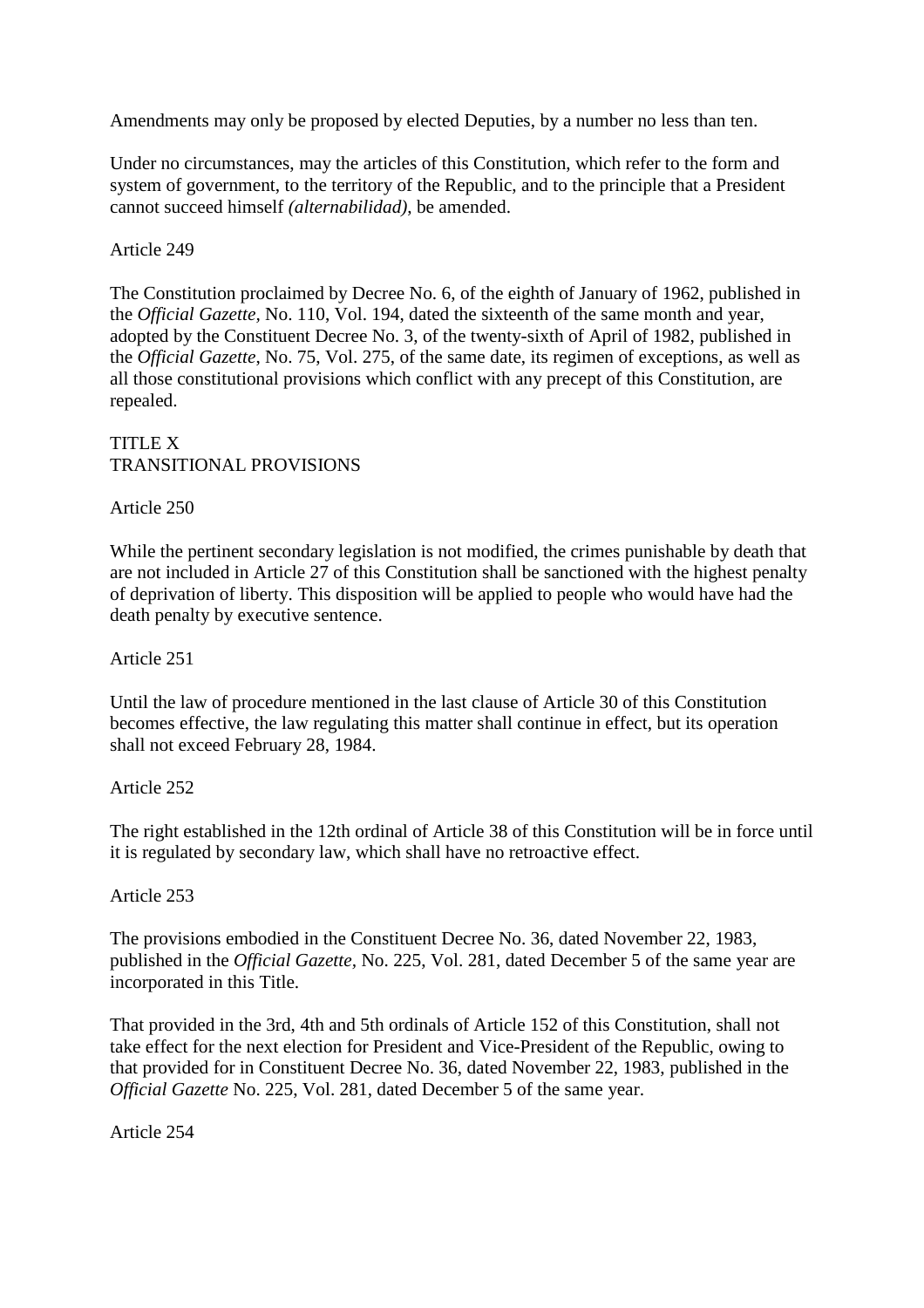The persons to whom this Constitution confers the status of Salvadorans by birth, shall enjoy the rights and have the duties inherent to the same, from the date of their birth *(vigencia)*, without requiring any additional procedure or recognition of nationality.

# Article 255

The present organization of the Supreme Court of Justice shall continue in force until June 30, 1984, and the Magistrates of the same, elected by this Constituent Assembly, shall remain in their functions until such date, on which the Constitution and the laws relevant to its organization and competence, to which Articles 173 and 178 of this Constitution refer, must be harmonized.

The Magistrates of the Chambers of Second Instance and Judges of the First Instance presently serving shall complete their respective terms and the newly selected ones, as prescribed by this Constitution, will enjoy job stability, as referred to in the same, and shall meet the requirements it demands.

# Article 256

The President and Magistrates of the Court of Accounts of the Republic elected by this Constituent Assembly will remain in their posts until June 30, 1984.

# Article 257

The Vice-President of the Republic will continue the exercise of their positions until May 31, 1984, with the powers established by Constituent Decree No. 9, dated May 6, 1982, published in the *Official Gazette* No. 91, Vol. 275, dated the 19th of the same month and year.

#### Article 258

The powers, authorities and other functions which the law or regulations confer to the Subsecretaries of the State, shall be exercised by the Vice-Ministers of State, except [the power] to form part of the Council of Ministers, unless substituting for one of them.

#### Article 259

The Attorney General of the Republic and the General Procurator for the Poor *(Procurador General de los Pobres)*, nominated as prescribed by the Constitution of 1962 and ratified by this Assembly according to the regimen of exceptions from the same, will remain in their posts until May 31, 1984.

#### Article 260

The Municipal Councils, appointed as prescribed by Constituent Decree No. 9 of May 6, 1982, published in the *Official Gazette* No. 9, Vol. 275, dated the 19th of the same month and year, will remain in their posts until April 30, 1985.

If during the period between May 31, 1984 and April 30, 1985, a vacancy should occur for any reason, it will be filled as prescribed by law.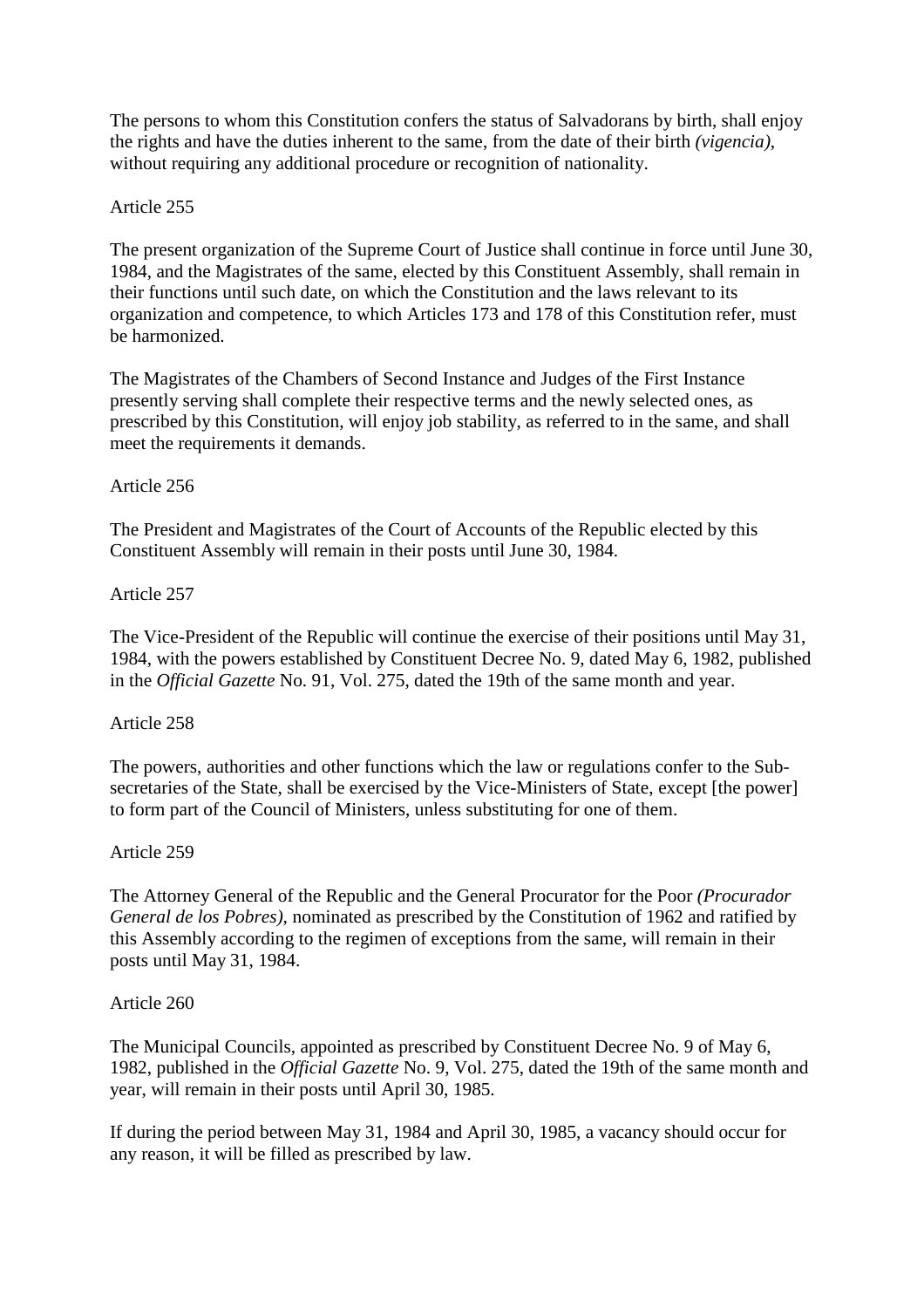In the event that Ministers and Vice-Ministers of State are appointed during the period from the date this Constitution becomes effective to the date the President and Vice- President take charge of their posts, elected according to Constituent Decree No. 36, dated November 22, 1983, published in the *Official Gazette* No. 225, Vol. 281, dated December 5 of the same year, they must be ratified by the Legislative Assembly.

# Article 262

The creation, modification and suppression of public taxes and contributions, to which ordinal 1 of Article 204 of this Constitution refer, shall be approved by the Legislative Assembly while the general law which the same constitutional disposition refers to is not in force.

# Article 263

The Members of the Central Electoral Council, elected according to Constituent Decrees Nos. 17 and 18, dated November 3, 1982, published in *Official Gazette* No. 203, Vol. 277, dated the 4th of the same month and year, shall remain in their posts until July 31, 1984.

# Article 264

While agrarian jurisdiction is not established, this matter will continue to be heard by the same institutions and tribunals which, according to the respective laws, have such powers applying the procedures they established.

#### Article 265

The legitimacy of all the laws and decrees relative to the process of the Agrarian Reform is recognized to the extent that they do not contradict the text of this Constitution.

#### Article 266

It is the duty of the State to establish mechanisms needed to guarantee payment of the price or indemnification of real estate used for agriculture, livestock and forestry, by nature, adherence or by designation expropriated as a consequence of legal dispositions which introduced changes in the system of property or possession of the same.

A special law will regulate this matter.

# Article 267

If land which exceeds the maximum limits established in Article 105 of this Constitution is not transferred within the period therein contemplated due to a cause imputable to the owner, it may be the object of expropriation by the operation of law and indemnification may not be prior.

The concepts of peasant and small farmer must be defined by law.

Article 268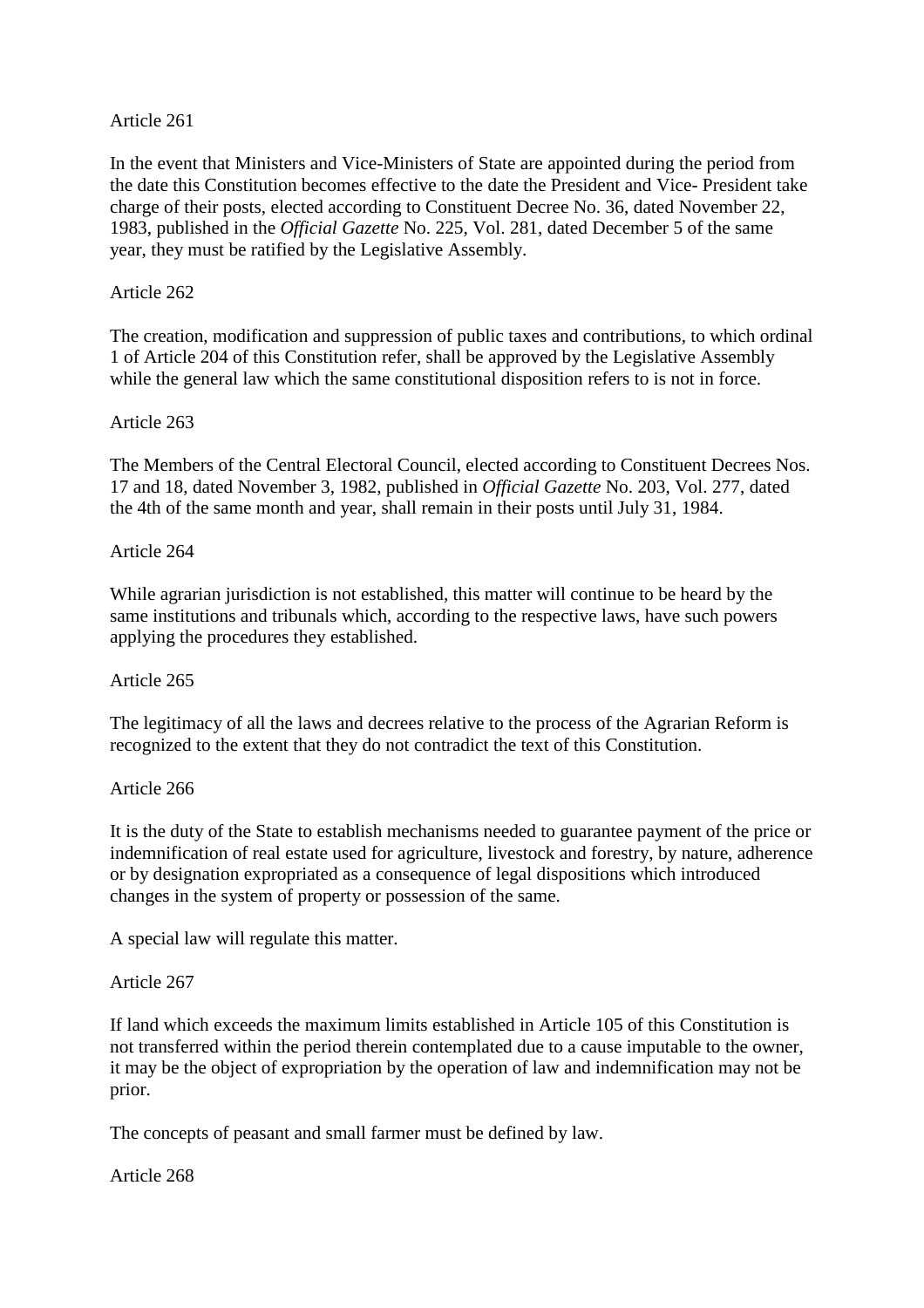Trustworthy documents for the interpretation of this Constitution will be, in addition to the proceedings of the plenary session of the Constituent Assembly, the audio *(magnetofónicas)* and video recordings which contain the incidents and participation of the Constituent Deputies in its discussion and approval, as well as similar documents elaborated by the Editing Commission of the proposed Constitution. The Managing Board *(Junta Directiva)* of the Legislative Assembly must dictate the pertinent dispositions to guarantee the authenticity and conversation of said documents.

# Article 269

If due to *force majeure* or gratuitous cause, duly recognized by the Legislative Assembly, elections for President and Vice-President of the Republic cannot be effectuated on the date indicated in Constituent Decree No. 36, dated November 22, 1983, published in *Official Gazette* No. 225, Vol. 281, dated December 5 of the same year, it shall set a new date. For the qualifications of the event as well as for the setting of the new date, a vote of three-fourths of the elected Deputies will be needed.

#### Article 270

The matter disposed in the third clause of Article 106 of this Constitution shall not be applied to indemnifications arising out of expropriations effectuated before the enactment of this **Constitution** 

# Article 271

The Legislative Assembly must harmonize, with this Constitution, the secondary laws of the Republic and the special laws of creation and other dispositions which regulate the Official Autonomous Institutions, within the period of a year beginning from the date of its validity, to which effect the competent bodies must present their respective projects within the first six months of the indicated period.

# Article 272

When this Constitution becomes effective every civil or military functionary must surrender the pledge to which Article 235 refers.

#### Article 273

This Assembly will be provided legal legislative validity *(se constituirá en Legislativa)* on the day on which the Constitution becomes effective and will end its term on April 30, 1985.

#### TITLE XI VALIDITY

#### Article 274

The present Constitution will become effective on December 20, 1983, after publication in the *Official Gazette* on December 16, 1983.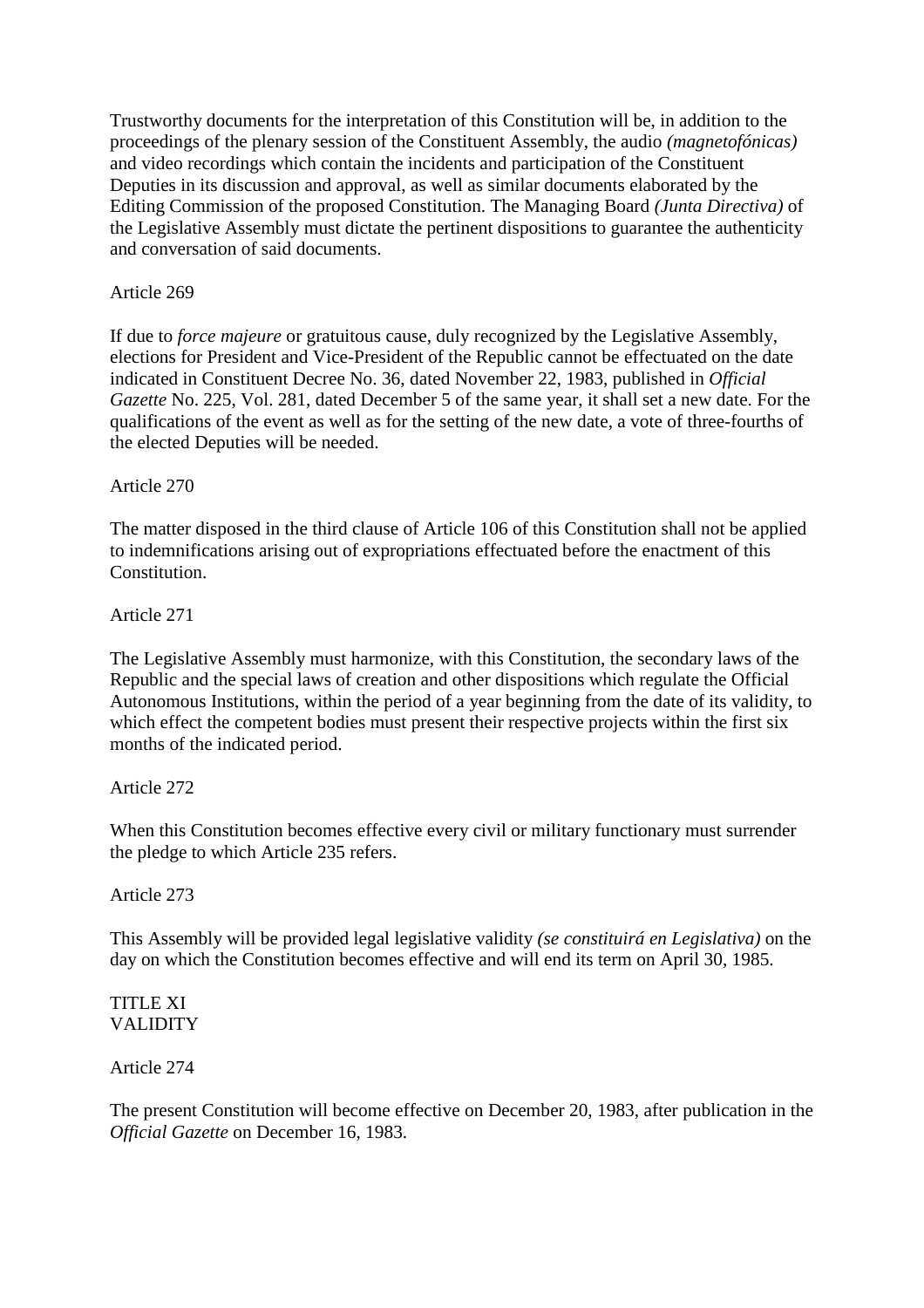# GIVEN IN THE CHAMBER OF SESSION OF THE CONSTITUENT ASSEMBLY: LEGISLATIVE PALACE: San Salvador, December 15, 1983.

### **NOTES**

[1] Paragraph two of Article 1 was inserted by Article 1 of Decree No. 541, February 3, 1999.

[2] Paragraph two of Article 11 was amended by Article 1 of Decree No. 743, July 10, 1996. Previously, it read:

Every person has the right of *habeas corpus*, whenever any authority or individual illegally restricts his freedom.

[3] Article 14 was amended by Article 1 of Decree No. 744, July 10, 1996. Previously, it read:

The judicial power has the sole authority to impose punishments. However, the administrative authority may punish, by means of resolution or sentence, according to the corresponding trial, violations of the laws, regulations, or ordinances, by imprisonment up to fifteen days or by fine, which may be permuted for an equal period.

[4] Article 17 was amended by Article 1 of Decree No. 745, July 10, 1996. Previously, it read:

No power or authority may assume jurisdiction of a case pending before the courts or re-open terminated cases.

In the event of a reversal of sentence in a criminal case, the state shall pay an indemnity, in conformity with the law, to the victims of duly proven judicial errors.

[5] Paragraph two of Article 28 was amended by Decree No. 56, July 6, 2000. Previously, it read:

Extradition shall not be stipulated with respect to nationals in any case, nor with respect to foreigners for political crimes, even if by consequence common crimes result.

[6] Paragraphs three and four of Article 28 were inserted by Decree No. 56, July 6, 2000.

[7] Paragraph three of Article 29 was entirely abrogated by Article 1 of Decree No. 64, October 31, 1991. Previously, paragraph three stated:

The period of suspension of constitutional guarantees may not exceed thirty days. When this period has elapsed the suspension may be prolonged for a like period by a new decree, if the circumstances that caused it continue. If such new decree is not issued, the suspended guarantees are thereby legally re-established.

[8] Article 30 was amended by Article 2 of Decree No. 64, October 31, 1991. Previously, it contained four paragraphs, which read: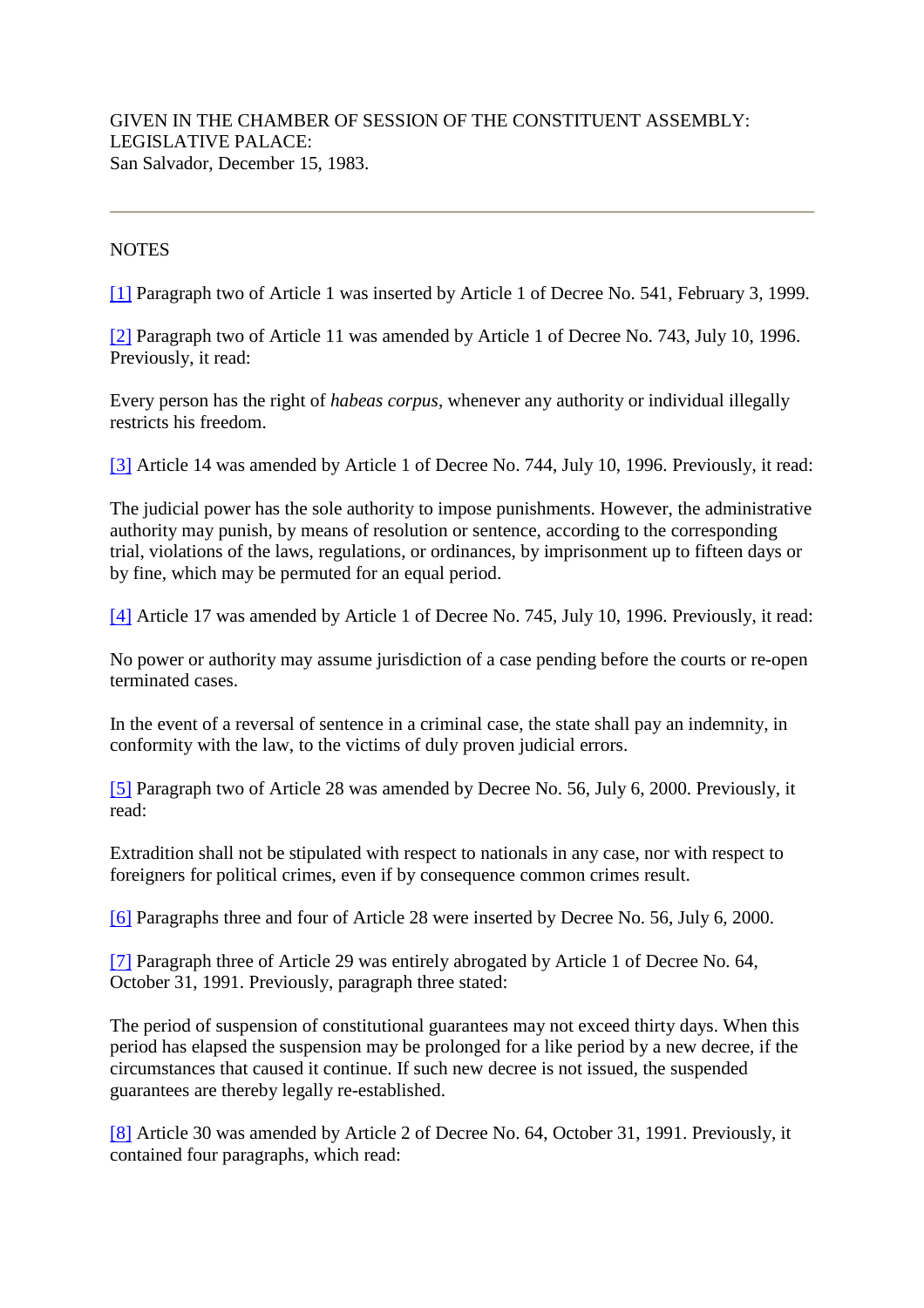When a suspension of constitutional guarantees has been declared, it will be within the jurisdiction of military tribunals to hear cases concerning crimes against the existence and organization of the state, against the international and internal personality of the same and against the public peace, as well as of crimes of international importance. In the decree of suspension of constitutional guarantees, some of the crimes aforementioned may be excluded from the military tribunals' jurisdiction, taking into account the circumstances which motivated the suspension of said guarantees.

Cases that are pending before the regular courts at the time constitutional guarantees are suspended shall continue under the jurisdiction of such courts.

When constitutional guarantees are re-established, the military tribunals shall continue the trials of cases pending before them.

A special law will regulate this matter.

[9] Paragraphs one and two of Article 68 were amended by Article 1 of Decree No. 7, May 15, 2003. Previously, the paragraphs read:

A Higher Public Health Council shall keep watch over the health of the country. It shall be formed by an equal number of representatives from the medical, odontological, chemicalpharmaceutical and medical veterinary professional associations; it shall have a President and a Secretary appointed by the Executive Organ who shall not belong to any of said professions. The law shall determine its organization.

The exercise of the professions that are related in an immediate way with the health of the country, shall be watched over by legal organisms formed by academics who belong to each profession. These organisms shall have the power to suspend the professional exercise of the members of the professional association under their control, when they exercise their profession with manifest immorality or incompetence. The suspension of professionals shall be resolved by the competent organizations with only the strength of moral proof.

[10] Article 77 was amended by Article 3 of Decree No. 64, October 31, 1991. Previously, it contained one paragraph, which read:

For the exercise of suffrage, it is an indispensable condition to be inscribed in the electoral register, elaborated by the Central Board of Elections, in an autonomous manner, and different to any other public register.

[11] The first paragraph of Article 79 was amended by Article 4 of Decree No. 64, October 31, 1991. Previously, it read:

The territory of the republic shall be divided into electoral divisions to be determined by law. The basis of the electoral system is population.

[12] The first paragraph of Article 80 was amended by Article 5 of Decree No. 64, October 31, 1991. Previously, it read:

The President and Vice-President of the Republic, deputies to constituent and legislative assemblies, and the members of municipal councils are popular elective officials.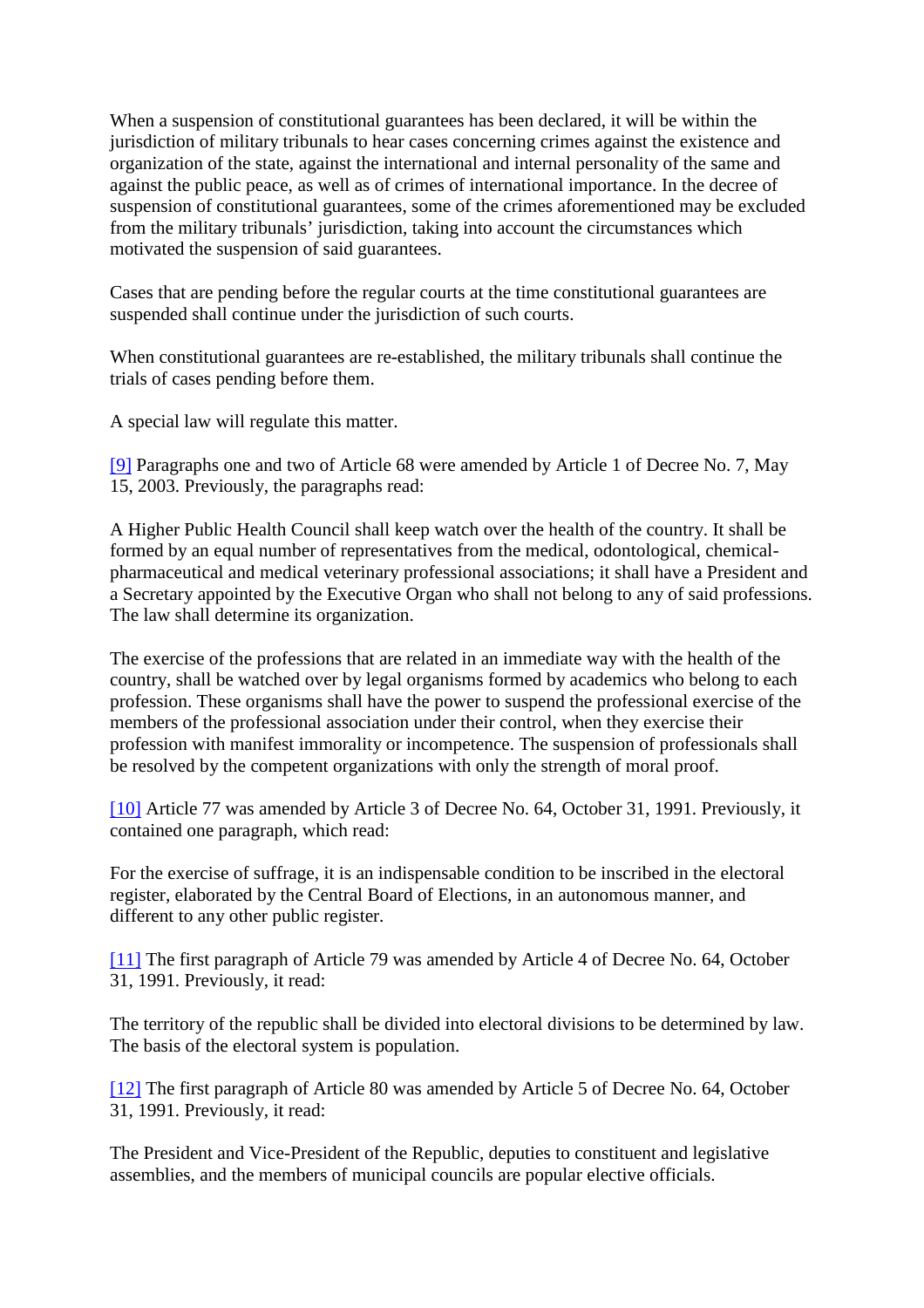[13] Article 82 was entirely amended by Article 6 of Decree No. 64, October 31, 1991. Previously, it read:

Ministers of any religious sect and members in active service of the Armed Forces, may not belong to political parties nor be elected to public office.

Political propaganda may in no way be carried out [either].

The exercise of voting will be carried out by citizens in those places prescribed by the respective law and shall not be held in the confines of military installations.

[14] The fourth paragraph of Article 110 was amended by Article 1 of Decree No. 860, April 29, 1994. Previously, it read:

It is the State responsibility to provide, by itself or through official autonomous institutions, the postal and telecommunication services. It may also assume charge of other public services when social interest so requires, providing them directly or by means of the mentioned institutions or the Municipalities. It is also up to the State to regulate and watch over the public services rendered by private enterprises and the approval of their rates, except those established according to the international treaties or agreements; the Salvadoran public service or enterprises shall have their business centers and headquarters in El Salvador.

[15] Article 117 was amended entirely by Article 1 of Decree No. 871, April 13, 2000. Previously, it contained two paragraphs, which read:

The protection, restoration, development and advantageous use of natural resources is declared to be of social interest. The State shall create the economic incentives and provide the technical assistance necessary for the development of adequate programs.

The protection, conservation and improvement of the natural resources and the atmosphere *(medio)* shall be the object of special laws.

[16] Number 19 of Article 131 was amended by Article 7 of Decree No. 64, October 31, 1991. Previously, it read:

To elect the following officials by a public roll-call vote: the President and magistrates of the Supreme Court of Justice, President and members of the Central Board of Elections, the president and magistrates of the Court of Accounts of the Republic, and the attorney general of the Republic;

[17] Number 36 of Article 131 was amended by Article 7 of Decree No. 64, October 31, 1991. Previously, it read:

To receive the activity reports which must be rendered by the Treasurer General of the Republic, the Attorney General of the Republic, the President of the Tax Court of the Republic, and the President of the Central Bank of El Salvador;

[18] Number 37 of Article 131 was amended by Article 7 of Decree No. 64, October 31, 1991. Previously, it read: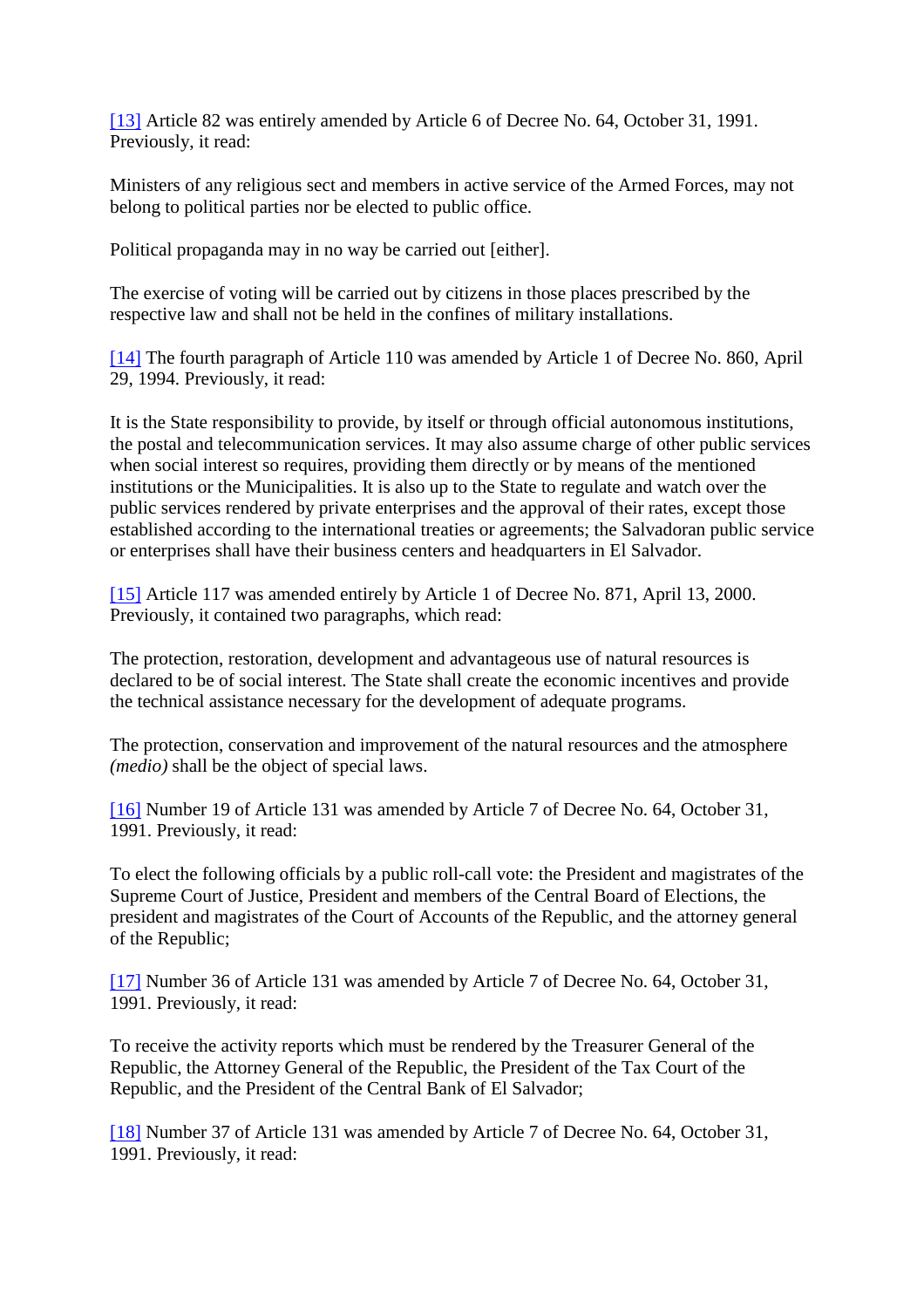To recommend to the president of the Republic the dismissal of Ministers of State; or to corresponding organisms, the dismissal of public officials of Official Autonomous Institutions whenever it so deems proper, as a result of the investigation by its special commissions or of interpellations, respectively;

[19] A new Number 5 of Article 133 was inserted by Article 1 of Decree No. 154, October 2, 2003.

[20] Article 134 was amended by Article 8 of Decree No. 64, October 31, 1991. Previously, it read:

Every bill that is approved must be signed by the majority of the members of the Assembly; one copy shall be preserved for the Assembly's archives and two copies shall be sent to the executive branch.

[21] Paragraph one of Article 135 was amended by Article 1 of Decree No. 872, April 13, 2000. Previously, it read:

After being discussed and approved, every bill shall be forwarded to the President of the Republic at the latest within 10 days, and if he has no objections, he shall ratify it and have it published as law.

[22] Article 135 was amended previously in its entirety by Article 9 of Decree No. 64, October 31, 1991. Previously, it read:

Every bill, after its discussion and approval, shall be sent within ten days at the latest to the executive organ, and if the latter has no objections, he shall give his sanction and order it published as law.

The sanction of the executive organ shall not be necessary in the cases enumerated in items 1, 2, 3, 4, 14, 15, 16, 17, 18, 19, 20, 32, 34, 35, 36 and 37 of Article 131 of this Constitution, and of indictments of which the Assembly takes cognizance.

[23] Article 136 was amended by Article 10 of Decree No. 64, October 31, 1991. Previously, it read:

If the executive has no objection to offer a bill received, he shall sign the two copies, return one to the Assembly and retain the other in his files, and shall order publication of the text as law in the appropriate official organ.

[24] Paragraph one of Article 137 was amended by Article 1 of Decree No. 873, April 13, 2000. Previously, it read:

When the President of the Republic vetoes a bill of law, he shall return it to the Assembly within eight days of receiving it, specifying the reasons on which his veto is founded; if within the expressed term he has not returned it, it shall be considered ratified and he shall publish it as law.

[25] Article 137 was amended in its entirety by Article 11 of Decree No. 64, October 31, 1991. Previously, it read: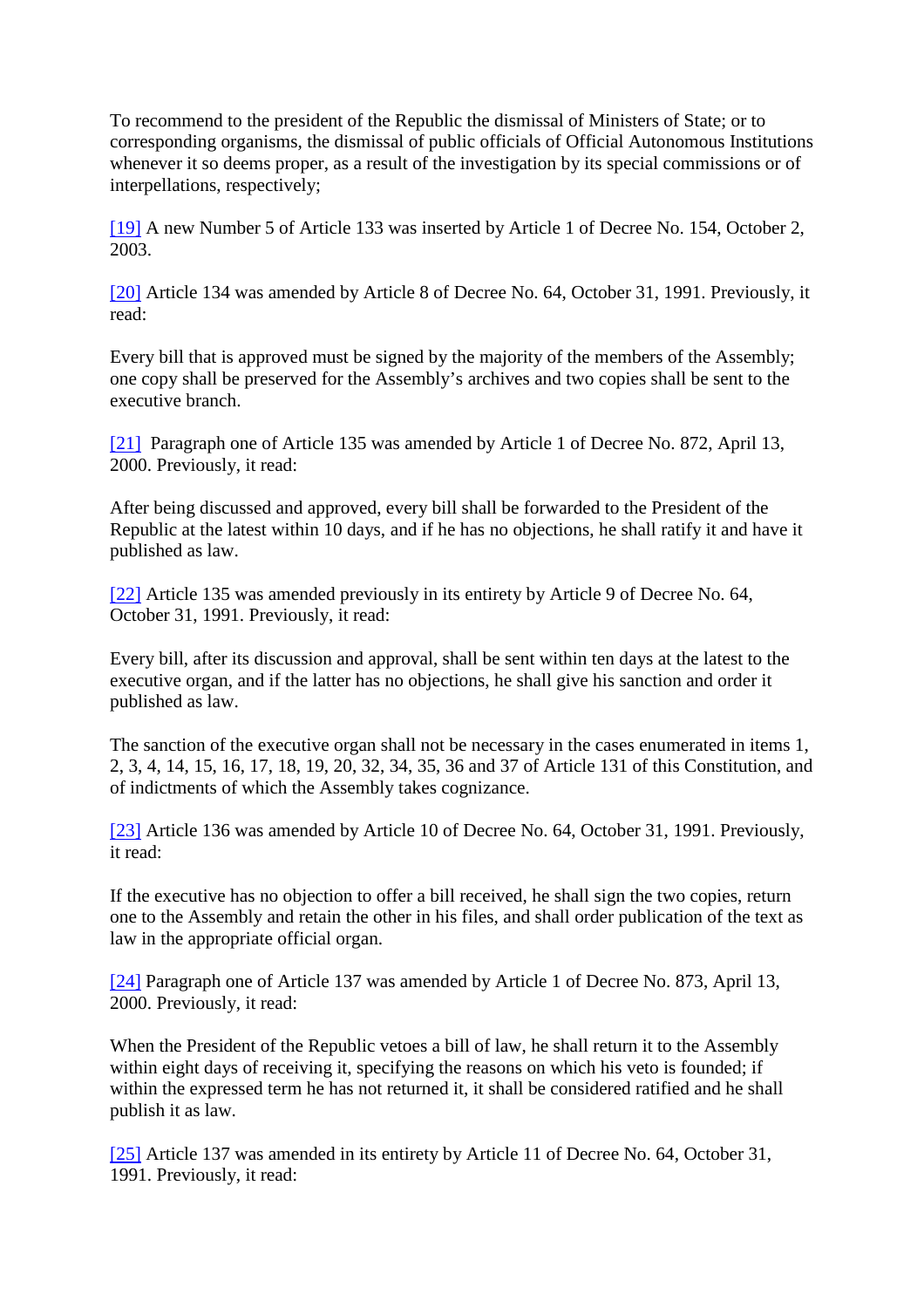Whenever the executive organ finds it advisable to disapprove a bill, the bill shall be returned to the Assembly within eight days after its receipt, with the reasons upon which objection is based; if the bill is not returned within the period indicated, it is to be considered as sanctioned and will be published as law.

In case a bill is returned, the Assembly shall reconsider it, and if it is ratified by a vote of at least two-thirds of the elected deputies, it shall be sent again to the executive and the latter must then sanction it and order its publication.

If it is returned with observations, the Assembly shall consider them and resolve what it believes convenient by the majority established in Article 119, and will send it to the executive, who must sanction it and order its publication.

[26] Article 138 was amended by Article 1 of Decree No. 874, April 13, 2000. Previously, it read:

When a bill of law is returned because the President of the Republic considers it unconstitutional and the Legislative Organ ratifies it in the manner established in the preceding article, the President of the Republic shall address the Supreme Court of Justice within three days, so that the latter, after hearing the reasoning of both, shall decide if it is or is not constitutional, within fifteen days at the latest. If the Court decides that the bill is constitutional, the President of the Republic will be obligated to sanction it and to publish it as law.

It was previous amended by Article 12 of Decree No. 64, October 31, 1991, and the original language read:

Whenever a bill is returned because the executive organ regards it as unconstitutional, and the legislative branch ratifies it in the manner prescribed in the preceding article, the executive must submit it to the Supreme Court of Justice within three days so that the latter, after hearing the arguments of both powers, may decide whether it is or is not constitutional, within fifteen days (at the latest). If the Supreme Court decides that the bill is constitutional, the executive organ is under the obligation to sanction it and order its publication as law.

[27] Article 139 was amended by Article 1 of Decree No. 875, April 13, 2000.

The term for the publication of laws shall be fifteen days. If the President of the Republic has not published a law within this term, the President of the Legislative Assembly shall publish it in the *Official Gazette* or in any other daily newspaper of those with the greatest circulation in the Republic.

The article was previously amended by Article 13 of Decree No. 64, October 31, 1991. The original language read:

The period for the publication of laws shall be fifteen days. If the executive organ fails to publish them within this period, the president of the Assembly shall do so in the *Official Gazette (Diario Oficial)* of in any other of the newspapers of widest circulation in the republic.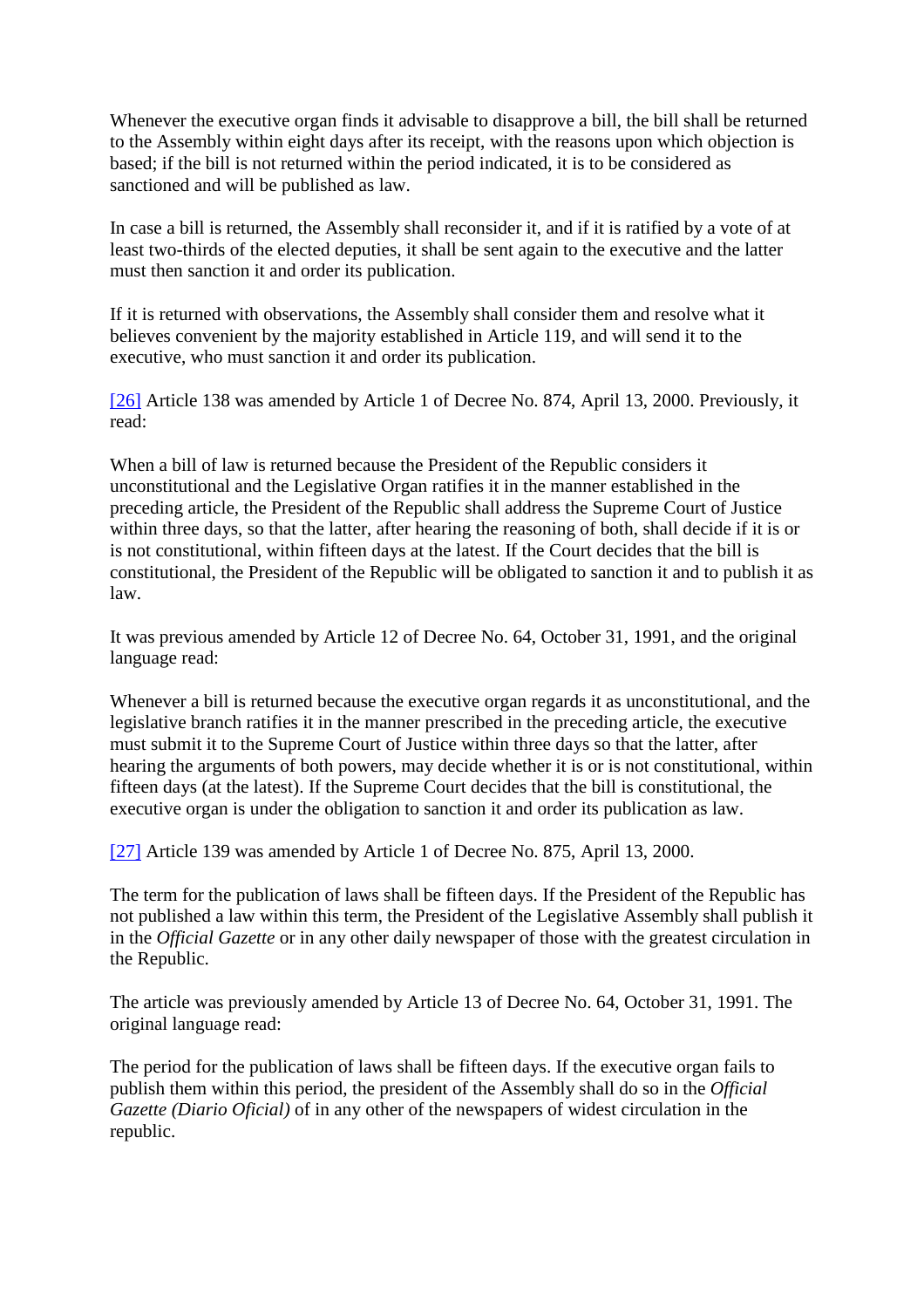[28] Number 4 of Article 152 was amended by Article 14 of Decree No. 64, October 31, 1991. Previously, it read:

Anyone who has been a minister or under-secretary of state or president of any official autonomous institution, within the last year of the immediate preceding term.

[29] The second and third paragraphs of Article 159 were amended and inserted, respectively, by Article 1 of Decree No. 152, January 30, 1992. Previously, it read:

To conduct the public business, there shall be such departments of state as are necessary, among which the various branches of the Administration are to be distributed. Each department shall be under the direction of a minister who shall act with the collaboration of one or more under-secretaries. The under-secretaries shall replace the ministers in those cases determined by law.

The third paragraph was later amended by Article 1 of Decree No. 746, July 10, 1996.

[30] Article 162 was amended by Article 2 of Decree No. 152, January 30, 1992. Previously, it read:

It is a function of the president of the republic to appoint, remove, accept resignations of, and grant leaves to the ministers and under-secretaries of state, and presidents of official autonomous institutions.

[31] Article 163 was amended by Article 15 of Decree No. 64, October 31, 1991. Previously, it read:

The decrees, decisions, orders and rulings of the president of the republic must be authorized and communicated by the ministers in their respective departments or by the undersecretaries, when they are acting, without this requirement, they shall have no legal force and should not be obeyed.

[32] Number 11 of Article 168 was amended by Article 3 of Decree No. 152, January 30, 1992. Previously, it read:

To organize and maintain the armed forces and to confer military ranks in accordance with law.

[33] Number 12 of Article 168 was amended by Article 3 of Decree No. 152, January 30, 1992. Previously, it read:

To direct disposition of the armed forces for the maintenance or order, security, and tranquility in the republic, and to call into service any forces necessary in addition to the permanent corps, in order to repel invasion or put down rebellion.

[34] No. 17 of Article 168 was amended by Article 3 of Decree No. 152, January 30, 1992. The original No. 17 became No. 20.

[35] No. 18 of Article 168 was inserted by Article 3 of Decree No. 152, January 30, 1992.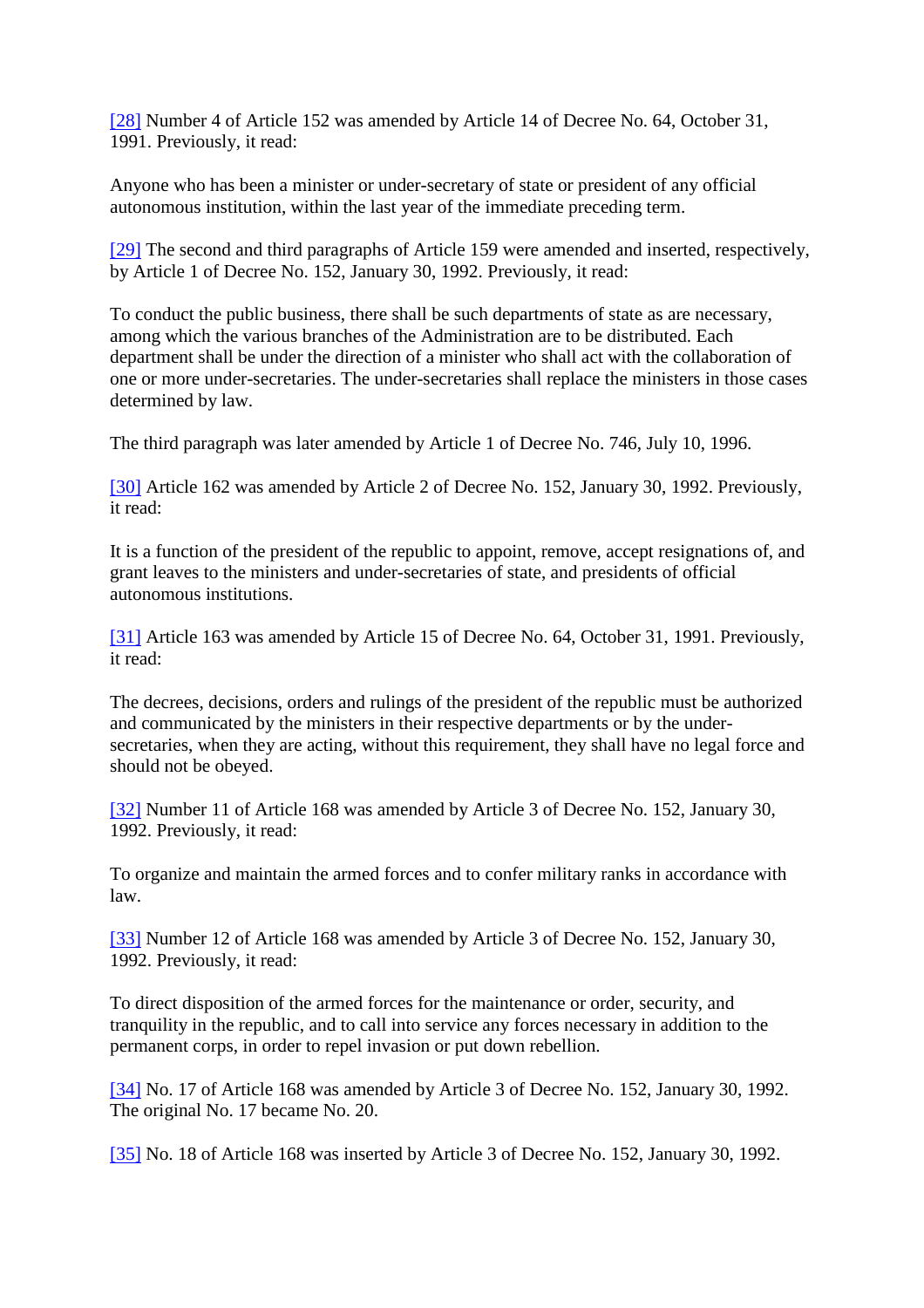[36] No. 19 of Article 168 was inserted by Article 3 of Decree No. 152, January 30, 1992.

[37] The former No. 17 of Article 168 was changed to No. 20 by Article 3 of Decree No. 152, January 30, 1992.

[38] A new paragraph four of Article 172 was inserted by Article 16 of Decree No. 64, October 31, 1991.

[39] Paragraph 2 of Article 174 was amended by Article 17 of Decree No. 64, October 31, 1991. Previously, it read:

The Constitutional Section shall be composed of five magistrates elected by the Legislative Assembly, one of who shall be the president of the Supreme Court of Justice, who shall also preside over it.

[40] Article 180 was amended by Article 18 of Decree No. 64, October 31, 1991. Previously, it read:

The minimum requirements to be a justice of the peace are: a person must be a Salvadoran, a layman, over twenty-one years of age, of well-known morality and education; and he must be in the exercise of the rights of citizenship, having been so for three years immediately preceding his appointment. The term of this office will be two years.

[41] Number 9 of Article 182 was amended by Article 19 of Decree No. 64, October 31, 1991. Previously, it read:

To appoint the magistrates of the chambers of second instance, judges of first instance and justices of the peace; the court physicians, and the employees in the offices of the Supreme Court itself; and to remove, act on resignations of, and grant leaves to such officials;

[42] Article 186 was amended by Article 20 of Decree No. 64, October 31, 1991. Previously, it read:

A career judicial service is established.

The magistrates of the Supreme Court of Justice will be elected by the Legislative Assembly for a period of five years, and by act of law they shall continue for equal periods, except when, at the end of each period, the Legislative Assembly agrees to the contrary, or they are discharged for legal causes.

The magistrates of the Second Instance Chambers and the trial judges shall enjoy stability positions [(tenure)].

The law shall regulate the requirements and the form to enter the judicial service career, the promotions, transfers and disciplinary sanctions to public officials within it.

[43] Article 187 was amended by Article 21 of Decree No. 64, October 31, 1991. Previously, it read: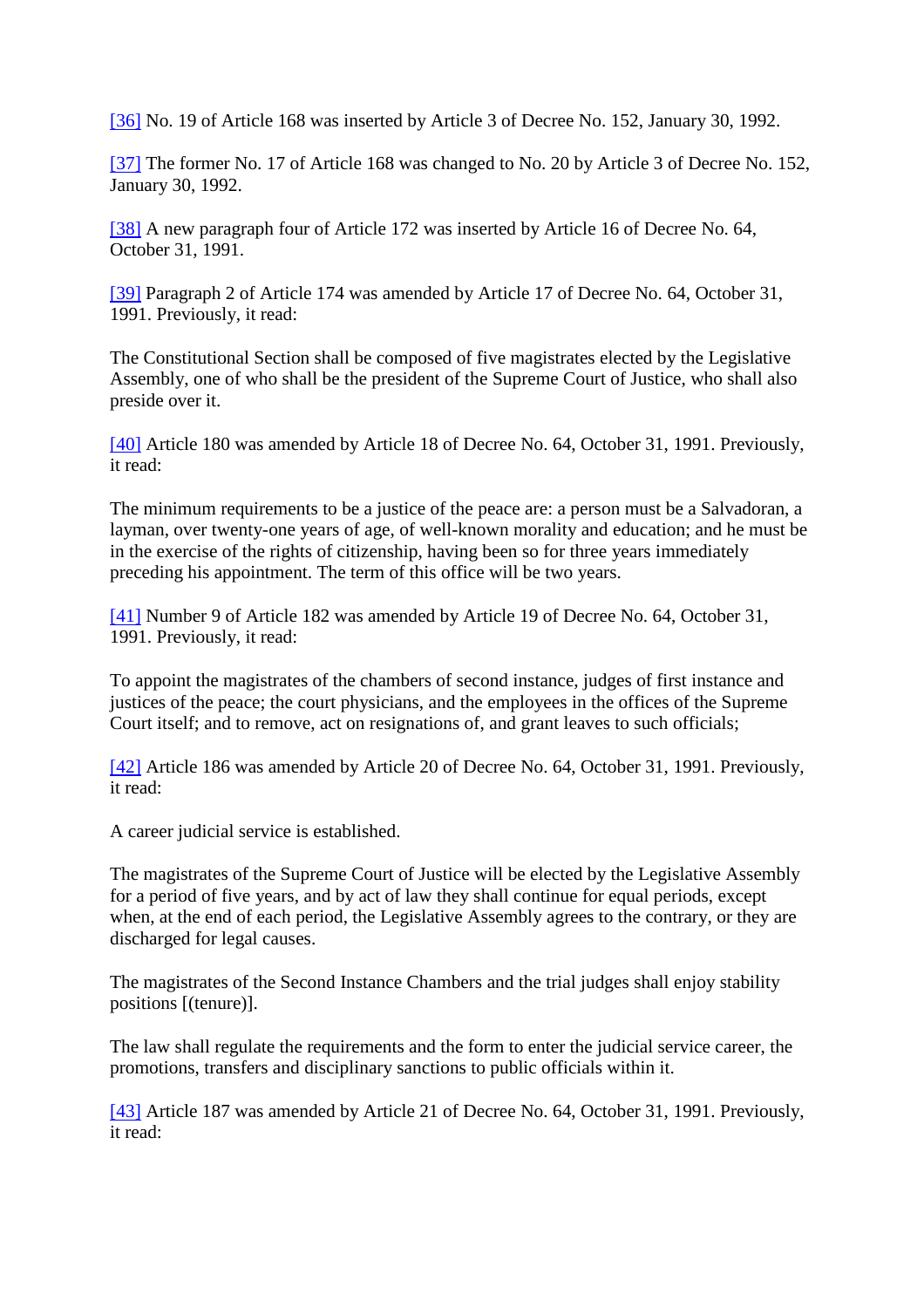The National Council of the Judicature is the organization in charge of proposing candidates for the positions of magistrate of the chambers of second instance, judges of first instance, and justices of the peace.

The law shall determine the manner of designation of its members, the requirements, the duration of their functions, and other matters connected to the Council.

The third paragraph was amended later by Article 1 of Decree No. 747, July 10, 1996.

[44] Article 188 was amended by Article 22 of Decree No. 64, October 31, 1991. Previously, it read:

The office of magistrate or judge of first instance is incompatible with the practice of law or holding a position as official or employee of other branches, except as a teacher or a diplomat on a temporary mission.

[45] Article 191 was amended by Article 23 of Decree No. 64, October 31, 1991. Previously, it read:

The Public Ministry shall be vested in the Attorney General of the Republic, the Procurator General of the Republic, and other officials specified by law.

[46] Article 192 was amended by Article 24 of Decree No. 64, October 31, 1991. Previously, it read:

To be Attorney General or Procurator General of the Republic, the same qualifications are necessary as for a magistrate of the chambers of second instance.

They shall hold the position for a term of three years and may be re-elected.

[47] Number 2 of Article 193 was amended by Article 25 of Decree No. 64, October 31, 1991. Previously, it read:

To promote, personally or through attorneys, the action of justice in defense of legality and of human rights protected by law.

[48] Number 3 of Article 193 was amended first by Article 25 of Decree No. 64, October 31, 1991 and later amended by Article 1 of Decree No. 748, July 10, 1996. In the original version, it read:

To supervise and intervene in the investigation of crime from the police stage and to promote penal action personally or through attorneys in his office.

[49] Number 4 of Article 193 was amended by Article 25 of Decree No. 64, October 31, 1991. Previously, it read:

To denounce or personally prosecute before the Legislative Assembly of the Supreme Court of Justice any officials indicted for legal infractions and who are to be tried before those bodies.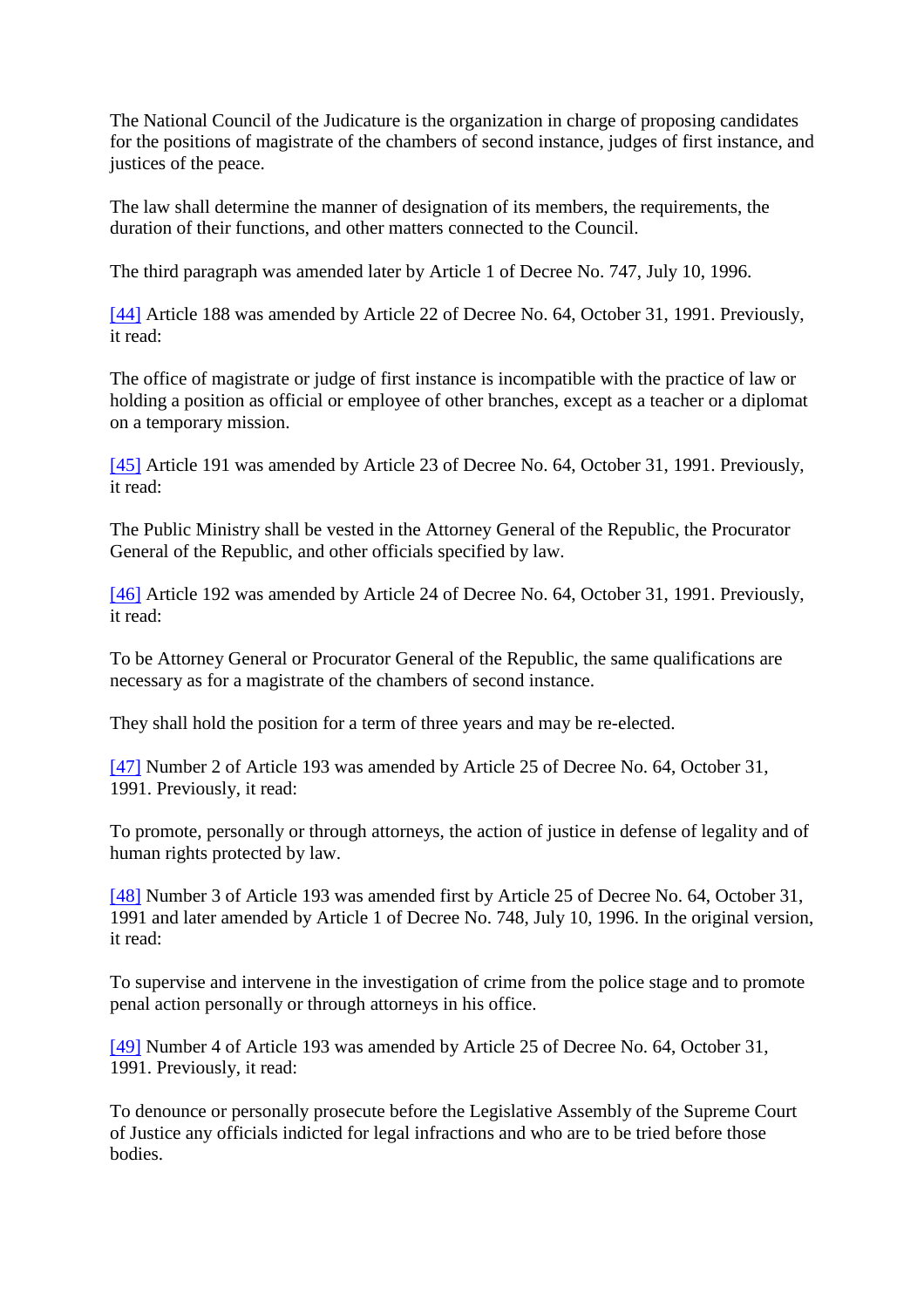[50] Number 9 of Article 193 was abrogated by Article 25 of Decree No. 64, October 31, 1991. The original language read:

To organize and direct the specialized entities in the investigation of crime.

[51] Article 194 was amended and significantly added to by Article 26 of Decree No. 64, October 31, 1991. The original previous language, containing only four paragraphs, read:

1st.―To be in defense of the family and the persons, and interests of minors and other incompetents.

2nd.―To provide legal assistance to indigent persons and to represent them in court in defense of their individual freedom and their rights as workers.

3rd.―To appoint, remove, grant leaves to, and accept resignations of assistant procurators of the poor in all courts of the republic, the labor attorneys and the employees of his office.

4th.―Other duties established by law.

[52] Article 208 was amended by Article 28 of Decree No. 64, October 31, 1991. Previously, it read:

The Central Electoral Council shall consist of three members, elected by the Legislative Assembly, two of who shall be chosen from each of the lists (or slates―of three names) proposed by the three political parties that obtained a greater number of votes in the last presidential election, and the third, from the list proposed by the Supreme Court of Justice.

There shall be three alternate members elected in the same manner. Their term of office shall be five years.

If, for any reason, no slate should be proposed, the Legislative Assembly shall make the respective choice without it.

[53] Article 209 was amended by Article 29 of Decree No. 64, October 31, 1991. Previously, it read:

The law shall establish the necessary agencies to receive, count, and supervise votes, and for other activities connected with the exercises of suffrage. The Central Electoral Council shall be the supreme authority in these matters, without affecting the means that this Constitution establishes, for the violation of its norms.

The contesting political parties have the right to watch over the electoral process.

[54] Article 211 was amended by Article 4 of Decree No. 152, January 30, 1992. Previously, it read:

The Armed Forces are established to protect the integrity of the territory and the sovereignty of the State, maintain peace, tranquility and public safety, the guarantee of the constitutional rights, and the compliance of any other laws already in effect.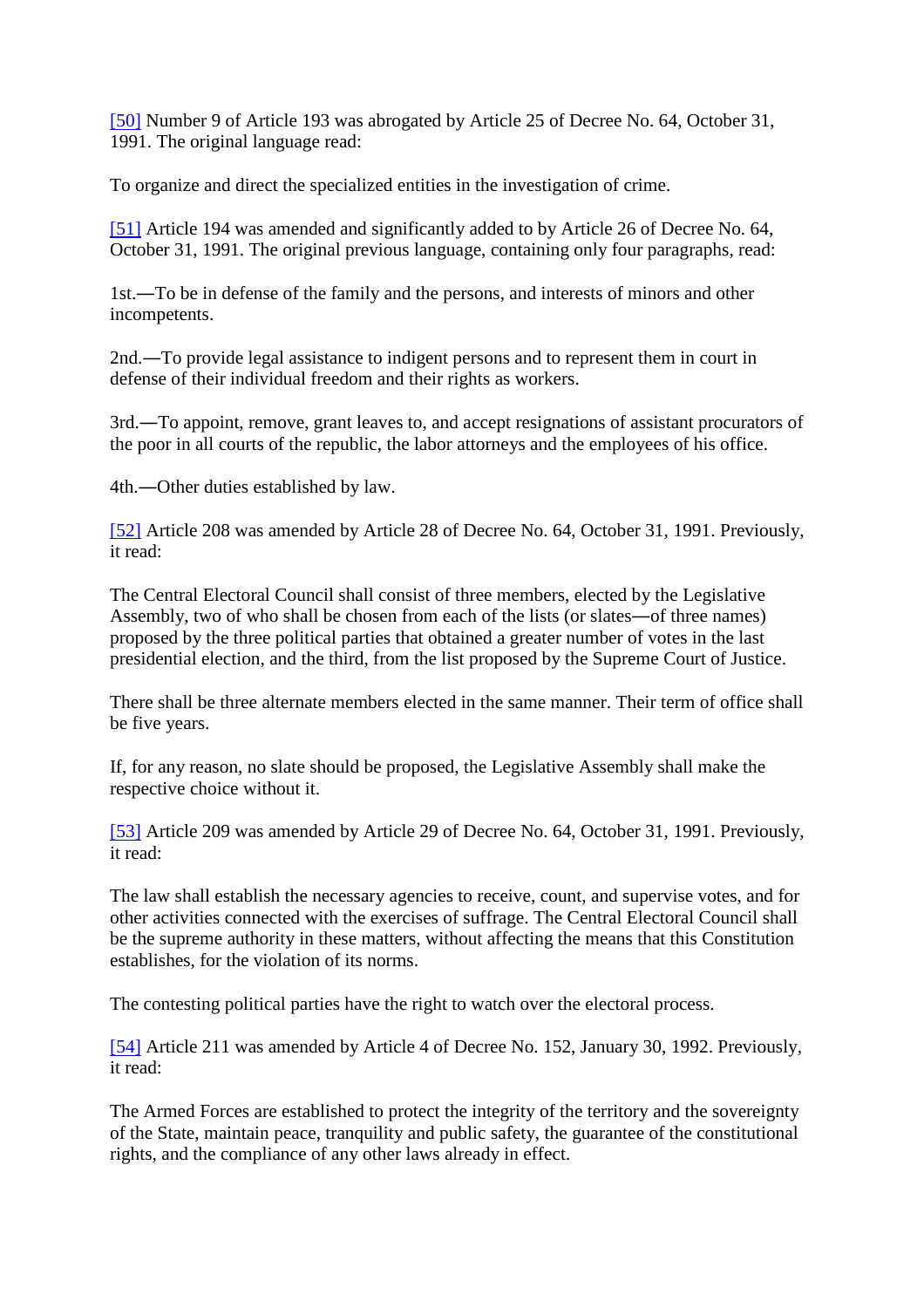They shall especially see that the republican form of government and the democratic representative regime are maintained, and the principle that the president of the republic cannot succeed himself is not violated, and that the freedom of suffrage and a respect for human rights are guaranteed.

It shall collaborate with the other branches' offices within the Executive Organ in programs of national development and especially in situations of emergency.

[55] Article 212 was amended and expanded by Article 5 of Decree No. 152, January 30, 1992. Previously, it read:

The Armed Forces of El Salvador is an institution fundamental to the national security, of permanent character, essentially non-political, obedient, and shall not deliberate in matters (affairs) of service.

[56] Article 213 was amended by Article 6 of Decree No. 152, January 30, 1992. Previously, it read:

The organization and the development of the activities of the Armed Forces shall be subject to special laws, regulations and provisions. Its funds will be fixed annually by the Executive Organ in the branch of national defense and public safety according to the necessities of the service.

[57] Article 216 was amended by Article 7 of Decree No. 152, January 30, 1992. Previously, it read:

Military jurisdiction is established. For the judgment and trial of purely military crimes and offenses, there shall be special tribunals and procedures.

Decisions of the Courts Martial may be appealed, in last instance, before the commander-inchief of the Armed Forces or before the respective chief of operations in the field.

The members of the Armed Forces in active service for purely military crimes and offenses exercise military jurisdiction.

[58] Article 217 was amended by Article 8 of Decree No. 152, January 30, 1992. Previously, it read:

The manufacture, importation, exportation, trade, holding, and bearing of arms, ammunition, explosives, and similar articles, may be effected only by a license and under the direct supervision of the Executive Organ in its branch of national defense and public security.

A special law shall regulate this matter.

[59] The first paragraph of Article 236 was amended by Article 30 of Decree No. 64, October 31, 1991. Previously, it read:

The President and Vice-President of the Republic, the deputies, the designates to the Presidency, the ministers and under-secretaries of state, the president and magistrates of the Supreme Court of Justice, and of the chambers of second instance, the president and